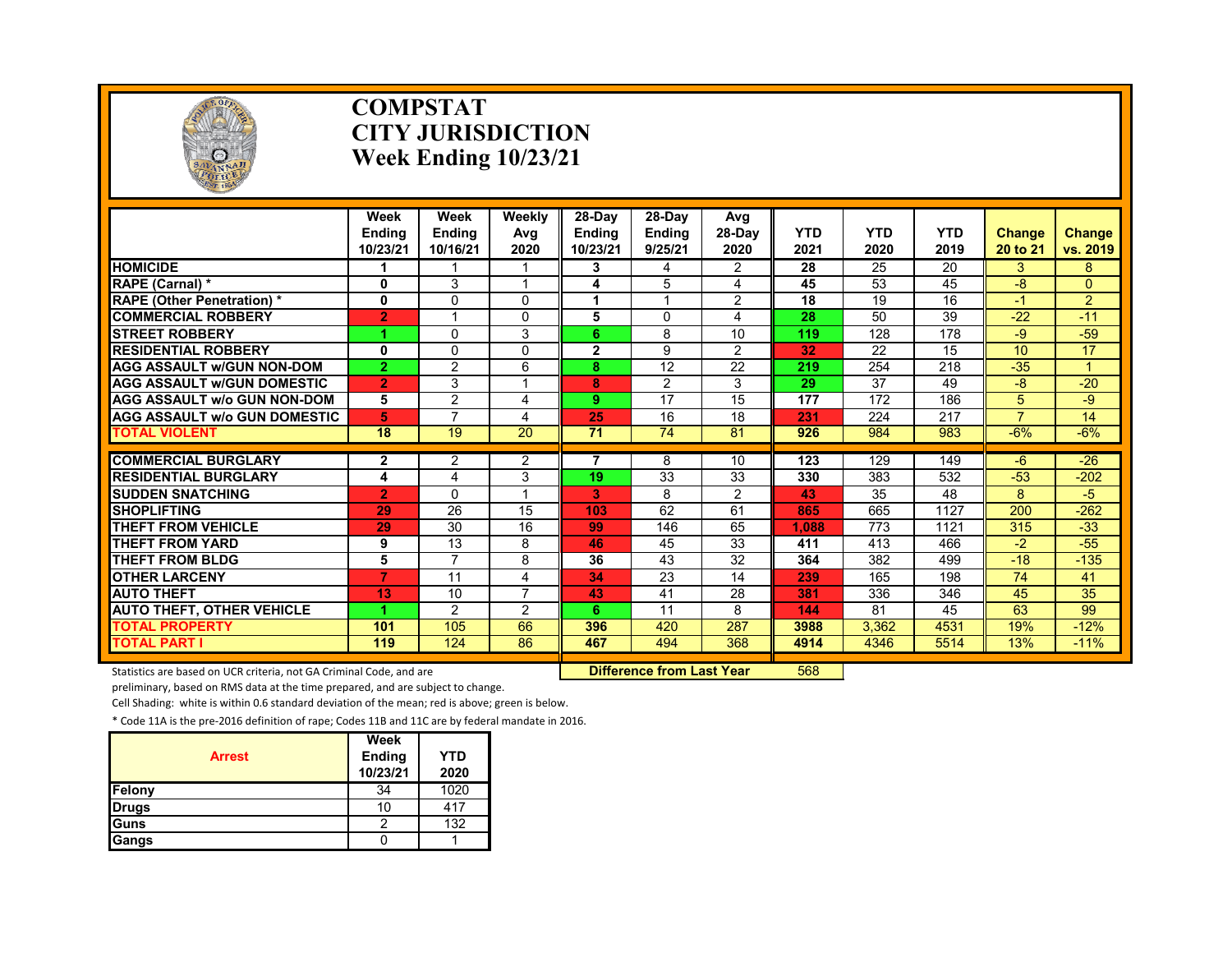

### **COMPSTATNORTH PRECINCTWeek Ending 10/23/21**

### **PRECINCT COMMANDER:**

**CAPT. SHAMONICA BADIE**



|                                     | Week<br><b>Endina</b><br>10/23/21 | Week<br><b>Endina</b><br>10/16/21 | Weekly<br>Avg<br>2020   | 28-Day<br>Endina<br>10/23/21 | 28-Dav<br><b>Endina</b><br>9/25/21 | Avg<br>28-Day<br>2020 | <b>YTD</b><br>2021      | <b>YTD</b><br>2020 | <b>YTD</b><br>2019 | <b>Change</b><br>20 to 21 | <b>Change</b><br>vs. 2019 |
|-------------------------------------|-----------------------------------|-----------------------------------|-------------------------|------------------------------|------------------------------------|-----------------------|-------------------------|--------------------|--------------------|---------------------------|---------------------------|
| <b>HOMICIDE</b>                     |                                   | $\Omega$                          | $\Omega$                |                              |                                    | 1                     | 6                       | 6                  | 5                  | $\Omega$                  |                           |
| <b>RAPE (Carnal) *</b>              | 0                                 | $\overline{2}$                    | $\Omega$                | $\mathbf{2}$                 | 2                                  | 1                     | 13                      | 18                 | 11                 | -5                        | $\overline{2}$            |
| <b>RAPE (Other Penetration) *</b>   | $\bf{0}$                          | $\Omega$                          | $\Omega$                | $\mathbf{0}$                 | 0                                  | 0                     | 5                       | 5                  | 6                  | $\Omega$                  | $-1$                      |
| <b>COMMERCIAL ROBBERY</b>           | 0                                 | $\Omega$                          | $\Omega$                | 0                            | $\Omega$                           | 1                     | 6                       | 6                  | 5                  | $\Omega$                  |                           |
| <b>STREET ROBBERY</b>               | $\bf{0}$                          | $\Omega$                          | и                       |                              | $\Omega$                           | 3                     | 45                      | 45                 | 50                 | $\Omega$                  | $-5$                      |
| <b>RESIDENTIAL ROBBERY</b>          | 0                                 | $\Omega$                          | $\Omega$                |                              | 8                                  | 0                     | 6                       | 3                  | 3                  | 3                         | 3                         |
| <b>AGG ASSAULT w/GUN NON-DOM</b>    | $\mathbf{0}$                      | $\Omega$                          | $\overline{2}$          | $\mathbf{0}$                 | 2                                  | $\overline{ }$        | 51                      | 68                 | 49                 | $-17$                     | $\overline{2}$            |
| <b>AGG ASSAULT w/GUN DOMESTIC</b>   | $\overline{2}$                    | 3                                 | $\Omega$                | $\overline{7}$               |                                    | 1                     | $\overline{\mathbf{z}}$ | 8                  | 10                 | $-1$                      | $-3$                      |
| <b>AGG ASSAULT w/o GUN NON-DOM</b>  | $\mathbf{0}$                      | $\Omega$                          | $\overline{\mathbf{A}}$ | $\mathbf{0}$                 | $\overline{7}$                     | 4                     | 62                      | 53                 | 65                 | 9                         | $-3$                      |
| <b>AGG ASSAULT w/o GUN DOMESTIC</b> | $\overline{2}$                    | $\overline{2}$                    |                         | 7                            | 2                                  | 4                     | 44                      | 48                 | 55                 | -4                        | $-11$                     |
| <b>TOTAL VIOLENT</b>                | 5                                 | $\overline{7}$                    | 5                       | 19                           | 23                                 | 22                    | 245                     | 260                | 259                | $-6%$                     | $-5%$                     |
| <b>COMMERCIAL BURGLARY</b>          | 0                                 | 0                                 |                         | 0                            |                                    | 2                     | 26                      | 38                 | 37                 | $-12$                     | $-11$                     |
| <b>RESIDENTIAL BURGLARY</b>         | 3                                 | $\overline{2}$                    |                         | 8                            | 11                                 | 7                     | 58                      | 71                 | 69                 | $-13$                     | $-11$                     |
| <b>SUDDEN SNATCHING</b>             | $\bf{0}$                          | $\Omega$                          | $\Omega$                | 0                            | 3                                  | 1                     | 25                      | 18                 | 13                 | $\overline{7}$            | 12                        |
| <b>SHOPLIFTING</b>                  | 10                                | 9                                 | 2                       | 28                           | 2                                  | 8                     | 117                     | 107                | 137                | 10                        | $-20$                     |
| <b>THEFT FROM VEHICLE</b>           | 10                                | 12                                | 4                       | 34                           | 35                                 | 15                    | 342                     | 157                | 264                | 185                       | 78                        |
| <b>THEFT FROM YARD</b>              | 4                                 | 6                                 | 2                       | 17                           | 8                                  | 9                     | 119                     | 108                | 125                | 11                        | $-6$                      |
| <b>THEFT FROM BLDG</b>              | 3                                 | $\overline{2}$                    | 2                       | 9                            | 20                                 | $\overline{7}$        | 114                     | 78                 | 115                | 36                        | $-1$                      |
| <b>OTHER LARCENY</b>                | 1                                 |                                   |                         | 5                            | 5                                  | 4                     | 42                      | 35                 | 33                 | $\overline{7}$            | 9                         |
| <b>AUTO THEFT</b>                   | 3                                 | 3                                 | $\overline{2}$          | 12                           | 14                                 | 6                     | 114                     | 78                 | $\overline{71}$    | 36                        | 43                        |
| <b>AUTO THEFT, OTHER VEHICLE</b>    | $\mathbf{0}$                      | $\Omega$                          | $\Omega$                | $\overline{2}$               | 3                                  | 1                     | 40                      | 14                 | $\overline{ }$     | 26                        | 33                        |
| <b>TOTAL PROPERTY</b>               | 34                                | 35                                | 14                      | 115                          | 102                                | 59                    | 997                     | 704                | 871                | 42%                       | 14%                       |
| <b>TOTAL PART I</b>                 | 39                                | 42                                | 19                      | 134                          | 125                                | 81                    | 1242                    | 964                | 1130               | 29%                       | 10%                       |

Statistics are based on UCR criteria, not GA Criminal Code, and are **Difference from Last Year** 278

preliminary, based on RMS data at the time prepared, and are subject to change.

Cell Shading: white is within 0.6 standard deviation of the mean; red is above; green is below.

|                | Week               |                    |
|----------------|--------------------|--------------------|
| <b>Arrests</b> | Ending<br>10/23/21 | <b>YTD</b><br>2020 |
| Felony         | 5                  | 208                |
| <b>Drugs</b>   |                    | 48                 |
| Guns           |                    |                    |
| Gangs          |                    |                    |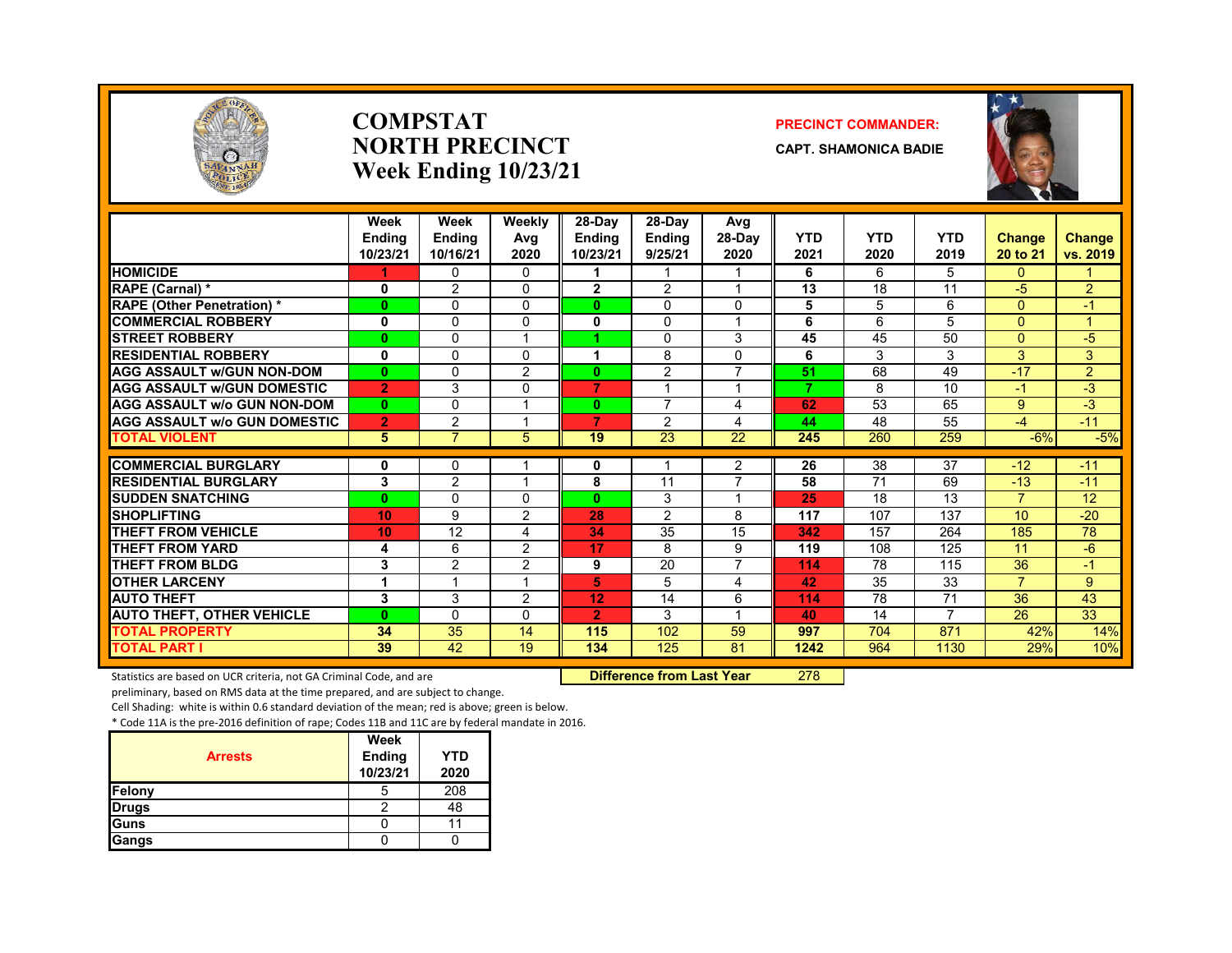

### **COMPSTATCENTRAL PRECINCTWeek Ending 10/23/21**

### **PRECINCT COMMANDER:**

**CAPT. TONYA REID**



|                                     | Week<br><b>Ending</b><br>10/23/21 | Week<br><b>Endina</b><br>10/16/21 | Weekly<br>Avg<br>2020 | 28-Day<br><b>Endina</b><br>10/23/21 | 28-Day<br><b>Ending</b><br>9/25/21 | Avg<br>28-Day<br>2020 | <b>YTD</b><br>2021 | <b>YTD</b><br>2020 | <b>YTD</b><br>2019 | <b>Change</b><br>20 to 21 | Change<br>vs. 2019 |
|-------------------------------------|-----------------------------------|-----------------------------------|-----------------------|-------------------------------------|------------------------------------|-----------------------|--------------------|--------------------|--------------------|---------------------------|--------------------|
| <b>HOMICIDE</b>                     | 0                                 | $\Omega$                          | 0                     | 0                                   | $\Omega$                           |                       | 5.                 | 12                 | 5.                 | $-7$                      | 0                  |
| <b>RAPE (Carnal)</b> *              | 0                                 | $\Omega$                          | $\Omega$              | 0                                   | $\mathbf{0}$                       |                       | 7                  | 19                 | 10                 | $-12$                     | $-3$               |
| <b>RAPE (Other Penetration) *</b>   | 0                                 | $\Omega$                          | $\Omega$              |                                     | $\Omega$                           | 0                     | 5                  | 3                  | 5                  | $\overline{a}$            | $\overline{0}$     |
| <b>COMMERCIAL ROBBERY</b>           | $\overline{2}$                    | $\Omega$                          | $\Omega$              | 4                                   | $\mathbf{0}$                       |                       | 8                  | 13                 | 15                 | -5                        | $-7$               |
| <b>STREET ROBBERY</b>               | 0                                 | 0                                 |                       | $\bf{0}$                            | 6                                  | 3                     | 30                 | 35                 | 54                 | -5                        | $-24$              |
| <b>RESIDENTIAL ROBBERY</b>          | 0                                 | $\Omega$                          | $\Omega$              | 0                                   | $\mathbf{0}$                       |                       | 4                  | 9                  | 3                  | -5                        |                    |
| <b>AGG ASSAULT W/GUN NON-DOM</b>    | $\mathbf{2}$                      | $\mathbf{0}$                      | 2                     | 4                                   | 4                                  | 6                     | 84                 | 65                 | $\overline{73}$    | 19                        | 11                 |
| <b>AGG ASSAULT w/GUN DOMESTIC</b>   | $\bf{0}$                          | $\Omega$                          | $\Omega$              | $\mathbf{0}$                        | $\mathbf{0}$                       |                       | 9                  | 8                  | 13                 | 4                         | $-4$               |
| <b>AGG ASSAULT w/o GUN NON-DOM</b>  | 3                                 | 0                                 |                       | 3                                   | 4                                  | 4                     | 42                 | 33                 | 44                 | 9                         | $-2$               |
| <b>AGG ASSAULT W/o GUN DOMESTIC</b> | $\overline{2}$                    |                                   |                       | 7                                   | 5                                  | 5                     | 60                 | 62                 | 54                 | $-2$                      | 6                  |
| <b>TOTAL VIOLENT</b>                | 9                                 |                                   | 6                     | 19                                  | 19                                 | $\overline{24}$       | 254                | 259                | 276                | $-2%$                     | $-8%$              |
| <b>COMMERCIAL BURGLARY</b>          | $\mathbf{2}$                      |                                   |                       | 5                                   | 2                                  |                       | 45                 | 39                 | 45                 | 6                         | 0                  |
| <b>RESIDENTIAL BURGLARY</b>         | 0                                 | 2                                 |                       | 6                                   | 7                                  | 4<br>11               | 108                | 117                | 174                | -9                        | $-66$              |
| <b>SUDDEN SNATCHING</b>             | $\bf{0}$                          | $\Omega$                          | $\Omega$              |                                     |                                    |                       | 8                  | 5                  | 9                  | 3                         | $-1$               |
| <b>SHOPLIFTING</b>                  | 5                                 | 6                                 | 3                     | 18                                  | 11                                 | 12                    | 136                | 126                | 206                | 10                        | $-70$              |
| <b>THEFT FROM VEHICLE</b>           | 6                                 | 3                                 | 4                     | 15                                  | 42                                 | 16                    | 237                | 181                | 283                | 56                        | $-46$              |
| <b>THEFT FROM YARD</b>              | 3                                 | 4                                 | 3                     | 15                                  | 9                                  | 11                    | 114                | 127                | 165                | $-13$                     | $-51$              |
| <b>THEFT FROM BLDG</b>              | $\bf{0}$                          | $\Omega$                          | 2                     | 4.                                  | $\overline{7}$                     | 8                     | 70                 | 86                 | 114                | $-16$                     | $-44$              |
| <b>OTHER LARCENY</b>                | 4                                 | 5                                 |                       | 10                                  | 10                                 | 5                     | 79                 | 52                 | 69                 | 27                        | 10 <sup>10</sup>   |
| <b>AUTO THEFT</b>                   | 3                                 | 4                                 | 3                     | 10                                  | 10                                 | 10                    | 100                | 104                | 90                 | $-4$                      | 10 <sup>10</sup>   |
| <b>AUTO THEFT, OTHER VEHICLE</b>    | 0                                 | 2                                 | $\Omega$              | $\overline{2}$                      | 6                                  | 2                     | 40                 | 21                 | 8                  | 19                        | $\overline{32}$    |
| <b>TOTAL PROPERTY</b>               | 23                                | $\overline{27}$                   | 18                    | 86                                  | 105                                | 80                    | 937                | 858                | 1163               | 9%                        | $-19%$             |
| <b>TOTAL PART I</b>                 | 32                                | $\overline{28}$                   | $\overline{24}$       | 105                                 | 124                                | 104                   | 1191               | 1117               | 1439               | 7%                        | $-17%$             |

Statistics are based on UCR criteria, not GA Criminal Code, and are **Difference from Last Year** 74

preliminary, based on RMS data at the time prepared, and are subject to change.

Cell Shading: white is within 0.6 standard deviation of the mean; red is above; green is below.

| <b>Arrests</b> | Week<br>Ending<br>10/23/21 | YTD<br>2020 |
|----------------|----------------------------|-------------|
| Felony         | 14                         | 458         |
| Drugs          |                            | 144         |
| Guns           |                            |             |
| Gangs          |                            |             |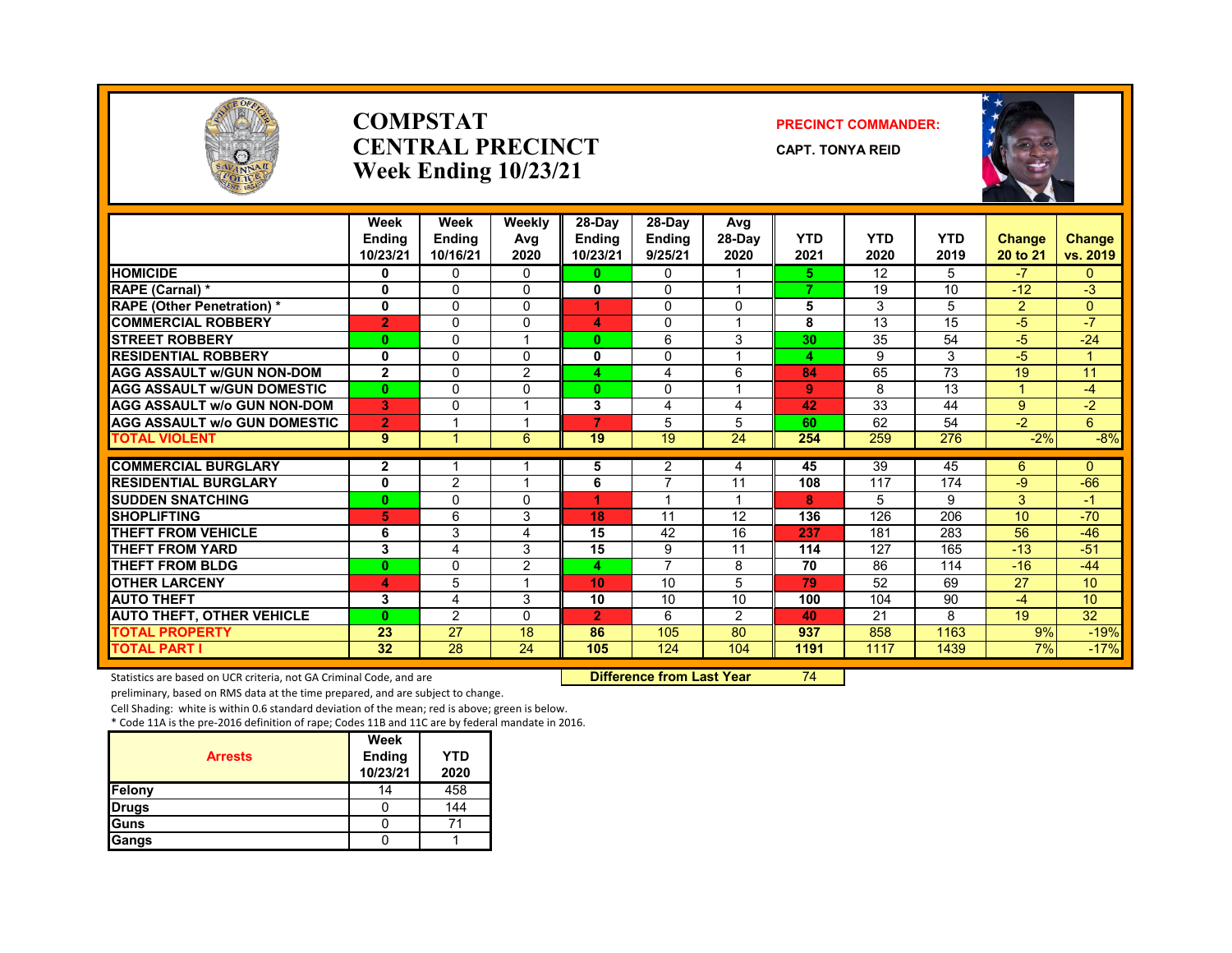

### **COMPSTATSOUTH PRECINCTWeek Ending 10/23/21**

### **PRECINCT COMMANDER:**

**CAPT. ALEX TOBAR**



|                                     | Week<br><b>Endina</b><br>10/23/21 | Week<br><b>Endina</b><br>10/16/21 | Weekly<br>Avg<br>2020 | 28-Day<br><b>Endina</b><br>10/23/21 | $28-Dav$<br><b>Endina</b><br>9/25/21 | Avg<br>$28-Dav$<br>2020 | <b>YTD</b><br>2021 | <b>YTD</b><br>2020 | <b>YTD</b><br>2019 | <b>Change</b><br>20 to 21 | <b>Change</b><br>vs. 2019 |
|-------------------------------------|-----------------------------------|-----------------------------------|-----------------------|-------------------------------------|--------------------------------------|-------------------------|--------------------|--------------------|--------------------|---------------------------|---------------------------|
| <b>HOMICIDE</b>                     | 0                                 | $\Omega$                          | 0                     |                                     | 2                                    | $\Omega$                | 8                  | $\mathcal{P}$      | 5.                 | 6                         | 3                         |
| RAPE (Carnal) *                     | 0                                 | $\Omega$                          | 0                     | 1                                   |                                      |                         | 13                 | 14                 | 11                 | $-1$                      | $\overline{2}$            |
| <b>RAPE (Other Penetration) *</b>   | $\bf{0}$                          | $\Omega$                          | 0                     | $\bf{0}$                            | $\Omega$                             | 1                       | 4                  | 5                  | 2                  | $-1$                      | $\overline{2}$            |
| <b>COMMERCIAL ROBBERY</b>           | $\mathbf 0$                       |                                   | $\Omega$              |                                     | $\Omega$                             |                         | 6                  | 20                 | 16                 | $-14$                     | $-10$                     |
| <b>STREET ROBBERY</b>               | $\bf{0}$                          | $\Omega$                          |                       |                                     |                                      | 2                       | 19                 | 24                 | 30                 | -5                        | $-11$                     |
| <b>RESIDENTIAL ROBBERY</b>          | 0                                 | $\Omega$                          | $\Omega$              | 1                                   | $\Omega$                             |                         | 12                 | 6                  | 4                  | 6                         | 8                         |
| <b>AGG ASSAULT W/GUN NON-DOM</b>    | $\mathbf{0}$                      |                                   |                       | $\overline{2}$                      | $\Omega$                             | 3                       | 34                 | 52                 | $\overline{33}$    | $-18$                     | $\overline{A}$            |
| <b>AGG ASSAULT w/GUN DOMESTIC</b>   | $\bf{0}$                          | $\Omega$                          | 0                     |                                     | $\Omega$                             | $\Omega$                | 6                  | 8                  | 11                 | $-2$                      | $-5$                      |
| <b>AGG ASSAULT w/o GUN NON-DOM</b>  | $\mathbf{0}$                      | $\Omega$                          |                       | $\mathbf{2}$                        | 3                                    | 3                       | 33                 | 33                 | 28                 | $\Omega$                  | 5                         |
| <b>AGG ASSAULT W/o GUN DOMESTIC</b> | $\bf{0}$                          |                                   |                       | 4                                   | 4                                    | 3                       | 71                 | 45                 | 46                 | 26                        | 25                        |
| <b>TOTAL VIOLENT</b>                | $\mathbf{0}$                      | 3                                 | 4                     | 14                                  | 11                                   | 16                      | 206                | 209                | 186                | $-1%$                     | 11%                       |
| <b>COMMERCIAL BURGLARY</b>          | 0                                 |                                   |                       |                                     |                                      | 2                       | 37                 | 30                 | 50                 | 7                         | $-13$                     |
| <b>RESIDENTIAL BURGLARY</b>         |                                   | $\Omega$                          |                       | 5                                   | 6                                    | 6                       | 47                 | 77                 | 95                 | $-30$                     | $-48$                     |
| <b>SUDDEN SNATCHING</b>             | $\mathbf{0}$                      | $\Omega$                          | 0                     | $\bf{0}$                            |                                      | $\Omega$                | 6                  | 8                  | 14                 | $-2$                      | -8                        |
| <b>SHOPLIFTING</b>                  | 12                                | 6                                 | 6                     | 38                                  | 22                                   | 25                      | 363                | 251                | 536                | 112                       | $-173$                    |
| <b>THEFT FROM VEHICLE</b>           | 4                                 | 6                                 | 5                     | 17                                  | 33                                   | 19                      | 253                | 245                | 293                | 8                         | $-40$                     |
| <b>THEFT FROM YARD</b>              | $\overline{2}$                    | $\overline{2}$                    | 2                     | 8                                   | 19                                   | 6                       | 90                 | 76                 | 66                 | 14                        | 24                        |
| <b>THEFT FROM BLDG</b>              |                                   | $\overline{2}$                    | $\overline{2}$        | 11                                  | 10                                   | 9                       | 94                 | 104                | 138                | $-10$                     | $-44$                     |
| <b>OTHER LARCENY</b>                | 1                                 |                                   |                       | 8                                   | 7                                    | 3                       | 68                 | 34                 | 47                 | 34                        | 21                        |
| <b>AUTO THEFT</b>                   | ۸                                 | $\overline{2}$                    |                       | 6                                   | 7                                    | 6                       | 77                 | 74                 | 98                 | 3                         | $-21$                     |
| <b>AUTO THEFT, OTHER VEHICLE</b>    | 4                                 | $\Omega$                          |                       |                                     | $\Omega$                             | 3                       | 26                 | 36                 | 14                 | $-10$                     | $\overline{12}$           |
| <b>TOTAL PROPERTY</b>               | 23                                | 20                                | 19                    | 95                                  | 106                                  | 80                      | 1061               | 935                | 1351               | 13%                       | $-21%$                    |
| TOTAL PART I                        | 23                                | 23                                | 23                    | 109                                 | 117                                  | 96                      | 1267               | 1144               | 1537               | 11%                       | $-18%$                    |

Statistics are based on UCR criteria, not GA Criminal Code, and are **Difference from Last Year** 123

preliminary, based on RMS data at the time prepared, and are subject to change.

Cell Shading: white is within 0.6 standard deviation of the mean; red is above; green is below. \* Code 11A is the pre‐2016 definition of rape; Codes 11B and 11C are by federal mandate in 2016.

| <b>Arrests</b> | Week<br>Ending<br>10/23/21 | YTD<br>2020 |
|----------------|----------------------------|-------------|
| Felony         |                            | 156         |
| <b>Drugs</b>   |                            | 115         |
| Guns           |                            | 20          |
| <b>Gangs</b>   |                            |             |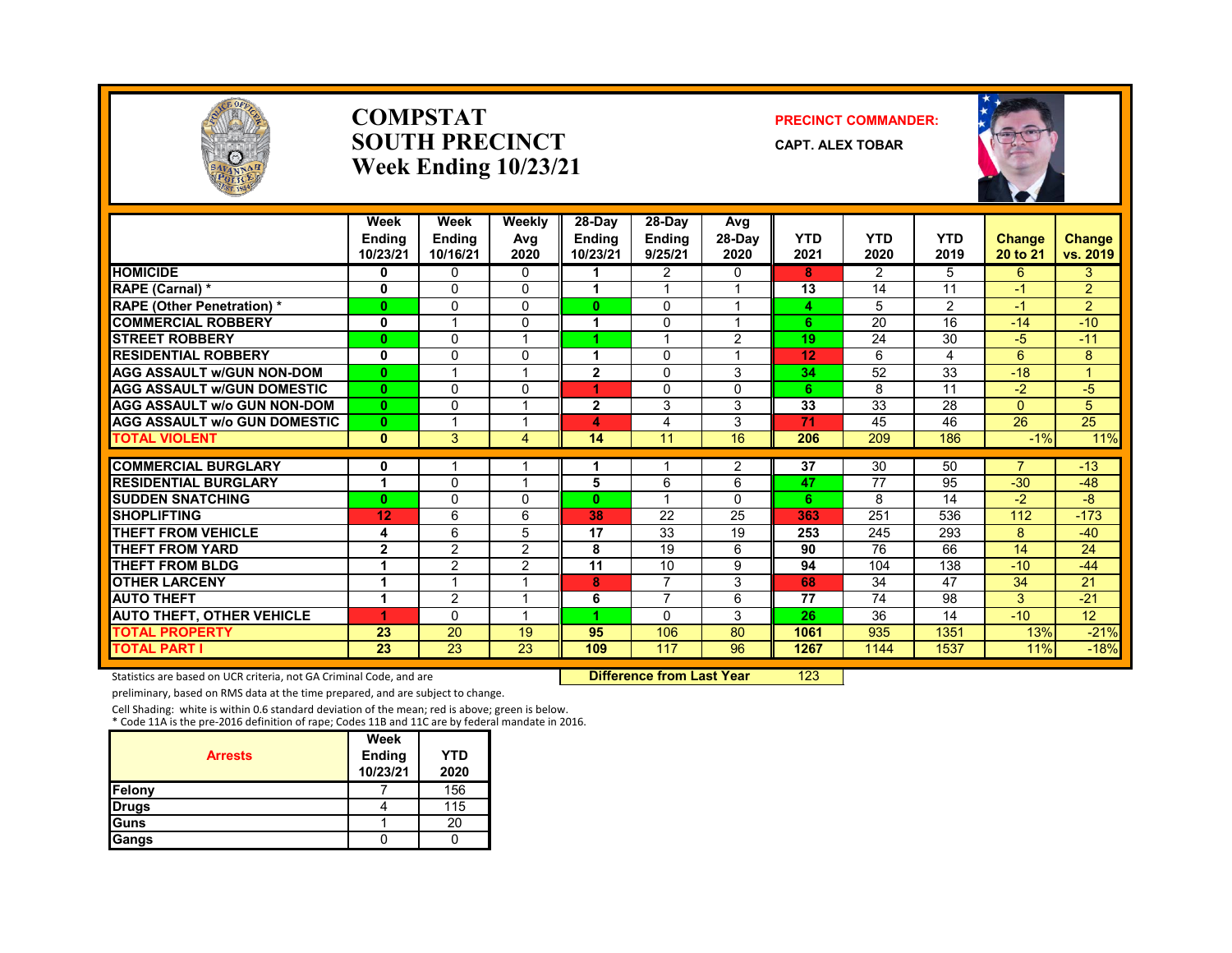

### **COMPSTATEAST PRECINCTWeek Ending 10/23/21**

### **PRECINCT COMMANDER:**

**CAPT. SHINITA YOUNG**



|                                     | Week<br><b>Endina</b><br>10/23/21 | Week<br><b>Endina</b><br>10/16/21 | Weekly<br>Avg<br>2020   | 28-Day<br><b>Endina</b><br>10/23/21 | 28-Day<br><b>Ending</b><br>9/25/21 | Avg<br>$28-Dav$<br>2020 | <b>YTD</b><br>2021 | <b>YTD</b><br>2020 | <b>YTD</b><br>2019 | <b>Change</b><br>20 to 21 | Change<br>vs. 2019 |
|-------------------------------------|-----------------------------------|-----------------------------------|-------------------------|-------------------------------------|------------------------------------|-------------------------|--------------------|--------------------|--------------------|---------------------------|--------------------|
| <b>HOMICIDE</b>                     | 0                                 |                                   | 0                       |                                     | 1                                  | $\mathbf{0}$            | 9                  | 5                  | 5                  | 4                         | 4                  |
| <b>RAPE (Carnal) *</b>              | 0                                 |                                   | 0                       |                                     | 2                                  | 0                       | 12                 | 2                  | 13                 | 10                        | $-1$               |
| <b>RAPE (Other Penetration) *</b>   | $\mathbf{0}$                      | 0                                 | 0                       | $\mathbf{0}$                        |                                    | 1                       | 4                  | 6                  | 3                  | $-2$                      | 1.                 |
| <b>COMMERCIAL ROBBERY</b>           | $\mathbf{0}$                      | $\Omega$                          | 0                       | 0                                   | $\Omega$                           | 1                       | 8                  | 11                 | 3                  | $-3$                      | 5                  |
| <b>STREET ROBBERY</b>               | 1                                 | $\Omega$                          | $\Omega$                | 4                                   |                                    | $\overline{2}$          | 25                 | 24                 | 44                 |                           | $-19$              |
| <b>RESIDENTIAL ROBBERY</b>          | 0                                 | 0                                 | 0                       | 0                                   |                                    | 0                       | 10                 | 4                  | 5                  | 6                         | 5                  |
| <b>AGG ASSAULT w/GUN NON-DOM</b>    | $\mathbf{0}$                      |                                   | $\overline{2}$          | 2.                                  | 6                                  | 6                       | 50                 | 69                 | 63                 | $-19$                     | $-13$              |
| <b>AGG ASSAULT W/GUN DOMESTIC</b>   | $\mathbf{0}$                      | $\Omega$                          | 0                       | $\mathbf{0}$                        |                                    | $\overline{1}$          | 7                  | 13                 | 15                 | $-6$                      | $-8$               |
| <b>AGG ASSAULT w/o GUN NON-DOM</b>  | $\overline{2}$                    | $\mathfrak{p}$                    | $\overline{\mathbf{A}}$ | 4                                   | 3                                  | 4                       | 40                 | 53                 | 49                 | $-13$                     | $-9$               |
| <b>AGG ASSAULT w/o GUN DOMESTIC</b> | 4                                 | 3                                 |                         | 7                                   | 5                                  | 5                       | 56                 | 69                 | 62                 | $-13$                     | $-6$               |
| <b>TOTAL VIOLENT</b>                | 4                                 | 8                                 | 5                       | 19                                  | 21                                 | 20                      | 221                | 256                | 262                | $-14%$                    | $-16%$             |
| <b>COMMERCIAL BURGLARY</b>          | $\mathbf{0}$                      | 0                                 | 0                       |                                     | 4                                  | $\overline{2}$          | 15                 | 22                 | 17                 | $\overline{\phantom{a}}$  | $-2$               |
| <b>RESIDENTIAL BURGLARY</b>         | 0                                 | $\Omega$                          |                         | 0                                   | 9                                  | 9                       | 117                | 118                | 194                | $-1$                      | $-77$              |
| <b>SUDDEN SNATCHING</b>             | $\overline{2}$                    | $\Omega$                          | 0                       | $\overline{2}$                      | 3                                  | $\Omega$                | 4                  | 4                  | 12                 | 0                         | $-8$               |
| <b>SHOPLIFTING</b>                  | $\overline{2}$                    | 5                                 | 4                       | 19                                  | 27                                 | 16                      | 249                | 181                | 248                | 68                        | 1                  |
| <b>THEFT FROM VEHICLE</b>           | 9                                 | 9                                 | 4                       | 33                                  | 36                                 | 15                      | 256                | 190                | 281                | 66                        | $-25$              |
| <b>THEFT FROM YARD</b>              | 0                                 |                                   | 2                       | 6                                   | 9                                  | 7                       | 88                 | 102                | 110                | $-14$                     | $-22$              |
| <b>THEFT FROM BLDG</b>              |                                   | 3                                 | 2                       | 12                                  | 6                                  | 8                       | 86                 | 114                | 132                | $-28$                     | $-46$              |
| <b>OTHER LARCENY</b>                | 1                                 | 4                                 |                         | 11                                  | $\overline{\mathbf{A}}$            | 3                       | 50                 | 44                 | 49                 | 6                         | $\mathbf{1}$       |
| <b>AUTO THEFT</b>                   | 6                                 | $\overline{A}$                    | 2                       | 15                                  | 10                                 | 6                       | 90                 | 80                 | 87                 | 10                        | 3                  |
| <b>AUTO THEFT, OTHER VEHICLE</b>    | $\mathbf{0}$                      | 0                                 | 0                       |                                     | 2                                  | 1                       | 38                 | 10                 | 16                 | 28                        | 22                 |
| <b>TOTAL PROPERTY</b>               | 21                                | 23                                | 16                      | 100                                 | 107                                | 68                      | 993                | 865                | 1146               | 15%                       | $-13%$             |
| <b>TOTAL PART I</b>                 | 25                                | 31                                | 20                      | 119                                 | 128                                | 88                      | 1214               | 1121               | 1408               | 8%                        | $-14%$             |

Statistics are based on UCR criteria, not GA Criminal Code, and are **Difference from Last Year** 93

preliminary, based on RMS data at the time prepared, and are subject to change.

Cell Shading: white is within 0.6 standard deviation of the mean; red is above; green is below.

| <b>Arrests</b> | Week<br>Ending<br>10/23/21 | <b>YTD</b><br>2020 |
|----------------|----------------------------|--------------------|
| Felony         |                            | 198                |
| <b>Drugs</b>   |                            | 110                |
| Guns           |                            | 30                 |
| Gangs          |                            |                    |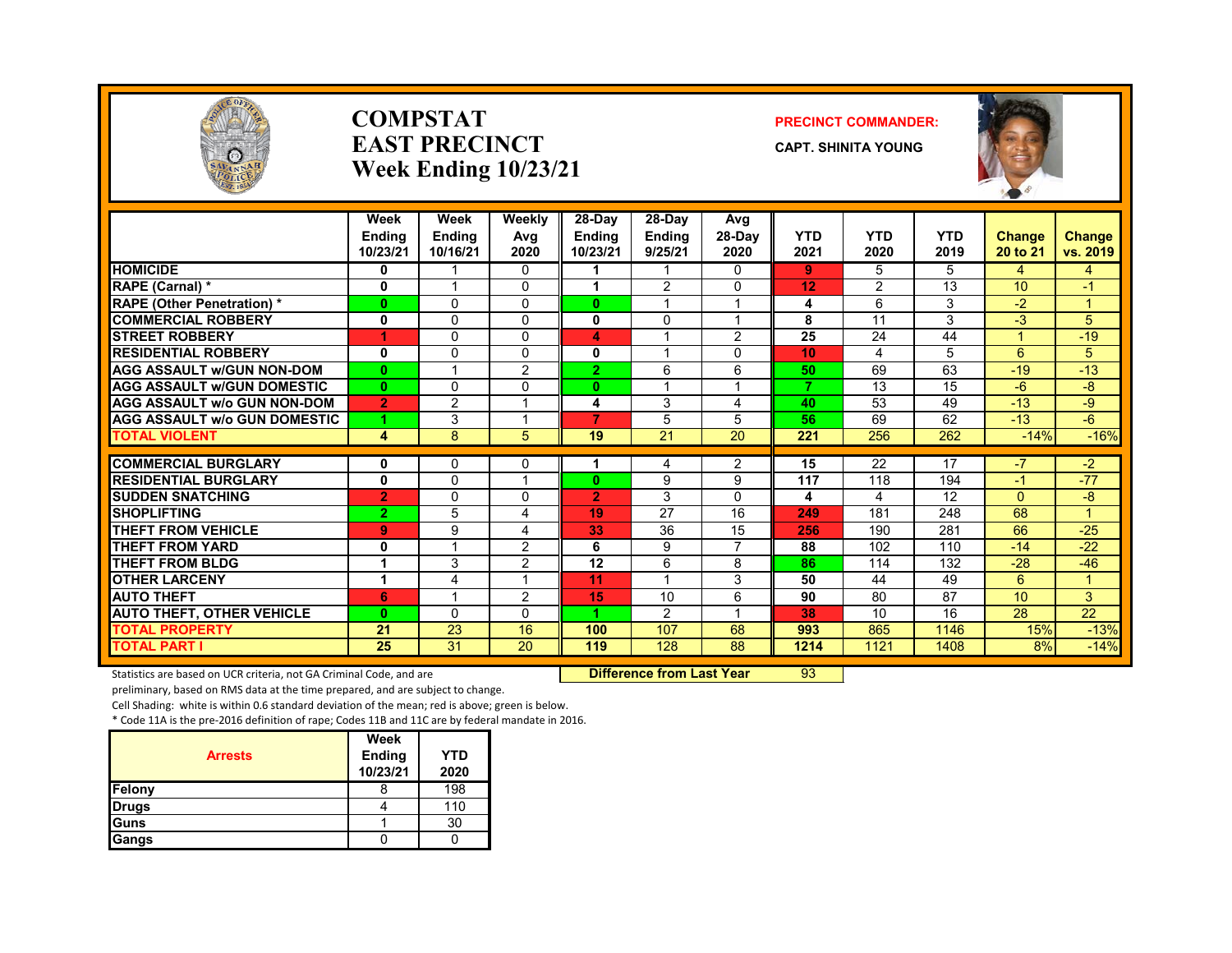# **BEAT 21 North Precinct Week Ending 10/23/21**

|                                     |               |               | <b>Last 4 Weeks</b> |               | 28 Days        | 28 Day  |                |                |                |                      |                      |
|-------------------------------------|---------------|---------------|---------------------|---------------|----------------|---------|----------------|----------------|----------------|----------------------|----------------------|
|                                     | <b>Endina</b> | <b>Endina</b> | <b>Endina</b>       | <b>Endina</b> | <b>Endina</b>  | Average | <b>YTD</b>     | <b>YTD</b>     | <b>YTD</b>     | <b>Change</b>        | Change               |
|                                     | 10/02/21      | 10/09/21      | 10/16/21 10/23/21   |               | 10/23/21       | 2020    | 2021           | 2020           | 2019           | 20 to 21             | vs. 2019             |
| <b>HOMICIDE</b>                     | 0             | 0             | 0                   | 0             | 0              | 0.0     | 0              | 0              | 0              | $\mathbf{0}$         | $\mathbf{0}$         |
| RAPE (Carnal) *                     | $\Omega$      | $\Omega$      | $\Omega$            | $\Omega$      | $\Omega$       | 0.2     | 3              | 3              | $\overline{2}$ | $\Omega$             | $\overline{1}$       |
| <b>RAPE (Other Penetration) *</b>   | $\Omega$      | $\Omega$      | $\Omega$            | $\Omega$      | $\Omega$       | 0.0     | $\mathbf{1}$   | $\Omega$       | $\Omega$       | $\blacktriangleleft$ | $\mathbf{1}$         |
| <b>COMMERCIAL ROBBERY</b>           | 0             | 0             | 0                   | 0             | 0              | 0.0     | 0              | 0              | 0              | $\Omega$             | $\mathbf{0}$         |
| <b>STREET ROBBERY</b>               | $\Omega$      | $\Omega$      | $\Omega$            | $\Omega$      | $\Omega$       | 0.4     | $\overline{2}$ | 5              | $\Omega$       | $-3$                 | $\overline{2}$       |
| <b>RESIDENTIAL ROBBERY</b>          | $\Omega$      | $\Omega$      | $\Omega$            | $\Omega$      | $\Omega$       | 0.0     | $\Omega$       | $\Omega$       | $\Omega$       | $\Omega$             | $\Omega$             |
| <b>AGG ASSAULT w/GUN NON-DOM</b>    | $\Omega$      | 0             | $\Omega$            | 0             | 0              | 0.4     | $\mathbf{1}$   | 3              | 3              | $-2$                 | $-2$                 |
| <b>AGG ASSAULT w/GUN DOMESTIC</b>   | $\Omega$      | $\Omega$      | $\mathbf{1}$        | $\Omega$      | $\mathbf{1}$   | 0.2     | $\mathbf{1}$   | 2              | $\Omega$       | $-1$                 | $\blacktriangleleft$ |
| <b>AGG ASSAULT w/o GUN NON-DOM</b>  | $\Omega$      | $\Omega$      | $\Omega$            | $\Omega$      | $\Omega$       | 0.1     | $\mathbf{1}$   | 2              | $\mathbf{1}$   | $-1$                 | $\Omega$             |
| <b>AGG ASSAULT W/o GUN DOMESTIC</b> | $\Omega$      | $\Omega$      | $\Omega$            | $\Omega$      | $\Omega$       | 1.2     | $\overline{7}$ | 12             | 5              | $-5$                 | $\overline{2}$       |
| <b>TOTAL VIOLENT</b>                | $\mathbf{0}$  | $\mathbf{0}$  | $\mathbf{1}$        | $\Omega$      | $\mathbf{1}$   | 2.5     | 16             | 27             | 11             | $-41%$               | 45%                  |
|                                     |               |               |                     |               |                |         |                |                |                |                      |                      |
| <b>COMMERCIAL BURGLARY</b>          | $\Omega$      | $\Omega$      | $\Omega$            | $\Omega$      | $\Omega$       | 0.2     | $\mathbf{1}$   | $\overline{2}$ | $\mathbf{1}$   | $-1$                 | $\Omega$             |
| <b>RESIDENTIAL BURGLARY</b>         | $\Omega$      | 0             | $\mathbf{1}$        | 0             | $\mathbf{1}$   | 0.8     | 6              | 7              | 14             | $-1$                 | -8                   |
| <b>SUDDEN SNATCHING</b>             | $\Omega$      | $\Omega$      | $\Omega$            | $\Omega$      | $\Omega$       | 0.2     | $\mathbf{1}$   | $\mathbf{1}$   | $\Omega$       | $\Omega$             | $\overline{1}$       |
| <b>SHOPLIFTING</b>                  | $\Omega$      | $\Omega$      | $\mathbf{1}$        | $\Omega$      | $\mathbf{1}$   | 0.2     | 3              | $\overline{2}$ | 6              | $\mathbf{1}$         | $-3$                 |
| <b>THEFT FROM VEHICLE</b>           | $\Omega$      | 0             | $\mathbf{1}$        | 0             | $\mathbf{1}$   | 1.0     | 20             | 5              | 46             | 15                   | $-26$                |
| <b>THEFT FROM YARD</b>              | $\Omega$      | $\Omega$      | $\Omega$            | $\Omega$      | $\Omega$       | 0.5     | 11             | 4              | 4              | $\overline{7}$       | $\overline{7}$       |
| <b>THEFT FROM BLDG</b>              | $\mathbf{1}$  | $\Omega$      | $\Omega$            | $\Omega$      | $\mathbf{1}$   | 0.7     | 14             | 8              | 6              | 6                    | 8                    |
| <b>OTHER LARCENY</b>                | $\mathbf{1}$  | 0             | $\Omega$            | $\Omega$      | $\mathbf{1}$   | 0.2     | 3              | $\mathbf{1}$   | 3              | $\overline{2}$       | $\Omega$             |
| <b>AUTO THEFT</b>                   | $\mathbf{1}$  | $\Omega$      | $\Omega$            | $\Omega$      | $\mathbf{1}$   | 0.5     | 8              | 5              | 13             | 3                    | $-5$                 |
| <b>AUTO THEFT, OTHER VEHICLE</b>    | $\Omega$      | $\Omega$      | $\Omega$            | $\Omega$      | $\Omega$       | 0.1     | $\mathbf{1}$   | $\mathbf{1}$   | $\mathbf{1}$   | $\Omega$             | $\Omega$             |
| <b>TOTAL PROPERTY</b>               | 3             | $\Omega$      | 3                   | $\mathbf{0}$  | 6              | 4.4     | 68             | 36             | 94             | 89%                  | $-28%$               |
| <b>TOTAL PART I</b>                 | 3             | $\mathbf{0}$  | $\overline{4}$      | $\mathbf{0}$  | $\overline{7}$ | 6.8     | 84             | 63             | 105            | 33%                  | $-20%$               |

#### **Difference from Last Year**r 21

Statistics are based on UCR criteria, not GA Criminal Code.

\* Rape Code 11A is the historical definition of rape (aka Legacy Rape); Rape Codes 11B and 11C are those moved from Part II to Part I in 2017.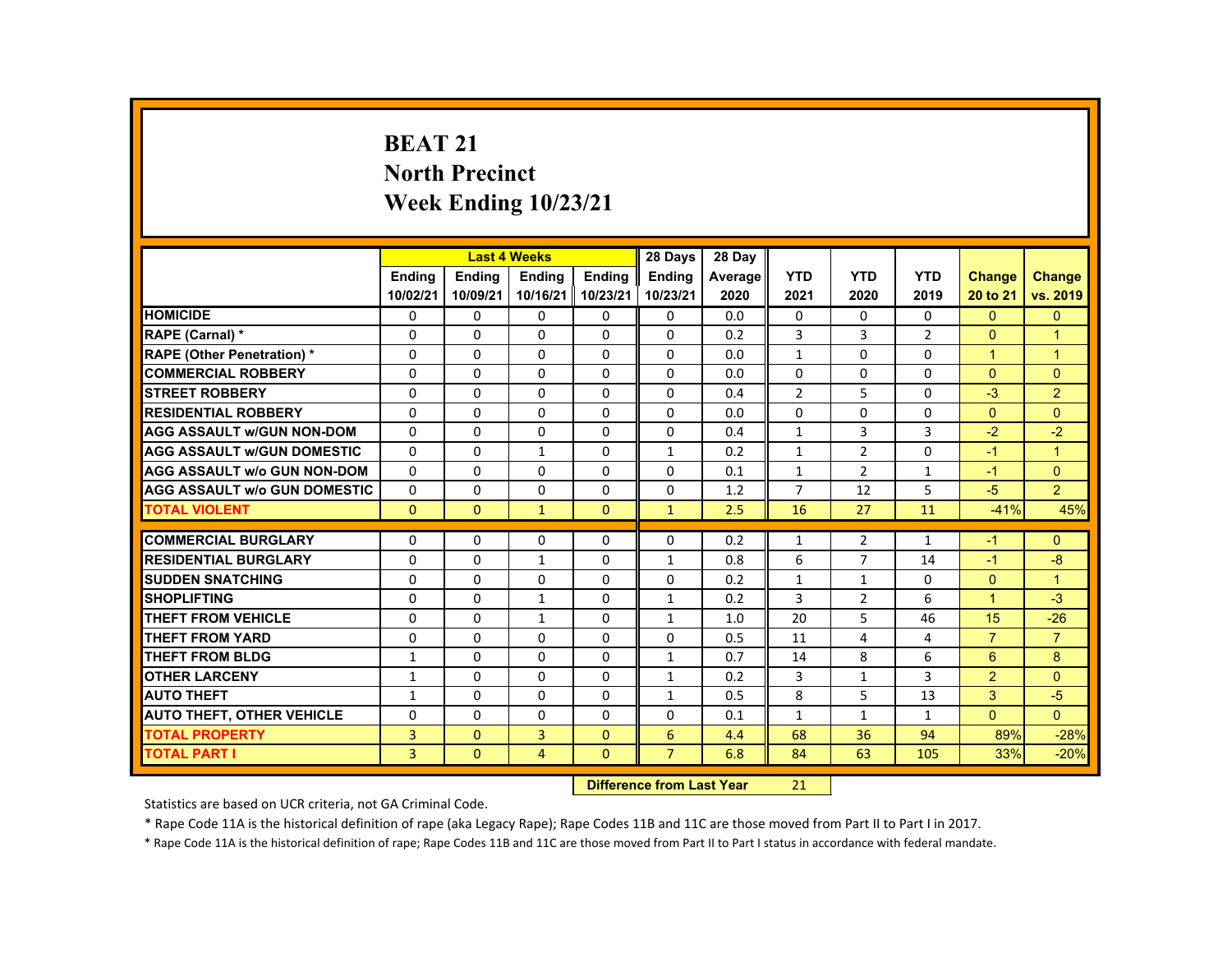# **BEAT 22 North Precinct Week Ending 10/23/21**

|                                     |                |               | <b>Last 4 Weeks</b> |                   | 28 Days        | 28 Day  |                |                |                |                      |                |
|-------------------------------------|----------------|---------------|---------------------|-------------------|----------------|---------|----------------|----------------|----------------|----------------------|----------------|
|                                     | <b>Endina</b>  | <b>Endina</b> | <b>Endina</b>       | <b>Endina</b>     | <b>Endina</b>  | Average | <b>YTD</b>     | <b>YTD</b>     | <b>YTD</b>     | Change               | <b>Change</b>  |
|                                     | 10/02/21       | 10/09/21      |                     | 10/16/21 10/23/21 | 10/23/21       | 2020    | 2021           | 2020           | 2019           | 20 to 21             | vs. 2019       |
| <b>HOMICIDE</b>                     | 0              | 0             | 0                   | 0                 | 0              | 0.2     | $\mathbf{1}$   | $\mathbf{1}$   | $\mathbf{1}$   | $\mathbf{0}$         | $\mathbf{0}$   |
| RAPE (Carnal) *                     | $\Omega$       | $\Omega$      | $\mathbf{1}$        | $\Omega$          | $\mathbf{1}$   | 0.2     | $\mathbf{1}$   | $\overline{2}$ | $\mathbf{1}$   | $-1$                 | $\Omega$       |
| <b>RAPE (Other Penetration) *</b>   | $\Omega$       | $\Omega$      | $\Omega$            | $\Omega$          | $\Omega$       | 0.1     | $\mathbf{1}$   | $\mathbf{1}$   | $\Omega$       | $\Omega$             | $\overline{1}$ |
| <b>COMMERCIAL ROBBERY</b>           | 0              | $\mathbf{0}$  | 0                   | 0                 | 0              | 0.1     | 0              | $\mathbf{1}$   | $\mathbf{1}$   | $-1$                 | $-1$           |
| <b>STREET ROBBERY</b>               | $\Omega$       | $\Omega$      | $\Omega$            | $\Omega$          | $\Omega$       | 0.5     | $\overline{2}$ | 4              | $\overline{7}$ | $-2$                 | $-5$           |
| <b>RESIDENTIAL ROBBERY</b>          | $\Omega$       | $\Omega$      | $\Omega$            | $\Omega$          | $\Omega$       | 0.1     | $\Omega$       | $\mathbf{1}$   | $\mathbf{1}$   | $-1$                 | $-1$           |
| <b>AGG ASSAULT w/GUN NON-DOM</b>    | $\Omega$       | $\Omega$      | $\Omega$            | $\Omega$          | $\Omega$       | 2.6     | 19             | 25             | 16             | $-6$                 | 3              |
| <b>AGG ASSAULT W/GUN DOMESTIC</b>   | $\Omega$       | $\Omega$      | $\Omega$            | $\Omega$          | $\Omega$       | 0.2     | 3              | 2              | 4              | $\blacktriangleleft$ | $-1$           |
| <b>AGG ASSAULT W/o GUN NON-DOM</b>  | $\Omega$       | $\Omega$      | $\Omega$            | $\Omega$          | $\Omega$       | 0.5     | 8              | 3              | 14             | 5                    | $-6$           |
| <b>AGG ASSAULT W/o GUN DOMESTIC</b> | $\Omega$       | $\Omega$      | $\Omega$            | $\overline{2}$    | $\overline{2}$ | 0.7     | $\overline{7}$ | $\overline{7}$ | 17             | $\Omega$             | $-10$          |
| <b>TOTAL VIOLENT</b>                | $\Omega$       | $\Omega$      | $\mathbf{1}$        | $\overline{2}$    | $\overline{3}$ | 5.0     | 42             | 47             | 62             | $-11%$               | $-32%$         |
|                                     |                |               |                     |                   |                |         |                |                |                |                      |                |
| <b>COMMERCIAL BURGLARY</b>          | $\Omega$       | $\Omega$      | $\Omega$            | $\Omega$          | $\Omega$       | 0.3     | 8              | 3              | 5              | 5                    | 3              |
| <b>RESIDENTIAL BURGLARY</b>         | $\Omega$       | $\Omega$      | $\Omega$            | $\Omega$          | $\Omega$       | 2.3     | 17             | 28             | 10             | $-11$                | $\overline{7}$ |
| <b>SUDDEN SNATCHING</b>             | 0              | $\mathbf{0}$  | $\Omega$            | $\Omega$          | $\Omega$       | 0.1     | $\Omega$       | $\mathbf{1}$   | $\overline{2}$ | $-1$                 | $-2$           |
| <b>SHOPLIFTING</b>                  | $\mathbf{1}$   | $\Omega$      | $\mathbf{1}$        | $\overline{2}$    | 4              | 0.5     | 8              | $\overline{7}$ | 10             | $\blacktriangleleft$ | $-2$           |
| THEFT FROM VEHICLE                  | $\Omega$       | $\mathbf{0}$  | 5                   | $\mathbf{1}$      | 6              | 2.3     | 34             | 24             | 27             | 10                   | $\overline{7}$ |
| <b>THEFT FROM YARD</b>              | $\Omega$       | $\mathbf{1}$  | $\Omega$            | $\Omega$          | $\mathbf{1}$   | 0.9     | 17             | 10             | 15             | $\overline{7}$       | $\overline{2}$ |
| THEFT FROM BLDG                     | $\Omega$       | $\Omega$      | $\Omega$            | $\Omega$          | $\Omega$       | 1.1     | 16             | 12             | 16             | $\overline{4}$       | $\Omega$       |
| <b>OTHER LARCENY</b>                | $\mathbf{0}$   | $\mathbf{0}$  | 0                   | 0                 | 0              | 0.6     | 3              | 4              | $\overline{2}$ | $-1$                 | $\overline{1}$ |
| <b>AUTO THEFT</b>                   | $\mathbf{1}$   | $\Omega$      | $\Omega$            | $\Omega$          | $\mathbf{1}$   | 1.5     | 18             | 15             | 17             | 3                    | $\overline{1}$ |
| <b>AUTO THEFT, OTHER VEHICLE</b>    | $\Omega$       | $\Omega$      | $\Omega$            | $\Omega$          | $\Omega$       | 0.2     | $\Omega$       | $\overline{2}$ | $\Omega$       | $-2$                 | $\Omega$       |
| <b>TOTAL PROPERTY</b>               | $\overline{2}$ | $\mathbf{1}$  | 6                   | $\overline{3}$    | 12             | 9.8     | 121            | 106            | 104            | 14%                  | 16%            |
| <b>TOTAL PART I</b>                 | $\overline{2}$ | $\mathbf{1}$  | $\overline{7}$      | 5                 | 15             | 14.8    | 163            | 153            | 166            | 7%                   | $-2%$          |
|                                     |                |               |                     |                   |                |         |                |                |                |                      |                |

#### **Difference from Last Year**r 10

Statistics are based on UCR criteria, not GA Criminal Code.

\* Rape Code 11A is the historical definition of rape (aka Legacy Rape); Rape Codes 11B and 11C are those moved from Part II to Part I in 2017.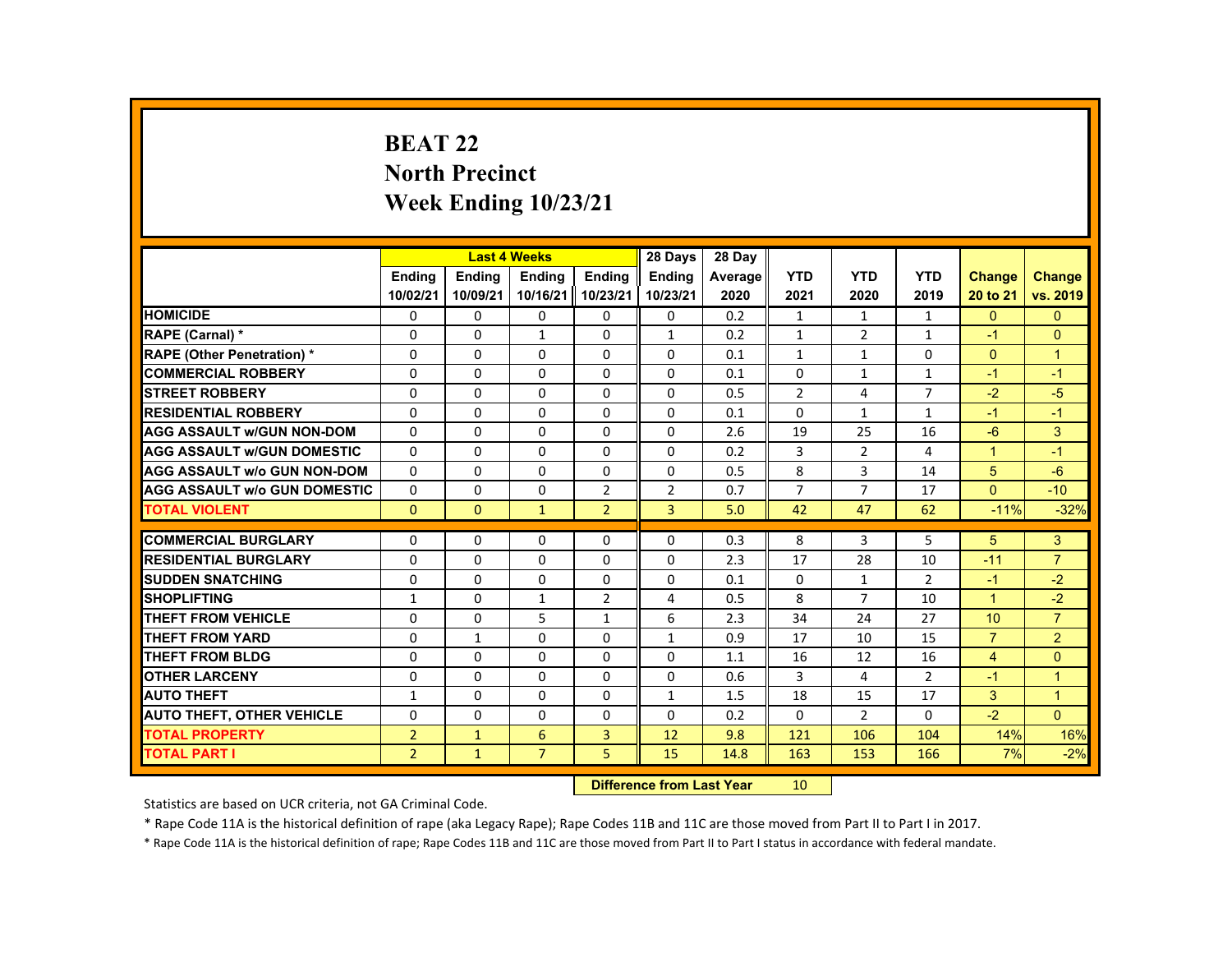# **BEAT 23 North Precinct Week Ending 10/23/21**

|                                     |                |               | <b>Last 4 Weeks</b> |                   | 28 Days        | 28 Day  |                |                |                |                |                |
|-------------------------------------|----------------|---------------|---------------------|-------------------|----------------|---------|----------------|----------------|----------------|----------------|----------------|
|                                     | <b>Ending</b>  | <b>Ending</b> | <b>Ending</b>       | <b>Endina</b>     | <b>Endina</b>  | Average | <b>YTD</b>     | <b>YTD</b>     | <b>YTD</b>     | Change         | Change         |
|                                     | 10/02/21       | 10/09/21      |                     | 10/16/21 10/23/21 | 10/23/21       | 2020    | 2021           | 2020           | 2019           | 20 to 21       | vs. 2019       |
| <b>HOMICIDE</b>                     | 0              | $\mathbf{0}$  | 0                   | 0                 | 0              | 0.3     | $\overline{2}$ | 3              | 2              | $-1$           | $\mathbf{0}$   |
| RAPE (Carnal) *                     | 0              | $\Omega$      | $\Omega$            | $\Omega$          | $\Omega$       | 0.2     | $\overline{2}$ | $\mathbf{1}$   | $\mathbf{1}$   | $\mathbf{1}$   | $\overline{1}$ |
| <b>RAPE (Other Penetration) *</b>   | $\Omega$       | $\Omega$      | $\Omega$            | $\Omega$          | $\Omega$       | 0.2     | $\Omega$       | 2              | $\Omega$       | $-2$           | $\mathbf{0}$   |
| <b>COMMERCIAL ROBBERY</b>           | 0              | $\mathbf{0}$  | 0                   | 0                 | 0              | 0.0     | $\mathbf{1}$   | 0              | 0              | $\mathbf{1}$   | $\overline{1}$ |
| <b>STREET ROBBERY</b>               | $\Omega$       | $\Omega$      | $\Omega$            | $\Omega$          | $\Omega$       | 0.3     | $\overline{7}$ | 9              | 6              | $-2$           | $\overline{1}$ |
| <b>RESIDENTIAL ROBBERY</b>          | $\Omega$       | $\Omega$      | $\Omega$            | $\Omega$          | $\Omega$       | 0.0     | $\overline{2}$ | $\mathbf{1}$   | $\Omega$       | $\mathbf{1}$   | $\overline{2}$ |
| <b>AGG ASSAULT WGUN NON-DOM</b>     | $\mathbf{0}$   | $\mathbf{0}$  | 0                   | 0                 | 0              | 1.6     | 9              | 14             | 10             | $-5$           | $-1$           |
| <b>AGG ASSAULT W/GUN DOMESTIC</b>   | $\Omega$       | $\Omega$      | $\overline{2}$      | $\Omega$          | $\overline{2}$ | 0.2     | $\mathbf{1}$   | 3              | 3              | $-2$           | $-2$           |
| <b>AGG ASSAULT W/o GUN NON-DOM</b>  | $\Omega$       | $\Omega$      | $\Omega$            | $\Omega$          | $\Omega$       | 0.4     | 6              | 4              | 14             | $\overline{2}$ | $-8$           |
| <b>AGG ASSAULT W/o GUN DOMESTIC</b> | $\Omega$       | $\Omega$      | $\Omega$            | $\Omega$          | $\Omega$       | 0.8     | 12             | 8              | $\overline{7}$ | $\overline{4}$ | 5              |
| <b>TOTAL VIOLENT</b>                | $\mathbf{0}$   | $\mathbf{0}$  | $\overline{2}$      | $\mathbf{0}$      | $\overline{2}$ | 3.9     | 42             | 45             | 43             | $-7%$          | $-2%$          |
|                                     |                |               |                     |                   |                |         |                |                |                |                |                |
| <b>COMMERCIAL BURGLARY</b>          | $\mathbf{0}$   | $\mathbf{0}$  | 0                   | 0                 | 0              | 0.7     | 8              | $\overline{7}$ | 8              | $\mathbf{1}$   | $\mathbf{0}$   |
| <b>RESIDENTIAL BURGLARY</b>         | $\mathbf{1}$   | $\mathbf{0}$  | 1                   | $\mathbf{1}$      | 3              | 1.6     | 13             | 15             | 11             | $-2$           | $\overline{2}$ |
| <b>SUDDEN SNATCHING</b>             | $\Omega$       | $\Omega$      | $\Omega$            | $\Omega$          | $\Omega$       | 0.2     | 3              | 3              | $\overline{2}$ | $\Omega$       | $\overline{1}$ |
| <b>SHOPLIFTING</b>                  | $\mathbf{1}$   | $\mathbf{1}$  | $\overline{2}$      | $\mathbf{1}$      | 5              | 1.2     | 11             | 10             | 18             | $\mathbf{1}$   | $-7$           |
| <b>THEFT FROM VEHICLE</b>           | $\Omega$       | 3             | $\overline{2}$      | $\mathbf{1}$      | 6              | 2.5     | 38             | 27             | 25             | 11             | 13             |
| <b>THEFT FROM YARD</b>              | 0              | $\mathbf{1}$  | $\Omega$            | $\Omega$          | $\mathbf{1}$   | 2.3     | 15             | 22             | 11             | $-7$           | $\overline{4}$ |
| THEFT FROM BLDG                     | $\Omega$       | $\Omega$      | $\Omega$            | $\Omega$          | $\Omega$       | 0.9     | 11             | 10             | 12             | $\mathbf{1}$   | $-1$           |
| <b>OTHER LARCENY</b>                | $\Omega$       | $\Omega$      | $\Omega$            | $\Omega$          | $\Omega$       | 0.4     | 6              | 4              | $\overline{2}$ | $\overline{2}$ | 4              |
| <b>AUTO THEFT</b>                   | $\Omega$       | $\mathbf{1}$  | $\Omega$            | $\Omega$          | $\mathbf{1}$   | 1.5     | 19             | 13             | 10             | 6              | 9              |
| <b>AUTO THEFT, OTHER VEHICLE</b>    | $\Omega$       | $\Omega$      | $\Omega$            | $\Omega$          | $\Omega$       | 0.1     | 3              | $\mathbf{1}$   | $\mathbf{1}$   | $\overline{2}$ | $\overline{2}$ |
| <b>TOTAL PROPERTY</b>               | $\overline{2}$ | 6             | 5                   | $\overline{3}$    | 16             | 11.4    | 127            | 112            | 100            | 13%            | 27%            |
| <b>TOTAL PART I</b>                 | $\overline{2}$ | 6             | $\overline{7}$      | $\overline{3}$    | 18             | 15.4    | 169            | 157            | 143            | 8%             | 18%            |
|                                     |                |               |                     |                   |                |         |                |                |                |                |                |

#### **Difference from Last Year**r 12

Statistics are based on UCR criteria, not GA Criminal Code.

\* Rape Code 11A is the historical definition of rape (aka Legacy Rape); Rape Codes 11B and 11C are those moved from Part II to Part I in 2017.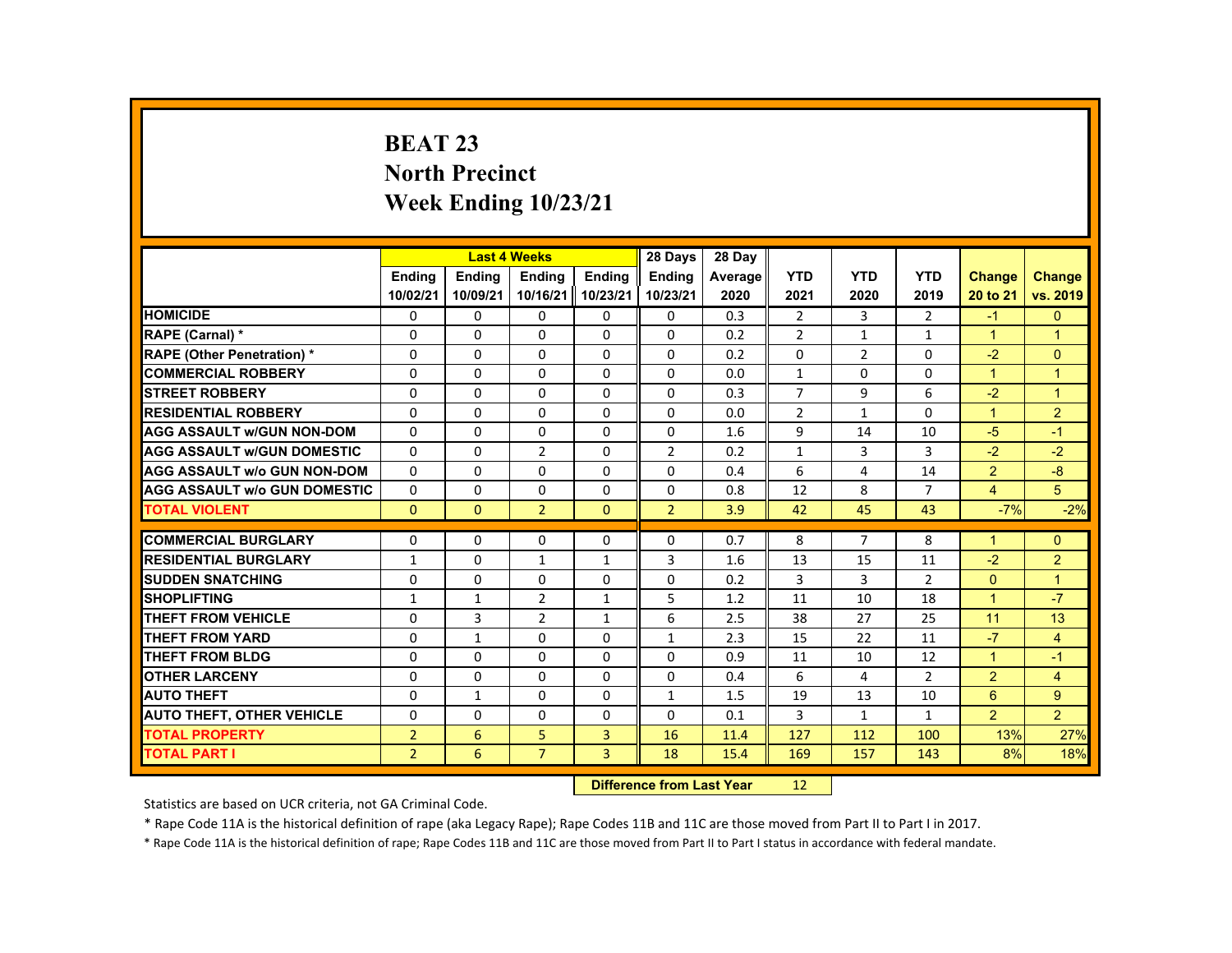# **BEAT 24 North Precinct Week Ending 10/23/21**

|                                     |                |                | <b>Last 4 Weeks</b> |                   | 28 Days        | 28 Day  |                |                |                |                      |                |
|-------------------------------------|----------------|----------------|---------------------|-------------------|----------------|---------|----------------|----------------|----------------|----------------------|----------------|
|                                     | <b>Endina</b>  | <b>Endina</b>  | <b>Endina</b>       | <b>Endina</b>     | <b>Endina</b>  | Average | <b>YTD</b>     | <b>YTD</b>     | <b>YTD</b>     | <b>Change</b>        | <b>Change</b>  |
|                                     | 10/02/21       | 10/09/21       |                     | 10/16/21 10/23/21 | 10/23/21       | 2020    | 2021           | 2020           | 2019           | 20 to 21             | vs. 2019       |
| <b>HOMICIDE</b>                     | 0              | 0              | 0                   | 1                 | $\mathbf{1}$   | 0.1     | $\mathbf{1}$   | $\mathbf{1}$   | 0              | $\mathbf{0}$         | $\mathbf{1}$   |
| RAPE (Carnal) *                     | $\Omega$       | $\Omega$       | $\Omega$            | $\Omega$          | $\Omega$       | 0.2     | $\mathbf{1}$   | 3              | $\overline{2}$ | $-2$                 | $-1$           |
| <b>RAPE (Other Penetration) *</b>   | $\Omega$       | $\Omega$       | $\Omega$            | $\Omega$          | $\Omega$       | 0.0     | $\Omega$       | $\Omega$       | $\overline{3}$ | $\Omega$             | $-3$           |
| <b>COMMERCIAL ROBBERY</b>           | 0              | $\mathbf{0}$   | 0                   | 0                 | 0              | 0.6     | 0              | 4              | $\mathbf{1}$   | $-4$                 | $-1$           |
| <b>STREET ROBBERY</b>               | $\Omega$       | $\Omega$       | $\Omega$            | $\Omega$          | $\Omega$       | 0.4     | 8              | 4              | $\overline{7}$ | 4                    | $\overline{1}$ |
| <b>RESIDENTIAL ROBBERY</b>          | $\mathbf{1}$   | $\Omega$       | $\Omega$            | $\Omega$          | $\mathbf{1}$   | 0.0     | 3              | $\Omega$       | $\mathbf{1}$   | 3                    | $\overline{2}$ |
| <b>AGG ASSAULT w/GUN NON-DOM</b>    | $\Omega$       | $\Omega$       | $\Omega$            | $\Omega$          | $\Omega$       | 0.6     | 4              | $\overline{7}$ | 3              | $-3$                 | $\overline{1}$ |
| <b>AGG ASSAULT WGUN DOMESTIC</b>    | $\Omega$       | $\Omega$       | $\Omega$            | $\Omega$          | $\Omega$       | 0.0     | $\Omega$       | $\Omega$       | $\Omega$       | $\Omega$             | $\Omega$       |
| <b>AGG ASSAULT W/o GUN NON-DOM</b>  | $\Omega$       | $\Omega$       | $\Omega$            | $\Omega$          | $\Omega$       | 0.5     | 5              | 4              | 5              | $\mathbf{1}$         | $\mathbf{0}$   |
| <b>AGG ASSAULT W/o GUN DOMESTIC</b> | $\mathbf{1}$   | $\mathbf{1}$   | $\Omega$            | $\Omega$          | $\overline{2}$ | 0.3     | $\overline{2}$ | 3              | 5              | $-1$                 | $-3$           |
| <b>TOTAL VIOLENT</b>                | $\overline{2}$ | $\mathbf{1}$   | $\Omega$            | $\mathbf{1}$      | $\overline{4}$ | 2.7     | 24             | 26             | 27             | $-8%$                | $-11%$         |
|                                     |                |                |                     |                   |                |         |                |                |                |                      |                |
| <b>COMMERCIAL BURGLARY</b>          | $\Omega$       | $\Omega$       | $\Omega$            | $\Omega$          | $\Omega$       | 0.2     | $\mathbf{1}$   | 2              | 5              | $-1$                 | $-4$           |
| <b>RESIDENTIAL BURGLARY</b>         | 0              | $\mathbf{0}$   | 0                   | $\mathbf{1}$      | $\mathbf{1}$   | 0.8     | 12             | $\overline{7}$ | 12             | 5                    | $\Omega$       |
| <b>SUDDEN SNATCHING</b>             | $\Omega$       | $\Omega$       | $\Omega$            | $\Omega$          | $\Omega$       | 0.1     | $\Omega$       | $\mathbf{1}$   | $\mathbf{1}$   | $-1$                 | $-1$           |
| <b>SHOPLIFTING</b>                  | $\mathbf{1}$   | $\overline{2}$ | $\Omega$            | $\mathbf{1}$      | 4              | 2.2     | 28             | 25             | 25             | 3                    | 3              |
| <b>THEFT FROM VEHICLE</b>           | $\mathbf{1}$   | $\mathbf{0}$   | 0                   | 3                 | 4              | 3.5     | 26             | 28             | 44             | $-2$                 | $-18$          |
| <b>THEFT FROM YARD</b>              | $\Omega$       | $\overline{2}$ | $\overline{2}$      | $\Omega$          | 4              | 1.7     | 20             | 19             | 47             | $\blacktriangleleft$ | $-27$          |
| THEFT FROM BLDG                     | $\Omega$       | $\Omega$       | $\Omega$            | $\Omega$          | $\Omega$       | 0.8     | 4              | 9              | 12             | $-5$                 | $-8$           |
| <b>OTHER LARCENY</b>                | $\mathbf{1}$   | $\mathbf{1}$   | $\mathbf{1}$        | $\mathbf{1}$      | 4              | 1.2     | 16             | 15             | 12             | $\mathbf{1}$         | 4              |
| <b>AUTO THEFT</b>                   | $\Omega$       | $\Omega$       | $\Omega$            | $\Omega$          | $\Omega$       | 0.8     | 6              | 10             | 7              | $-4$                 | $-1$           |
| <b>AUTO THEFT, OTHER VEHICLE</b>    | $\Omega$       | $\mathbf{0}$   | $\Omega$            | $\Omega$          | $\Omega$       | 0.5     | 11             | 4              | $\overline{2}$ | $\overline{7}$       | 9              |
| <b>TOTAL PROPERTY</b>               | 3              | 5              | 3                   | 6                 | 17             | 11.8    | 124            | 120            | 167            | 3%                   | $-26%$         |
| <b>TOTAL PART I</b>                 | 5              | 6              | 3                   | $\overline{7}$    | 21             | 14.5    | 148            | 146            | 194            | 1%                   | $-24%$         |

#### **Difference from Last Year**r 2

Statistics are based on UCR criteria, not GA Criminal Code.

\* Rape Code 11A is the historical definition of rape (aka Legacy Rape); Rape Codes 11B and 11C are those moved from Part II to Part I in 2017.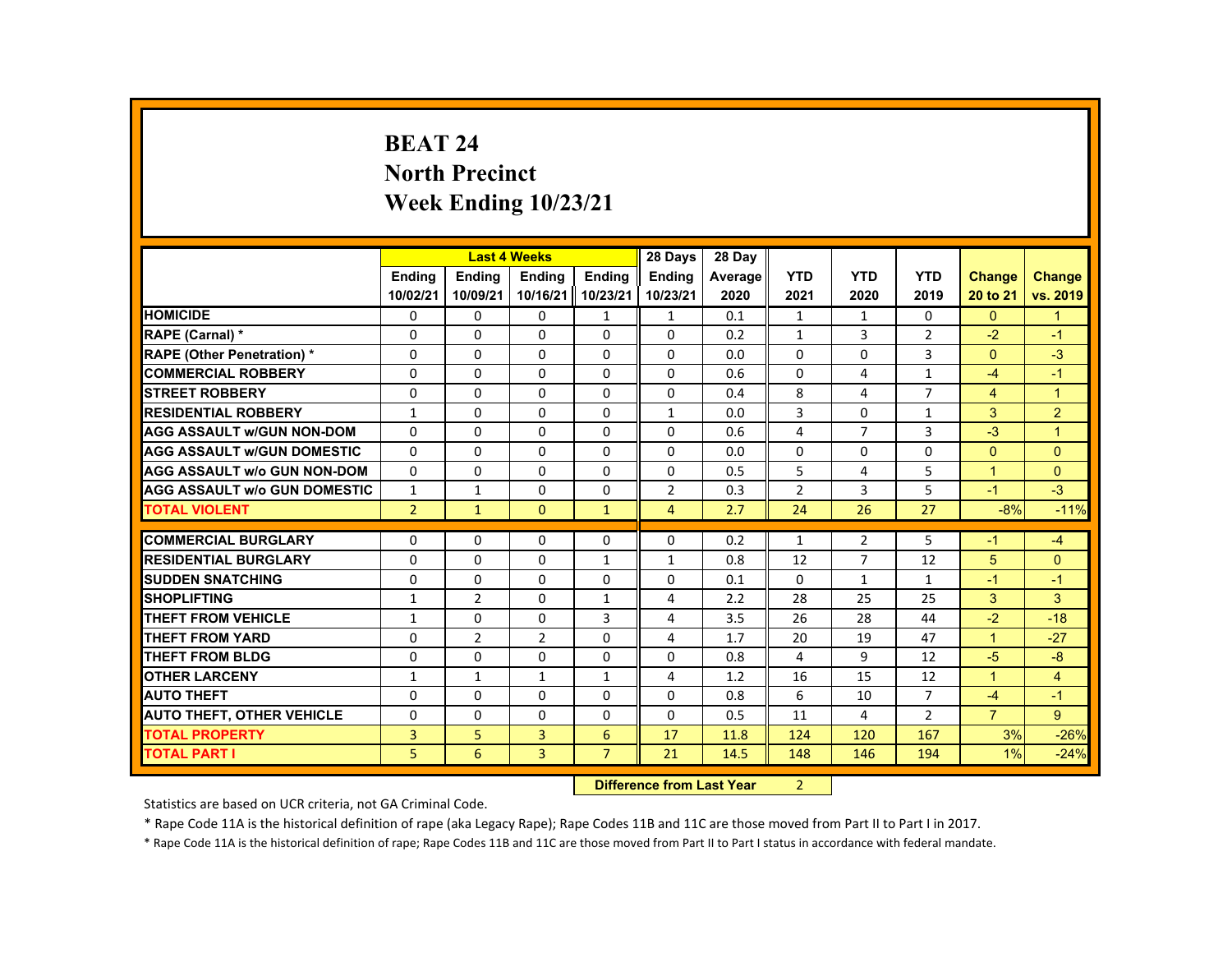# **BEAT 25 North Precinct Week Ending 10/23/21**

| <b>YTD</b><br><b>YTD</b><br><b>YTD</b><br><b>Endina</b><br><b>Endina</b><br><b>Endina</b><br><b>Endina</b><br><b>Endina</b><br><b>Change</b><br><b>Change</b><br>Average<br>10/02/21<br>10/09/21<br>10/16/21<br>10/23/21<br>10/23/21<br>vs. 2019<br>2020<br>2021<br>2020<br>2019<br>20 to 21<br><b>HOMICIDE</b><br>0<br>0<br>0<br>$\Omega$<br>0<br>0<br>0<br>0.1<br>0<br>$-1$<br>$\mathbf{1}$<br>$\Omega$<br>$\Omega$<br>$\Omega$<br>2<br>$\Omega$<br>$\Omega$<br>$\Omega$<br>0.2<br>$\mathbf{1}$<br>$\mathbf{1}$<br>$-1$<br>RAPE (Carnal) *<br><b>RAPE (Other Penetration) *</b><br>$\Omega$<br>$\Omega$<br>$\Omega$<br>$\Omega$<br>$\Omega$<br>0.0<br>$\Omega$<br>$\Omega$<br>$\Omega$<br>$\Omega$<br>$\Omega$<br><b>COMMERCIAL ROBBERY</b><br>0<br>0<br>0<br>0<br>0<br>$\mathbf{1}$<br>0<br>$\mathbf{1}$<br>$\mathbf{1}$<br>$\mathbf{0}$<br>0.0<br>3<br>$\Omega$<br><b>STREET ROBBERY</b><br>$\Omega$<br>$\Omega$<br>$\Omega$<br>$\Omega$<br>$\Omega$<br>0.2<br>4<br>4<br>1<br><b>RESIDENTIAL ROBBERY</b><br>$\Omega$<br>$\Omega$<br>$\Omega$<br>$\Omega$<br>$\Omega$<br>$\Omega$<br>$\Omega$<br>$\overline{1}$<br>0.2<br>$\mathbf{1}$<br>$\mathbf{1}$<br>2<br><b>AGG ASSAULT w/GUN NON-DOM</b><br>$\overline{2}$<br>$\Omega$<br>$\Omega$<br>$\Omega$<br>$\Omega$<br>$\Omega$<br>4<br>$\Omega$<br>$\overline{4}$<br>0.0<br>$\Omega$<br>$\Omega$<br>$\Omega$<br>$\Omega$<br>$\Omega$<br>$\Omega$<br>$\Omega$<br>$\Omega$<br>$\Omega$<br>$\Omega$<br><b>AGG ASSAULT w/GUN DOMESTIC</b><br>0.0<br>5<br>$\Omega$<br>$\Omega$<br>$\Omega$<br>$\Omega$<br>$\Omega$<br>3<br>$\overline{1}$<br>4<br><b>AGG ASSAULT w/o GUN NON-DOM</b><br>0.5<br>$-1$<br>6<br>$\overline{2}$<br>$-5$<br><b>AGG ASSAULT w/o GUN DOMESTIC</b><br>$\Omega$<br>$\Omega$<br>$\Omega$<br>$-1$<br>$\mathbf{1}$<br>$\mathbf{1}$<br>0.5<br>$\mathbf{1}$<br>13<br>$\Omega$<br>$\Omega$<br>$\mathbf{1}$<br>$\Omega$<br>$\mathbf{1}$<br>1.5<br>16<br>16<br>0%<br><b>TOTAL VIOLENT</b><br><b>COMMERCIAL BURGLARY</b><br>$\Omega$<br>$\Omega$<br>$\Omega$<br>$\Omega$<br>3<br>$\overline{7}$<br>9<br>$-6$<br>$\Omega$<br>0.6<br>-4<br><b>RESIDENTIAL BURGLARY</b><br>$\Omega$<br>$\Omega$<br>$\Omega$<br>$\Omega$<br>$\Omega$<br>16<br>$-6$<br>$-12$<br>0.8<br>4<br>10<br>5<br>3<br><b>SUDDEN SNATCHING</b><br>$\Omega$<br>$\Omega$<br>$\overline{2}$<br>$\overline{4}$<br>$\Omega$<br>0<br>$\Omega$<br>0.2<br>$\mathbf{1}$<br>3<br>3<br>$\overline{7}$<br><b>SHOPLIFTING</b><br>1.5<br>32<br>18<br>14<br>18<br>$\Omega$<br>$\mathbf{1}$<br>14<br>$\overline{2}$<br>3<br>8<br>THEFT FROM VEHICLE<br>$\Omega$<br>$\Omega$<br>27<br>33<br>$\mathbf{1}$<br>3.1<br>60<br>52<br>9<br><b>THEFT FROM YARD</b><br>$\overline{2}$<br>$\Omega$<br>$\mathbf{1}$<br>$\mathbf{1}$<br>4<br>29<br>20<br>13<br>1.3<br>16<br>$\overline{2}$<br>6<br>14<br><b>THEFT FROM BLDG</b><br>$\Omega$<br>$\Omega$<br>31<br>17<br>25<br>$\mathbf{1}$<br>$\mathbf{1}$<br>0.8<br><b>OTHER LARCENY</b><br>0<br>0<br>0<br>0<br>0<br>$\overline{7}$<br>$\overline{4}$<br>1.1<br>11<br>10<br>$\mathbf{1}$<br>$\overline{7}$<br><b>AUTO THEFT</b><br>$\Omega$<br>$\Omega$<br>$\Omega$<br>$\mathbf{1}$<br>0.6<br>14<br>$\overline{7}$<br>10<br>$\overline{4}$<br>$\mathbf{1}$<br>$\overline{7}$<br>6<br><b>AUTO THEFT, OTHER VEHICLE</b><br>$\Omega$<br>$\Omega$<br>$\Omega$<br>0.2<br>8<br>$\overline{2}$<br>$\mathbf{1}$<br>$\mathbf{1}$<br>$\mathbf{1}$<br><b>TOTAL PROPERTY</b><br>$\overline{3}$<br>$\overline{7}$<br>88%<br>4<br>$\overline{4}$<br>18<br>10.0<br>197<br>105<br>147 |  | <b>Last 4 Weeks</b> | 28 Days | 28 Day |  |  |     |
|--------------------------------------------------------------------------------------------------------------------------------------------------------------------------------------------------------------------------------------------------------------------------------------------------------------------------------------------------------------------------------------------------------------------------------------------------------------------------------------------------------------------------------------------------------------------------------------------------------------------------------------------------------------------------------------------------------------------------------------------------------------------------------------------------------------------------------------------------------------------------------------------------------------------------------------------------------------------------------------------------------------------------------------------------------------------------------------------------------------------------------------------------------------------------------------------------------------------------------------------------------------------------------------------------------------------------------------------------------------------------------------------------------------------------------------------------------------------------------------------------------------------------------------------------------------------------------------------------------------------------------------------------------------------------------------------------------------------------------------------------------------------------------------------------------------------------------------------------------------------------------------------------------------------------------------------------------------------------------------------------------------------------------------------------------------------------------------------------------------------------------------------------------------------------------------------------------------------------------------------------------------------------------------------------------------------------------------------------------------------------------------------------------------------------------------------------------------------------------------------------------------------------------------------------------------------------------------------------------------------------------------------------------------------------------------------------------------------------------------------------------------------------------------------------------------------------------------------------------------------------------------------------------------------------------------------------------------------------------------------------------------------------------------------------------------------------------------------------------------------------------------------------------------------------------------------------------------------------------------------------------------------------------------------------------------------------------------------------------------------------------------------------------------------------------------------------------------------------------------------------------------------|--|---------------------|---------|--------|--|--|-----|
|                                                                                                                                                                                                                                                                                                                                                                                                                                                                                                                                                                                                                                                                                                                                                                                                                                                                                                                                                                                                                                                                                                                                                                                                                                                                                                                                                                                                                                                                                                                                                                                                                                                                                                                                                                                                                                                                                                                                                                                                                                                                                                                                                                                                                                                                                                                                                                                                                                                                                                                                                                                                                                                                                                                                                                                                                                                                                                                                                                                                                                                                                                                                                                                                                                                                                                                                                                                                                                                                                                                    |  |                     |         |        |  |  |     |
|                                                                                                                                                                                                                                                                                                                                                                                                                                                                                                                                                                                                                                                                                                                                                                                                                                                                                                                                                                                                                                                                                                                                                                                                                                                                                                                                                                                                                                                                                                                                                                                                                                                                                                                                                                                                                                                                                                                                                                                                                                                                                                                                                                                                                                                                                                                                                                                                                                                                                                                                                                                                                                                                                                                                                                                                                                                                                                                                                                                                                                                                                                                                                                                                                                                                                                                                                                                                                                                                                                                    |  |                     |         |        |  |  |     |
|                                                                                                                                                                                                                                                                                                                                                                                                                                                                                                                                                                                                                                                                                                                                                                                                                                                                                                                                                                                                                                                                                                                                                                                                                                                                                                                                                                                                                                                                                                                                                                                                                                                                                                                                                                                                                                                                                                                                                                                                                                                                                                                                                                                                                                                                                                                                                                                                                                                                                                                                                                                                                                                                                                                                                                                                                                                                                                                                                                                                                                                                                                                                                                                                                                                                                                                                                                                                                                                                                                                    |  |                     |         |        |  |  |     |
|                                                                                                                                                                                                                                                                                                                                                                                                                                                                                                                                                                                                                                                                                                                                                                                                                                                                                                                                                                                                                                                                                                                                                                                                                                                                                                                                                                                                                                                                                                                                                                                                                                                                                                                                                                                                                                                                                                                                                                                                                                                                                                                                                                                                                                                                                                                                                                                                                                                                                                                                                                                                                                                                                                                                                                                                                                                                                                                                                                                                                                                                                                                                                                                                                                                                                                                                                                                                                                                                                                                    |  |                     |         |        |  |  |     |
|                                                                                                                                                                                                                                                                                                                                                                                                                                                                                                                                                                                                                                                                                                                                                                                                                                                                                                                                                                                                                                                                                                                                                                                                                                                                                                                                                                                                                                                                                                                                                                                                                                                                                                                                                                                                                                                                                                                                                                                                                                                                                                                                                                                                                                                                                                                                                                                                                                                                                                                                                                                                                                                                                                                                                                                                                                                                                                                                                                                                                                                                                                                                                                                                                                                                                                                                                                                                                                                                                                                    |  |                     |         |        |  |  |     |
|                                                                                                                                                                                                                                                                                                                                                                                                                                                                                                                                                                                                                                                                                                                                                                                                                                                                                                                                                                                                                                                                                                                                                                                                                                                                                                                                                                                                                                                                                                                                                                                                                                                                                                                                                                                                                                                                                                                                                                                                                                                                                                                                                                                                                                                                                                                                                                                                                                                                                                                                                                                                                                                                                                                                                                                                                                                                                                                                                                                                                                                                                                                                                                                                                                                                                                                                                                                                                                                                                                                    |  |                     |         |        |  |  |     |
|                                                                                                                                                                                                                                                                                                                                                                                                                                                                                                                                                                                                                                                                                                                                                                                                                                                                                                                                                                                                                                                                                                                                                                                                                                                                                                                                                                                                                                                                                                                                                                                                                                                                                                                                                                                                                                                                                                                                                                                                                                                                                                                                                                                                                                                                                                                                                                                                                                                                                                                                                                                                                                                                                                                                                                                                                                                                                                                                                                                                                                                                                                                                                                                                                                                                                                                                                                                                                                                                                                                    |  |                     |         |        |  |  |     |
|                                                                                                                                                                                                                                                                                                                                                                                                                                                                                                                                                                                                                                                                                                                                                                                                                                                                                                                                                                                                                                                                                                                                                                                                                                                                                                                                                                                                                                                                                                                                                                                                                                                                                                                                                                                                                                                                                                                                                                                                                                                                                                                                                                                                                                                                                                                                                                                                                                                                                                                                                                                                                                                                                                                                                                                                                                                                                                                                                                                                                                                                                                                                                                                                                                                                                                                                                                                                                                                                                                                    |  |                     |         |        |  |  |     |
|                                                                                                                                                                                                                                                                                                                                                                                                                                                                                                                                                                                                                                                                                                                                                                                                                                                                                                                                                                                                                                                                                                                                                                                                                                                                                                                                                                                                                                                                                                                                                                                                                                                                                                                                                                                                                                                                                                                                                                                                                                                                                                                                                                                                                                                                                                                                                                                                                                                                                                                                                                                                                                                                                                                                                                                                                                                                                                                                                                                                                                                                                                                                                                                                                                                                                                                                                                                                                                                                                                                    |  |                     |         |        |  |  |     |
|                                                                                                                                                                                                                                                                                                                                                                                                                                                                                                                                                                                                                                                                                                                                                                                                                                                                                                                                                                                                                                                                                                                                                                                                                                                                                                                                                                                                                                                                                                                                                                                                                                                                                                                                                                                                                                                                                                                                                                                                                                                                                                                                                                                                                                                                                                                                                                                                                                                                                                                                                                                                                                                                                                                                                                                                                                                                                                                                                                                                                                                                                                                                                                                                                                                                                                                                                                                                                                                                                                                    |  |                     |         |        |  |  |     |
|                                                                                                                                                                                                                                                                                                                                                                                                                                                                                                                                                                                                                                                                                                                                                                                                                                                                                                                                                                                                                                                                                                                                                                                                                                                                                                                                                                                                                                                                                                                                                                                                                                                                                                                                                                                                                                                                                                                                                                                                                                                                                                                                                                                                                                                                                                                                                                                                                                                                                                                                                                                                                                                                                                                                                                                                                                                                                                                                                                                                                                                                                                                                                                                                                                                                                                                                                                                                                                                                                                                    |  |                     |         |        |  |  |     |
|                                                                                                                                                                                                                                                                                                                                                                                                                                                                                                                                                                                                                                                                                                                                                                                                                                                                                                                                                                                                                                                                                                                                                                                                                                                                                                                                                                                                                                                                                                                                                                                                                                                                                                                                                                                                                                                                                                                                                                                                                                                                                                                                                                                                                                                                                                                                                                                                                                                                                                                                                                                                                                                                                                                                                                                                                                                                                                                                                                                                                                                                                                                                                                                                                                                                                                                                                                                                                                                                                                                    |  |                     |         |        |  |  |     |
|                                                                                                                                                                                                                                                                                                                                                                                                                                                                                                                                                                                                                                                                                                                                                                                                                                                                                                                                                                                                                                                                                                                                                                                                                                                                                                                                                                                                                                                                                                                                                                                                                                                                                                                                                                                                                                                                                                                                                                                                                                                                                                                                                                                                                                                                                                                                                                                                                                                                                                                                                                                                                                                                                                                                                                                                                                                                                                                                                                                                                                                                                                                                                                                                                                                                                                                                                                                                                                                                                                                    |  |                     |         |        |  |  | 23% |
|                                                                                                                                                                                                                                                                                                                                                                                                                                                                                                                                                                                                                                                                                                                                                                                                                                                                                                                                                                                                                                                                                                                                                                                                                                                                                                                                                                                                                                                                                                                                                                                                                                                                                                                                                                                                                                                                                                                                                                                                                                                                                                                                                                                                                                                                                                                                                                                                                                                                                                                                                                                                                                                                                                                                                                                                                                                                                                                                                                                                                                                                                                                                                                                                                                                                                                                                                                                                                                                                                                                    |  |                     |         |        |  |  |     |
|                                                                                                                                                                                                                                                                                                                                                                                                                                                                                                                                                                                                                                                                                                                                                                                                                                                                                                                                                                                                                                                                                                                                                                                                                                                                                                                                                                                                                                                                                                                                                                                                                                                                                                                                                                                                                                                                                                                                                                                                                                                                                                                                                                                                                                                                                                                                                                                                                                                                                                                                                                                                                                                                                                                                                                                                                                                                                                                                                                                                                                                                                                                                                                                                                                                                                                                                                                                                                                                                                                                    |  |                     |         |        |  |  |     |
|                                                                                                                                                                                                                                                                                                                                                                                                                                                                                                                                                                                                                                                                                                                                                                                                                                                                                                                                                                                                                                                                                                                                                                                                                                                                                                                                                                                                                                                                                                                                                                                                                                                                                                                                                                                                                                                                                                                                                                                                                                                                                                                                                                                                                                                                                                                                                                                                                                                                                                                                                                                                                                                                                                                                                                                                                                                                                                                                                                                                                                                                                                                                                                                                                                                                                                                                                                                                                                                                                                                    |  |                     |         |        |  |  |     |
|                                                                                                                                                                                                                                                                                                                                                                                                                                                                                                                                                                                                                                                                                                                                                                                                                                                                                                                                                                                                                                                                                                                                                                                                                                                                                                                                                                                                                                                                                                                                                                                                                                                                                                                                                                                                                                                                                                                                                                                                                                                                                                                                                                                                                                                                                                                                                                                                                                                                                                                                                                                                                                                                                                                                                                                                                                                                                                                                                                                                                                                                                                                                                                                                                                                                                                                                                                                                                                                                                                                    |  |                     |         |        |  |  |     |
|                                                                                                                                                                                                                                                                                                                                                                                                                                                                                                                                                                                                                                                                                                                                                                                                                                                                                                                                                                                                                                                                                                                                                                                                                                                                                                                                                                                                                                                                                                                                                                                                                                                                                                                                                                                                                                                                                                                                                                                                                                                                                                                                                                                                                                                                                                                                                                                                                                                                                                                                                                                                                                                                                                                                                                                                                                                                                                                                                                                                                                                                                                                                                                                                                                                                                                                                                                                                                                                                                                                    |  |                     |         |        |  |  |     |
|                                                                                                                                                                                                                                                                                                                                                                                                                                                                                                                                                                                                                                                                                                                                                                                                                                                                                                                                                                                                                                                                                                                                                                                                                                                                                                                                                                                                                                                                                                                                                                                                                                                                                                                                                                                                                                                                                                                                                                                                                                                                                                                                                                                                                                                                                                                                                                                                                                                                                                                                                                                                                                                                                                                                                                                                                                                                                                                                                                                                                                                                                                                                                                                                                                                                                                                                                                                                                                                                                                                    |  |                     |         |        |  |  |     |
|                                                                                                                                                                                                                                                                                                                                                                                                                                                                                                                                                                                                                                                                                                                                                                                                                                                                                                                                                                                                                                                                                                                                                                                                                                                                                                                                                                                                                                                                                                                                                                                                                                                                                                                                                                                                                                                                                                                                                                                                                                                                                                                                                                                                                                                                                                                                                                                                                                                                                                                                                                                                                                                                                                                                                                                                                                                                                                                                                                                                                                                                                                                                                                                                                                                                                                                                                                                                                                                                                                                    |  |                     |         |        |  |  |     |
|                                                                                                                                                                                                                                                                                                                                                                                                                                                                                                                                                                                                                                                                                                                                                                                                                                                                                                                                                                                                                                                                                                                                                                                                                                                                                                                                                                                                                                                                                                                                                                                                                                                                                                                                                                                                                                                                                                                                                                                                                                                                                                                                                                                                                                                                                                                                                                                                                                                                                                                                                                                                                                                                                                                                                                                                                                                                                                                                                                                                                                                                                                                                                                                                                                                                                                                                                                                                                                                                                                                    |  |                     |         |        |  |  |     |
|                                                                                                                                                                                                                                                                                                                                                                                                                                                                                                                                                                                                                                                                                                                                                                                                                                                                                                                                                                                                                                                                                                                                                                                                                                                                                                                                                                                                                                                                                                                                                                                                                                                                                                                                                                                                                                                                                                                                                                                                                                                                                                                                                                                                                                                                                                                                                                                                                                                                                                                                                                                                                                                                                                                                                                                                                                                                                                                                                                                                                                                                                                                                                                                                                                                                                                                                                                                                                                                                                                                    |  |                     |         |        |  |  |     |
|                                                                                                                                                                                                                                                                                                                                                                                                                                                                                                                                                                                                                                                                                                                                                                                                                                                                                                                                                                                                                                                                                                                                                                                                                                                                                                                                                                                                                                                                                                                                                                                                                                                                                                                                                                                                                                                                                                                                                                                                                                                                                                                                                                                                                                                                                                                                                                                                                                                                                                                                                                                                                                                                                                                                                                                                                                                                                                                                                                                                                                                                                                                                                                                                                                                                                                                                                                                                                                                                                                                    |  |                     |         |        |  |  |     |
|                                                                                                                                                                                                                                                                                                                                                                                                                                                                                                                                                                                                                                                                                                                                                                                                                                                                                                                                                                                                                                                                                                                                                                                                                                                                                                                                                                                                                                                                                                                                                                                                                                                                                                                                                                                                                                                                                                                                                                                                                                                                                                                                                                                                                                                                                                                                                                                                                                                                                                                                                                                                                                                                                                                                                                                                                                                                                                                                                                                                                                                                                                                                                                                                                                                                                                                                                                                                                                                                                                                    |  |                     |         |        |  |  |     |
|                                                                                                                                                                                                                                                                                                                                                                                                                                                                                                                                                                                                                                                                                                                                                                                                                                                                                                                                                                                                                                                                                                                                                                                                                                                                                                                                                                                                                                                                                                                                                                                                                                                                                                                                                                                                                                                                                                                                                                                                                                                                                                                                                                                                                                                                                                                                                                                                                                                                                                                                                                                                                                                                                                                                                                                                                                                                                                                                                                                                                                                                                                                                                                                                                                                                                                                                                                                                                                                                                                                    |  |                     |         |        |  |  | 34% |
| <b>TOTAL PART I</b><br>$\overline{3}$<br>8<br>19<br>$\overline{4}$<br>$\overline{4}$<br>11.4<br>213<br>121<br>160<br>76%                                                                                                                                                                                                                                                                                                                                                                                                                                                                                                                                                                                                                                                                                                                                                                                                                                                                                                                                                                                                                                                                                                                                                                                                                                                                                                                                                                                                                                                                                                                                                                                                                                                                                                                                                                                                                                                                                                                                                                                                                                                                                                                                                                                                                                                                                                                                                                                                                                                                                                                                                                                                                                                                                                                                                                                                                                                                                                                                                                                                                                                                                                                                                                                                                                                                                                                                                                                           |  |                     |         |        |  |  | 33% |

#### **Difference from Last Year**r 92

Statistics are based on UCR criteria, not GA Criminal Code.

\* Rape Code 11A is the historical definition of rape (aka Legacy Rape); Rape Codes 11B and 11C are those moved from Part II to Part I in 2017.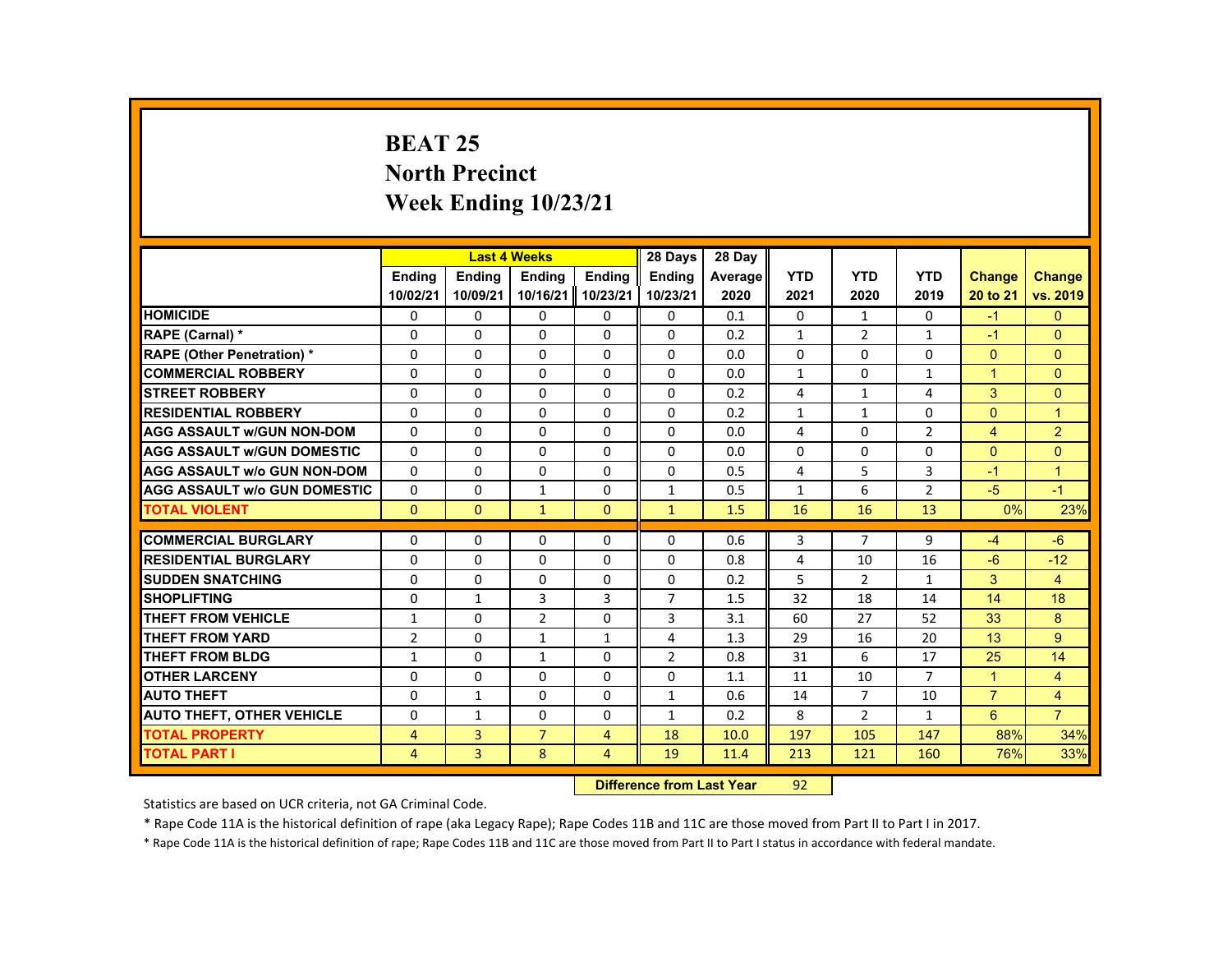# **BEAT 26 North Precinct Week Ending 10/23/21**

|                                     |                |                | <b>Last 4 Weeks</b> |                   | 28 Days        | 28 Day  |                |              |                |                |                |
|-------------------------------------|----------------|----------------|---------------------|-------------------|----------------|---------|----------------|--------------|----------------|----------------|----------------|
|                                     | <b>Endina</b>  | <b>Endina</b>  | <b>Endina</b>       | <b>Endina</b>     | <b>Endina</b>  | Average | <b>YTD</b>     | <b>YTD</b>   | <b>YTD</b>     | <b>Change</b>  | <b>Change</b>  |
|                                     | 10/02/21       | 10/09/21       |                     | 10/16/21 10/23/21 | 10/23/21       | 2020    | 2021           | 2020         | 2019           | 20 to 21       | vs. 2019       |
| <b>HOMICIDE</b>                     | $\mathbf{0}$   | $\mathbf{0}$   | 0                   | 0                 | 0              | 0.0     | $\mathbf{0}$   | 0            | $\mathbf{1}$   | $\mathbf{0}$   | $-1$           |
| <b>RAPE (Carnal) *</b>              | $\Omega$       | $\Omega$       | $\Omega$            | $\Omega$          | $\Omega$       | 0.1     | $\Omega$       | 4            | $\overline{2}$ | $-4$           | $-2$           |
| <b>RAPE (Other Penetration) *</b>   | $\Omega$       | $\Omega$       | $\Omega$            | $\Omega$          | $\Omega$       | 0.0     | $\mathbf{1}$   | $\mathbf{1}$ | $\Omega$       | $\Omega$       | $\overline{1}$ |
| <b>COMMERCIAL ROBBERY</b>           | 0              | $\mathbf{0}$   | 0                   | 0                 | 0              | 0.0     | 4              | $\mathbf{1}$ | $\mathbf{1}$   | 3              | 3              |
| <b>STREET ROBBERY</b>               | 0              | $\Omega$       | $\Omega$            | $\Omega$          | $\Omega$       | 0.1     | 6              | 10           | 12             | $-4$           | $-6$           |
| <b>RESIDENTIAL ROBBERY</b>          | $\Omega$       | $\Omega$       | $\Omega$            | $\Omega$          | $\Omega$       | 0.0     | $\Omega$       | $\Omega$     | $\Omega$       | $\Omega$       | $\Omega$       |
| <b>AGG ASSAULT w/GUN NON-DOM</b>    | $\Omega$       | $\mathbf{0}$   | 0                   | 0                 | 0              | 0.1     | 3              | 5            | 5              | $-2$           | $-2$           |
| <b>AGG ASSAULT WGUN DOMESTIC</b>    | $\mathbf{1}$   | $\Omega$       | $\Omega$            | 0                 | $\mathbf{1}$   | 0.0     | 0              | 0            | 0              | $\Omega$       | $\Omega$       |
| <b>AGG ASSAULT W/o GUN NON-DOM</b>  | $\Omega$       | $\mathbf{0}$   | 0                   | $\Omega$          | 0              | 0.3     | 19             | 18           | 13             | $\mathbf{1}$   | $6\phantom{1}$ |
| <b>AGG ASSAULT W/o GUN DOMESTIC</b> | $\Omega$       | $\mathbf{0}$   | $\mathbf{1}$        | $\Omega$          | $\mathbf{1}$   | 0.1     | 3              | 6            | $\overline{3}$ | $-3$           | $\Omega$       |
| <b>TOTAL VIOLENT</b>                | $\mathbf{1}$   | $\Omega$       | $\mathbf{1}$        | $\Omega$          | $\overline{2}$ | 0.6     | 36             | 45           | 37             | $-20%$         | $-3%$          |
|                                     |                |                |                     |                   |                |         |                |              |                |                |                |
| <b>COMMERCIAL BURGLARY</b>          | $\Omega$       | $\Omega$       | $\Omega$            | $\Omega$          | $\Omega$       | 0.1     | $\overline{2}$ | 13           | 5              | $-11$          | $-3$           |
| <b>RESIDENTIAL BURGLARY</b>         | $\overline{2}$ | $\mathbf{0}$   | 0                   | 0                 | $\overline{2}$ | 0.0     | $\overline{2}$ | 0            | $\mathbf{1}$   | $\overline{2}$ | $\overline{1}$ |
| <b>SUDDEN SNATCHING</b>             | $\Omega$       | $\Omega$       | $\Omega$            | $\Omega$          | $\Omega$       | 0.1     | 9              | 4            | 5              | 5              | 4              |
| <b>SHOPLIFTING</b>                  | $\mathbf{1}$   | $\mathbf{1}$   | $\mathbf{1}$        | $\mathbf{3}$      | 6              | 0.3     | 21             | 24           | 28             | $-3$           | $-7$           |
| THEFT FROM VEHICLE                  | 3              | $\overline{2}$ | $\overline{2}$      | 3                 | 10             | 0.4     | 79             | 25           | 35             | 54             | 44             |
| <b>THEFT FROM YARD</b>              | $\Omega$       | $\Omega$       | 2                   | $\overline{2}$    | 4              | 0.2     | 15             | 18           | 19             | $-3$           | $-4$           |
| THEFT FROM BLDG                     | $\mathbf{1}$   | $\mathbf{1}$   | $\Omega$            | $\mathbf{1}$      | 3              | 0.2     | 26             | 12           | 24             | 14             | $\overline{2}$ |
| <b>OTHER LARCENY</b>                | 0              | $\mathbf{0}$   | 0                   | 0                 | 0              | 0.0     | 3              | $\mathbf{1}$ | 4              | $\overline{2}$ | $-1$           |
| <b>AUTO THEFT</b>                   | $\Omega$       | $\Omega$       | $\mathbf{1}$        | $\overline{3}$    | 4              | 0.2     | 27             | 14           | 4              | 13             | 23             |
| <b>AUTO THEFT, OTHER VEHICLE</b>    | $\mathbf{1}$   | $\Omega$       | $\Omega$            | $\Omega$          | $\mathbf{1}$   | 0.2     | 10             | $\mathbf{1}$ | $\mathbf{1}$   | 9              | 9              |
| <b>TOTAL PROPERTY</b>               | 8              | $\overline{4}$ | 6                   | 12                | 30             | 1.7     | 194            | 112          | 126            | 73%            | 54%            |
| <b>TOTAL PART I</b>                 | $\overline{9}$ | $\overline{4}$ | $\overline{7}$      | 12                | 32             | 2.3     | 230            | 157          | 163            | 46%            | 41%            |

#### **Difference from Last Year**r 73

Statistics are based on UCR criteria, not GA Criminal Code.

\* Rape Code 11A is the historical definition of rape (aka Legacy Rape); Rape Codes 11B and 11C are those moved from Part II to Part I in 2017.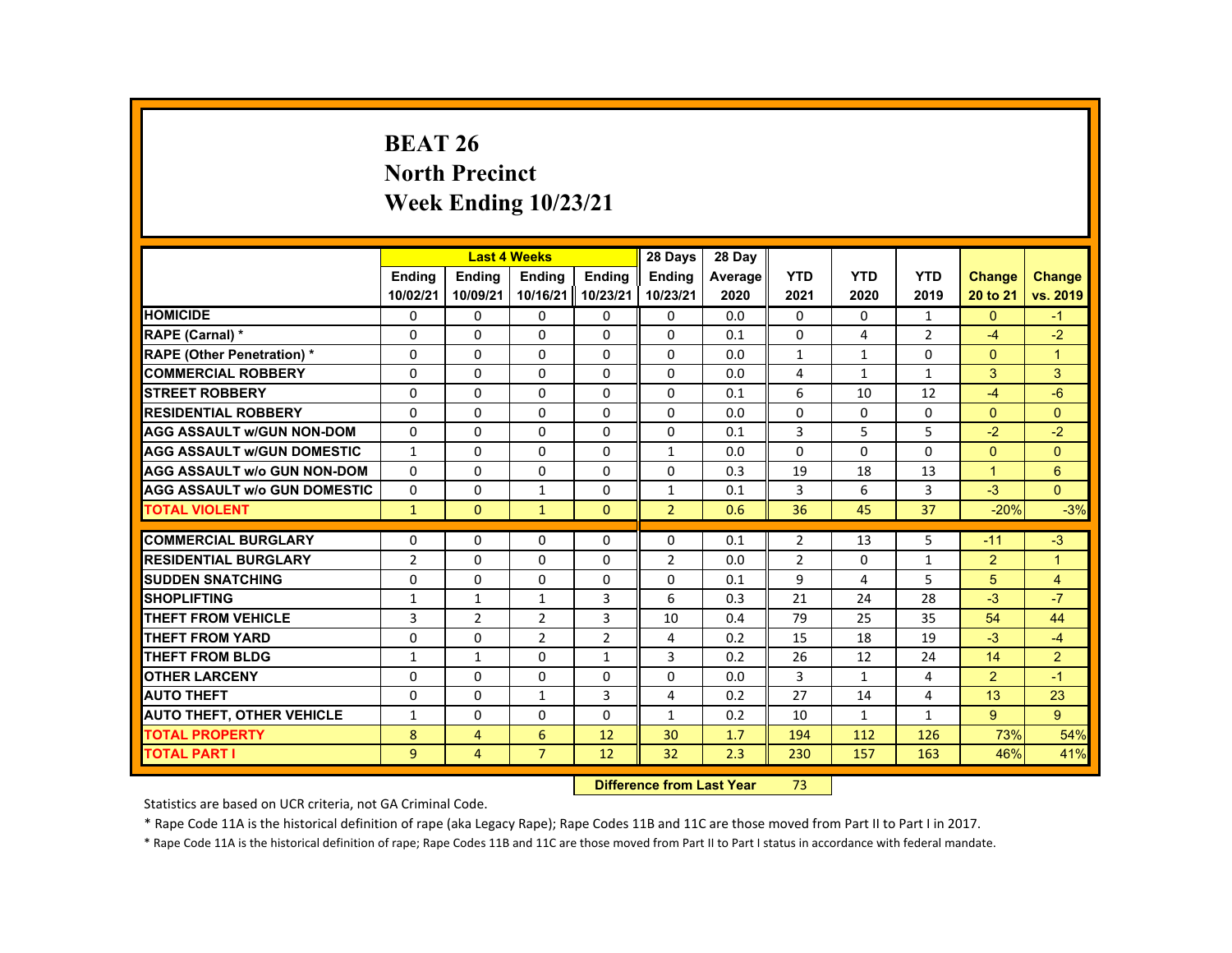# **BEAT 27 North Precinct Week Ending 10/23/21**

|                                     |                |                | <b>Last 4 Weeks</b> |                | 28 Days       | 28 Day  |                |              |                |                      |                |
|-------------------------------------|----------------|----------------|---------------------|----------------|---------------|---------|----------------|--------------|----------------|----------------------|----------------|
|                                     | <b>Endina</b>  | <b>Endina</b>  | <b>Endina</b>       | <b>Endina</b>  | <b>Endina</b> | Average | <b>YTD</b>     | <b>YTD</b>   | <b>YTD</b>     | <b>Change</b>        | Change         |
|                                     | 10/02/21       | 10/09/21       | 10/16/21 10/23/21   |                | 10/23/21      | 2020    | 2021           | 2020         | 2019           | 20 to 21             | vs. 2019       |
| <b>HOMICIDE</b>                     | 0              | 0              | 0                   | 0              | 0             | 0.0     | $\overline{2}$ | 0            | $\mathbf{1}$   | $\overline{2}$       | $\mathbf{1}$   |
| <b>RAPE (Carnal) *</b>              | $\Omega$       | $\Omega$       | $\mathbf{1}$        | $\Omega$       | $\mathbf{1}$  | 0.3     | 5              | 3            | $\overline{2}$ | 2                    | 3              |
| <b>RAPE (Other Penetration) *</b>   | $\Omega$       | $\Omega$       | $\Omega$            | $\Omega$       | $\Omega$      | 0.1     | $\overline{2}$ | $\mathbf{1}$ | 3              | $\blacktriangleleft$ | $-1$           |
| <b>COMMERCIAL ROBBERY</b>           | 0              | 0              | 0                   | 0              | 0             | 0.1     | $\Omega$       | 0            | $\mathbf{1}$   | $\Omega$             | $-1$           |
| <b>STREET ROBBERY</b>               | $\Omega$       | $\mathbf{1}$   | $\Omega$            | $\Omega$       | $\mathbf{1}$  | 1.2     | 16             | 12           | 14             | $\overline{4}$       | $\overline{2}$ |
| <b>RESIDENTIAL ROBBERY</b>          | $\Omega$       | $\Omega$       | $\Omega$            | $\Omega$       | $\Omega$      | 0.0     | $\Omega$       | $\Omega$     | $\mathbf{1}$   | $\Omega$             | $-1$           |
| <b>AGG ASSAULT w/GUN NON-GUN</b>    | $\Omega$       | 0              | $\Omega$            | 0              | 0             | 1.3     | 11             | 14           | 10             | $-3$                 | $\overline{1}$ |
| <b>AGG ASSAULT w/GUN DOMESTIC</b>   | $\mathbf{1}$   | $\Omega$       | $\Omega$            | $\overline{2}$ | 3             | 0.1     | 2              | $\mathbf{1}$ | 3              | $\blacktriangleleft$ | $-1$           |
| <b>AGG ASSAULT w/o GUN NON-DOM</b>  | $\Omega$       | $\Omega$       | $\Omega$            | $\Omega$       | $\Omega$      | 1.8     | 19             | 17           | 15             | 2                    | $\overline{4}$ |
| <b>AGG ASSAULT W/o GUN DOMESTIC</b> | $\mathbf{1}$   | $\Omega$       | $\Omega$            | $\Omega$       | $\mathbf{1}$  | 0.6     | 12             | 6            | 16             | 6                    | $-4$           |
| <b>TOTAL VIOLENT</b>                | $\overline{2}$ | $\mathbf{1}$   | $\mathbf{1}$        | $\overline{2}$ | 6             | 5.4     | 69             | 54           | 66             | 28%                  | 5%             |
|                                     |                |                |                     |                |               |         |                |              |                |                      |                |
| <b>COMMERCIAL BURGLARY</b>          | $\Omega$       | $\Omega$       | $\Omega$            | $\Omega$       | $\Omega$      | 0.3     | 3              | 4            | 4              | $-1$                 | $-1$           |
| <b>RESIDENTIAL BURGLARY</b>         | $\Omega$       | 0              | $\Omega$            | $\mathbf{1}$   | $\mathbf{1}$  | 0.4     | 4              | 4            | 5              | $\mathbf{0}$         | $-1$           |
| <b>SUDDEN SNATCHING</b>             | $\Omega$       | $\Omega$       | $\Omega$            | $\Omega$       | $\Omega$      | 0.5     | $\overline{7}$ | 6            | $\overline{2}$ | $\overline{1}$       | 5              |
| <b>SHOPLIFTING</b>                  | $\Omega$       | $\Omega$       | $\mathbf{1}$        | $\Omega$       | $\mathbf{1}$  | 1.8     | 14             | 21           | 36             | $-7$                 | $-22$          |
| <b>THEFT FROM VEHICLE</b>           | $\mathbf{1}$   | $\mathbf{1}$   | $\Omega$            | $\overline{2}$ | 4             | 1.9     | 85             | 21           | 35             | 64                   | 50             |
| <b>THEFT FROM YARD</b>              | $\mathbf{1}$   | $\Omega$       | $\mathbf{1}$        | $\mathbf{1}$   | 3             | 1.6     | 12             | 19           | 9              | $-7$                 | 3              |
| <b>THEFT FROM BLDG</b>              | $\Omega$       | $\Omega$       | $\mathbf{1}$        | $\overline{2}$ | 3             | 2.1     | 12             | 21           | 28             | $-9$                 | $-16$          |
| <b>OTHER LARCENY</b>                | 0              | 0              | $\Omega$            | $\Omega$       | $\Omega$      | 0.0     | $\Omega$       | 0            | 3              | $\Omega$             | $-3$           |
| <b>AUTO THEFT</b>                   | $\Omega$       | $\overline{2}$ | 2                   | $\Omega$       | 4             | 1.2     | 22             | 14           | 10             | 8                    | 12             |
| <b>AUTO THEFT, OTHER VEHICLE</b>    | $\Omega$       | $\Omega$       | $\Omega$            | $\Omega$       | $\Omega$      | 0.2     | $\overline{7}$ | $\mathbf{3}$ | $\mathbf{1}$   | $\overline{4}$       | 6              |
| <b>TOTAL PROPERTY</b>               | $\overline{2}$ | 3              | 5                   | 6              | 16            | 10.0    | 166            | 113          | 133            | 47%                  | 25%            |
| <b>TOTAL PART I</b>                 | 4              | $\overline{4}$ | 6                   | 8              | 22            | 15.5    | 235            | 167          | 199            | 41%                  | 18%            |

#### **Difference from Last Year**r 68

Statistics are based on UCR criteria, not GA Criminal Code.

\* Rape Code 11A is the historical definition of rape (aka Legacy Rape); Rape Codes 11B and 11C are those moved from Part II to Part I in 2017.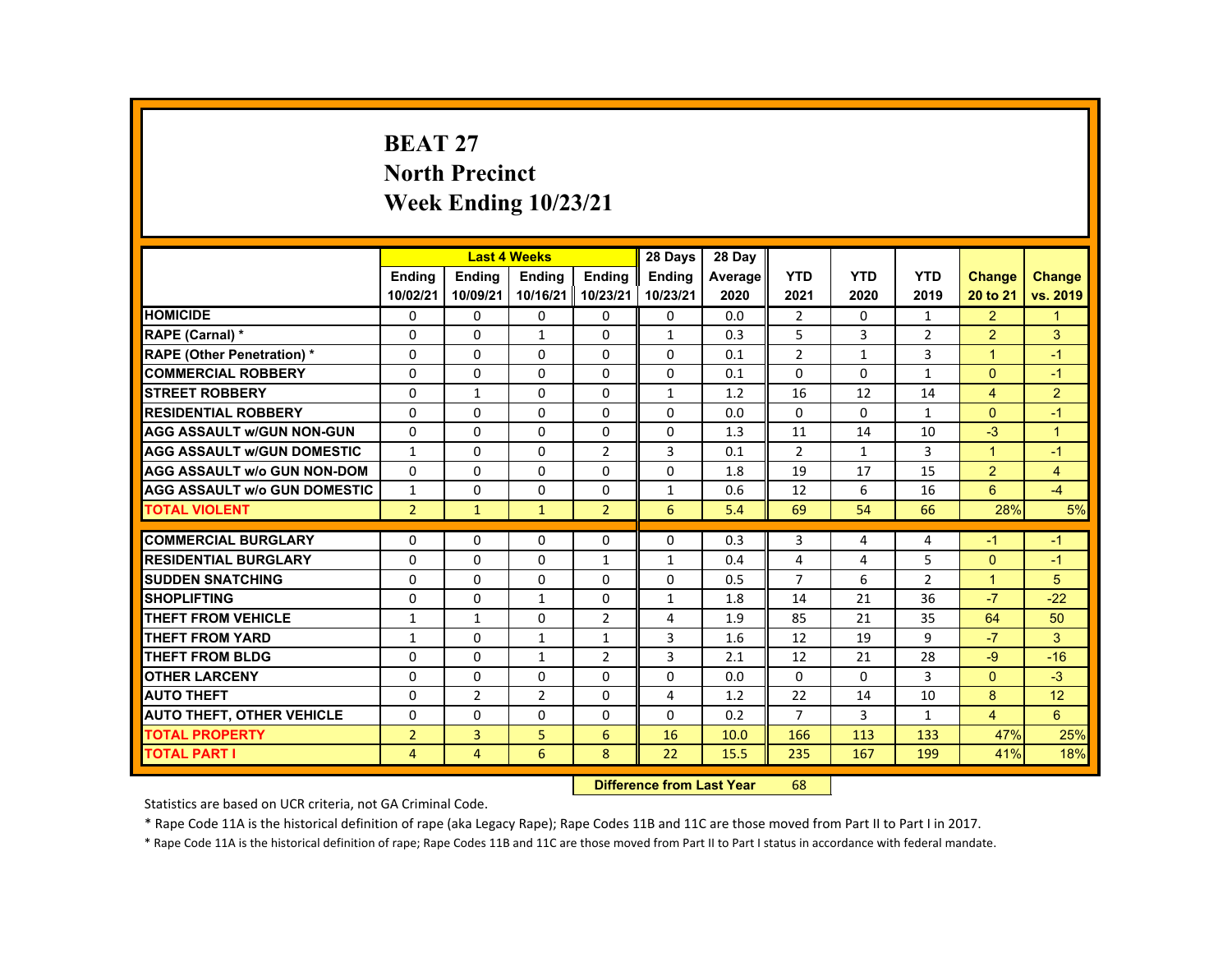# **BEAT 31 Central Precinct Week Ending 10/23/21**

|                                     |                |                | <b>Last 4 Weeks</b> |                | 28 Days        | 28 Day  |                |                |                |                      |                |
|-------------------------------------|----------------|----------------|---------------------|----------------|----------------|---------|----------------|----------------|----------------|----------------------|----------------|
|                                     | <b>Endina</b>  | <b>Endina</b>  | <b>Endina</b>       | <b>Endina</b>  | <b>Endina</b>  | Average | <b>YTD</b>     | <b>YTD</b>     | <b>YTD</b>     | <b>Change</b>        | <b>Change</b>  |
|                                     | 10/02/21       | 10/09/21       | 10/16/21 10/23/21   |                | 10/23/21       | 2020    | 2021           | 2020           | 2019           | 20 to 21             | vs. 2019       |
| <b>HOMICIDE</b>                     | 0              | 0              | 0                   | 0              | 0              | 0.1     | 0              | $\mathbf{1}$   | $\mathbf{1}$   | $-1$                 | $-1$           |
| RAPE (Carnal) *                     | $\Omega$       | $\Omega$       | $\Omega$            | $\Omega$       | $\Omega$       | 0.3     | $\overline{2}$ | 4              | 4              | $-2$                 | $-2$           |
| <b>RAPE (Other Penetration) *</b>   | $\Omega$       | $\Omega$       | $\Omega$            | $\Omega$       | $\Omega$       | 0.1     | $\Omega$       | $\mathbf{1}$   | $\overline{2}$ | $-1$                 | $-2$           |
| <b>COMMERCIAL ROBBERY</b>           | 0              | 0              | 0                   | 0              | 0              | 0.1     | 0              | $\mathbf{1}$   | $\Omega$       | $-1$                 | $\Omega$       |
| <b>STREET ROBBERY</b>               | $\Omega$       | $\Omega$       | $\Omega$            | $\Omega$       | $\Omega$       | 0.3     | 5              | 4              | $\overline{7}$ | $\blacktriangleleft$ | $-2$           |
| <b>RESIDENTIAL ROBBERY</b>          | $\Omega$       | $\Omega$       | $\Omega$            | $\Omega$       | $\Omega$       | 0.3     | $\mathbf{1}$   | $\overline{4}$ | $\Omega$       | $-3$                 | $\overline{1}$ |
| <b>AGG ASSAULT w/GUN NON-DOM</b>    | $\Omega$       | 0              | $\Omega$            | 0              | 0              | 1.2     | 25             | 12             | 12             | 13                   | 13             |
| <b>AGG ASSAULT w/GUN DOMESTIC</b>   | $\Omega$       | $\Omega$       | $\Omega$            | $\Omega$       | $\Omega$       | 0.2     | $\Omega$       | $\overline{2}$ | $\overline{2}$ | $-2$                 | $-2$           |
| <b>AGG ASSAULT w/o GUN NON-DOM</b>  | $\Omega$       | $\Omega$       | $\Omega$            | $\Omega$       | $\Omega$       | 0.5     | 6              | 4              | 8              | $\overline{2}$       | $-2$           |
| <b>AGG ASSAULT W/o GUN DOMESTIC</b> | $\Omega$       | $\Omega$       | $\Omega$            | $\Omega$       | $\Omega$       | 0.8     | 8              | 8              | 11             | $\Omega$             | $-3$           |
| <b>TOTAL VIOLENT</b>                | $\mathbf{0}$   | $\mathbf{0}$   | $\Omega$            | $\Omega$       | $\Omega$       | 3.7     | 47             | 41             | 47             | 15%                  | 0%             |
|                                     |                |                |                     |                |                |         |                |                |                |                      |                |
| <b>COMMERCIAL BURGLARY</b>          | $\Omega$       | $\Omega$       | $\mathbf{1}$        | $\Omega$       | $\mathbf{1}$   | 0.6     | 5              | 8              | 13             | $-3$                 | $-8$           |
| <b>RESIDENTIAL BURGLARY</b>         | $\mathbf{1}$   | 0              | 0                   | 0              | $\mathbf{1}$   | 2.6     | 25             | 30             | 36             | $-5$                 | $-11$          |
| <b>SUDDEN SNATCHING</b>             | $\Omega$       | $\Omega$       | $\Omega$            | $\Omega$       | $\Omega$       | 0.1     | $\overline{2}$ | $\Omega$       | 3              | 2                    | $-1$           |
| <b>SHOPLIFTING</b>                  | $\Omega$       | $\mathbf{1}$   | $\Omega$            | $\Omega$       | $\mathbf{1}$   | 0.5     | 3              | 6              | 3              | $-3$                 | $\Omega$       |
| <b>THEFT FROM VEHICLE</b>           | $\mathbf{1}$   | $\mathbf{1}$   | 0                   | $\overline{2}$ | 4              | 2.8     | 49             | 29             | 51             | 20                   | $-2$           |
| <b>THEFT FROM YARD</b>              | $\Omega$       | $\Omega$       | $\Omega$            | $\mathbf{1}$   | $\mathbf{1}$   | 2.7     | 22             | 32             | 46             | $-10$                | $-24$          |
| <b>THEFT FROM BLDG</b>              | $\Omega$       | $\Omega$       | $\Omega$            | $\Omega$       | $\Omega$       | 1.4     | 10             | 15             | 17             | $-5$                 | $-7$           |
| <b>OTHER LARCENY</b>                | 0              | 0              | $\Omega$            | $\mathbf{1}$   | $\mathbf{1}$   | 1.5     | 21             | 15             | 18             | 6                    | 3              |
| <b>AUTO THEFT</b>                   | $\Omega$       | $\Omega$       | $\Omega$            | $\Omega$       | $\Omega$       | 1.6     | 15             | 17             | 10             | $-2$                 | 5              |
| <b>AUTO THEFT, OTHER VEHICLE</b>    | $\Omega$       | $\Omega$       | $\Omega$            | $\Omega$       | $\Omega$       | 0.5     | 14             | 6              | $\mathbf{1}$   | 8                    | 13             |
| <b>TOTAL PROPERTY</b>               | $\overline{2}$ | $\overline{2}$ | $\mathbf{1}$        | $\overline{4}$ | $\overline{9}$ | 14.2    | 166            | 158            | 198            | 5%                   | $-16%$         |
| <b>TOTAL PART I</b>                 | $\overline{2}$ | $\overline{2}$ | $\mathbf{1}$        | $\overline{4}$ | $\overline{9}$ | 17.9    | 213            | 199            | 245            | 7%                   | $-13%$         |

#### **Difference from Last Year**r 14

Statistics are based on UCR criteria, not GA Criminal Code.

\* Rape Code 11A is the historical definition of rape (aka Legacy Rape); Rape Codes 11B and 11C are those moved from Part II to Part I in 2017.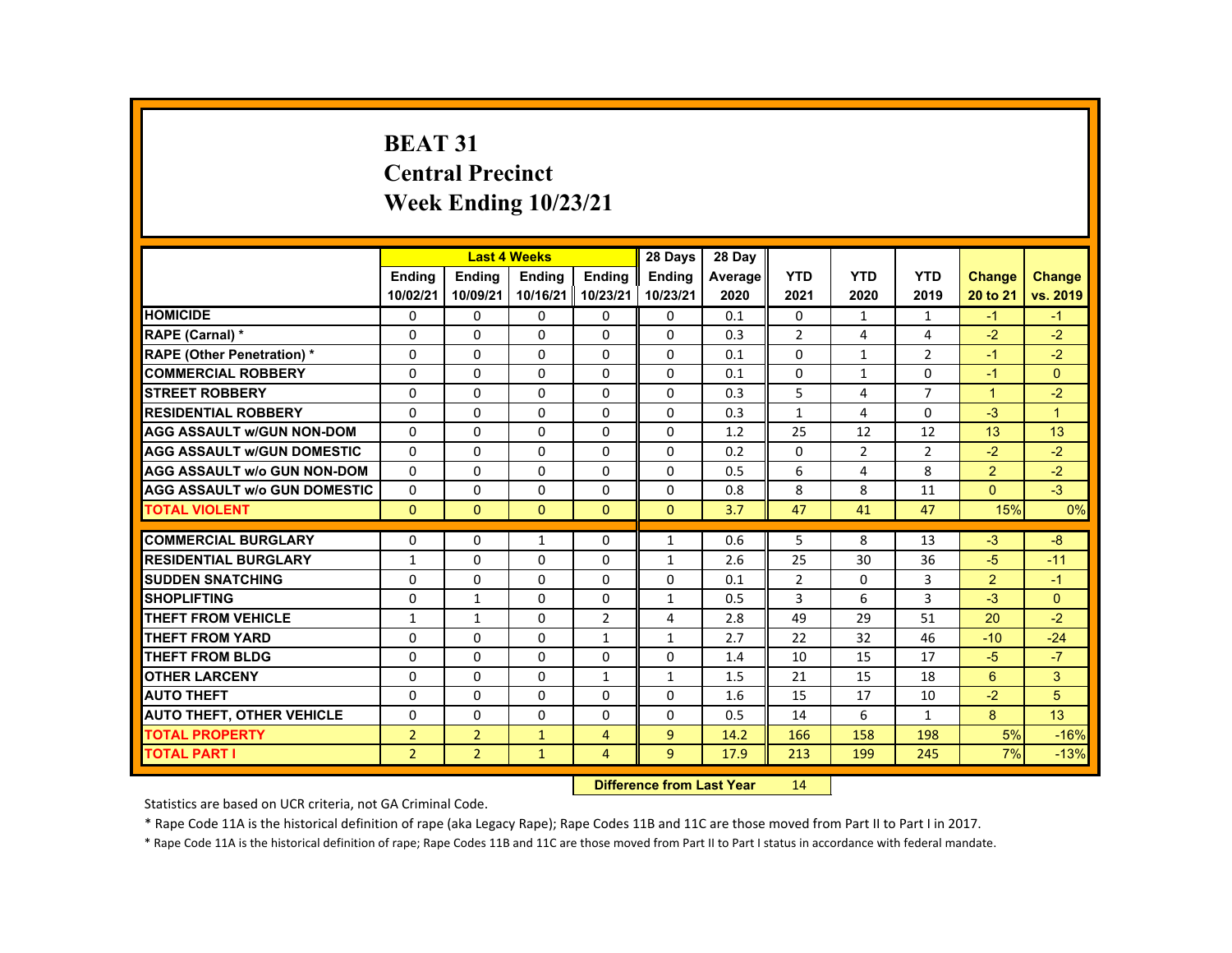# **BEAT 32 Central Precinct Week Ending 10/23/21**

|                                     |                |                | <b>Last 4 Weeks</b> |                   | 28 Days        | 28 Day  |              |              |                |                  |                |
|-------------------------------------|----------------|----------------|---------------------|-------------------|----------------|---------|--------------|--------------|----------------|------------------|----------------|
|                                     | <b>Endina</b>  | <b>Endina</b>  | <b>Endina</b>       | <b>Endina</b>     | <b>Endina</b>  | Average | <b>YTD</b>   | <b>YTD</b>   | <b>YTD</b>     | <b>Change</b>    | <b>Change</b>  |
|                                     | 10/02/21       | 10/09/21       |                     | 10/16/21 10/23/21 | 10/23/21       | 2020    | 2021         | 2020         | 2019           | 20 to 21         | vs. 2019       |
| <b>HOMICIDE</b>                     | $\mathbf{0}$   | $\mathbf{0}$   | 0                   | 0                 | 0              | 0.0     | $\mathbf{0}$ | 0            | $\mathbf{1}$   | $\mathbf{0}$     | $-1$           |
| <b>RAPE (Carnal) *</b>              | $\Omega$       | $\Omega$       | $\Omega$            | $\Omega$          | $\Omega$       | 0.1     | $\Omega$     | $\mathbf{1}$ | $\mathbf{1}$   | $-1$             | $-1$           |
| <b>RAPE (Other Penetration) *</b>   | $\mathbf{1}$   | $\Omega$       | $\Omega$            | $\Omega$          | $\mathbf{1}$   | 0.0     | 3            | $\Omega$     | $\mathbf{1}$   | 3                | $\overline{2}$ |
| <b>COMMERCIAL ROBBERY</b>           | 0              | $\mathbf{1}$   | 0                   | 0                 | 1              | 0.5     | $\mathbf{1}$ | 6            | 8              | $-5$             | $-7$           |
| <b>STREET ROBBERY</b>               | $\Omega$       | $\Omega$       | $\Omega$            | $\Omega$          | $\Omega$       | 0.2     | $\mathbf{1}$ | $\mathbf{1}$ | 3              | $\Omega$         | $-2$           |
| <b>RESIDENTIAL ROBBERY</b>          | $\Omega$       | $\Omega$       | $\Omega$            | $\Omega$          | $\Omega$       | 0.0     | $\mathbf{1}$ | $\Omega$     | $\Omega$       | $\mathbf{1}$     | $\overline{1}$ |
| <b>AGG ASSAULT w/GUN NON-DOM</b>    | $\Omega$       | $\mathbf{0}$   | 0                   | 0                 | 0              | 0.5     | 4            | 4            | $\overline{2}$ | $\Omega$         | $\overline{2}$ |
| <b>AGG ASSAULT WGUN DOMESTIC</b>    | $\Omega$       | $\Omega$       | $\Omega$            | 0                 | 0              | 0.1     | 0            | $\mathbf{1}$ | 0              | $-1$             | $\Omega$       |
| <b>AGG ASSAULT W/o GUN NON-DOM</b>  | $\Omega$       | $\mathbf{0}$   | 0                   | $\mathbf{1}$      | $\mathbf{1}$   | 0.4     | 6            | 3            | 4              | 3                | $\overline{2}$ |
| <b>AGG ASSAULT W/o GUN DOMESTIC</b> | $\Omega$       | $\Omega$       | $\Omega$            | $\mathbf{1}$      | $\mathbf{1}$   | 0.3     | 3            | 4            | 4              | $-1$             | $-1$           |
| <b>TOTAL VIOLENT</b>                | $\mathbf{1}$   | $\mathbf{1}$   | $\Omega$            | $\overline{2}$    | $\overline{4}$ | 2.1     | 19           | 20           | 24             | $-5%$            | $-21%$         |
|                                     |                |                |                     |                   |                |         |              |              |                |                  |                |
| <b>COMMERCIAL BURGLARY</b>          | $\Omega$       | $\Omega$       | $\Omega$            | $\Omega$          | $\Omega$       | 0.6     | 6            | 6            | 3              | $\Omega$         | 3              |
| <b>RESIDENTIAL BURGLARY</b>         | 1              | $\mathbf{1}$   | 0                   | 0                 | $\overline{2}$ | 1.9     | 22           | 15           | 22             | $\overline{7}$   | $\Omega$       |
| <b>SUDDEN SNATCHING</b>             | $\Omega$       | $\Omega$       | $\Omega$            | $\Omega$          | $\Omega$       | 0.0     | $\Omega$     | $\Omega$     | $\overline{2}$ | $\Omega$         | $-2$           |
| <b>SHOPLIFTING</b>                  | $\overline{2}$ | $\Omega$       | $\Omega$            | $\Omega$          | $\overline{2}$ | 2.4     | 32           | 22           | 37             | 10 <sup>10</sup> | $-5$           |
| THEFT FROM VEHICLE                  | 1              | 1              | 0                   | 0                 | $\overline{2}$ | 2.5     | 45           | 30           | 52             | 15               | $-7$           |
| <b>THEFT FROM YARD</b>              | $\overline{2}$ | $\mathbf{1}$   | 2                   | $\Omega$          | 5              | 2.1     | 20           | 22           | 29             | $-2$             | $-9$           |
| THEFT FROM BLDG                     | $\Omega$       | $\Omega$       | $\Omega$            | $\Omega$          | $\Omega$       | 1.2     | 9            | 15           | 29             | $-6$             | $-20$          |
| <b>OTHER LARCENY</b>                | 0              | $\mathbf{0}$   | 3                   | $\mathbf{1}$      | 4              | 1.5     | 15           | 17           | 6              | $-2$             | 9              |
| <b>AUTO THEFT</b>                   | $\overline{2}$ | $\Omega$       | $\Omega$            | $\Omega$          | $\overline{2}$ | 0.8     | 16           | 8            | 13             | 8                | 3              |
| <b>AUTO THEFT, OTHER VEHICLE</b>    | $\Omega$       | $\Omega$       | $\mathbf{1}$        | $\Omega$          | $\mathbf{1}$   | 0.3     | 9            | 3            | $\mathbf{1}$   | 6                | 8              |
| <b>TOTAL PROPERTY</b>               | 8              | 3              | 6                   | $\mathbf{1}$      | 18             | 13.4    | 174          | 138          | 194            | 26%              | $-10%$         |
| <b>TOTAL PART I</b>                 | $\overline{9}$ | $\overline{4}$ | 6                   | $\mathbf{3}$      | 22             | 15.6    | 193          | 158          | 218            | 22%              | $-11%$         |

#### **Difference from Last Year**r 35

Statistics are based on UCR criteria, not GA Criminal Code.

\* Rape Code 11A is the historical definition of rape (aka Legacy Rape); Rape Codes 11B and 11C are those moved from Part II to Part I in 2017.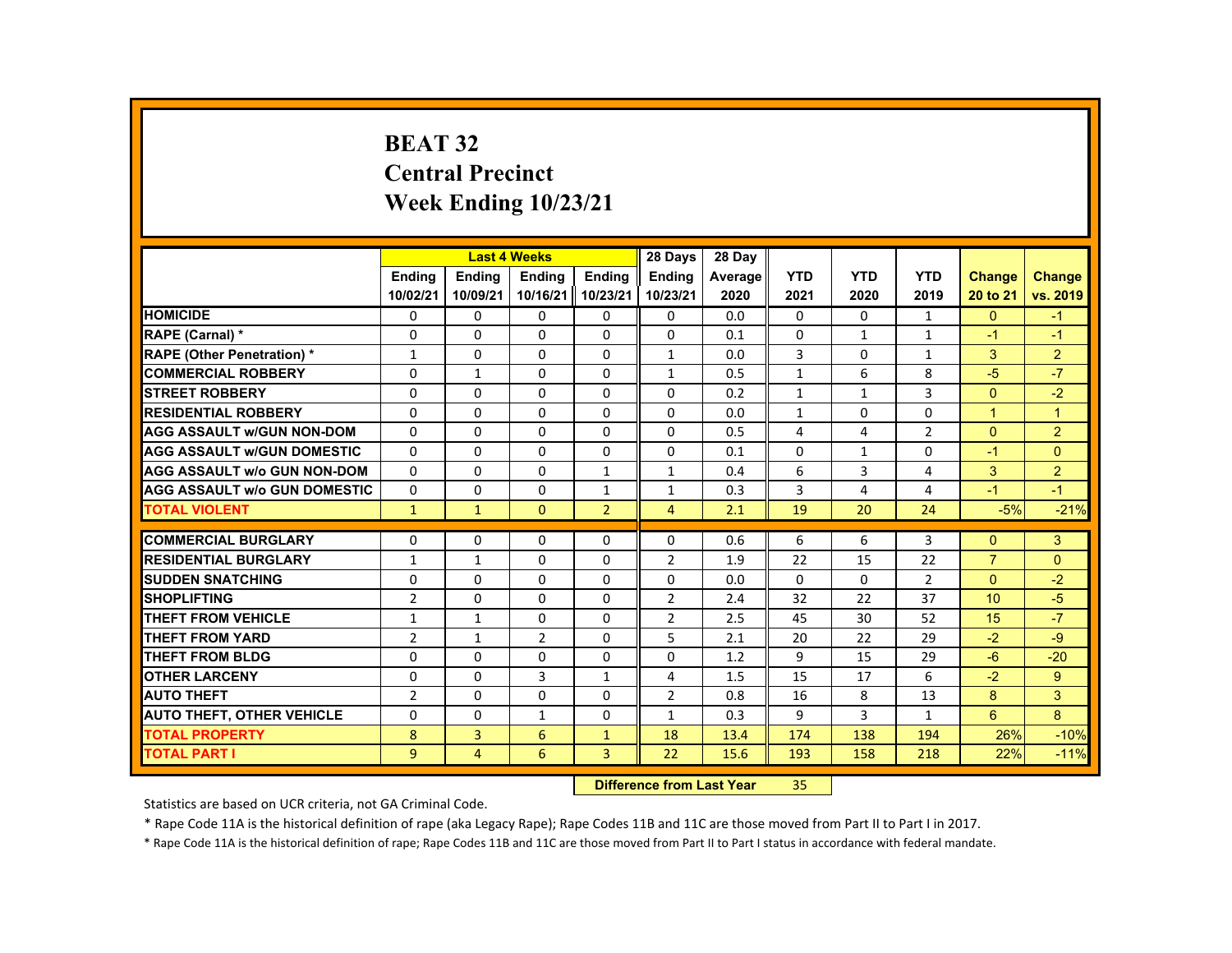# **BEAT 33 Central Precinct Week Ending 10/23/21**

|                                     |                |               | <b>Last 4 Weeks</b> |                | 28 Days        | 28 Day  |                |                |              |                |                |
|-------------------------------------|----------------|---------------|---------------------|----------------|----------------|---------|----------------|----------------|--------------|----------------|----------------|
|                                     | <b>Endina</b>  | <b>Endina</b> | <b>Endina</b>       | <b>Endina</b>  | <b>Endina</b>  | Average | <b>YTD</b>     | <b>YTD</b>     | <b>YTD</b>   | <b>Change</b>  | <b>Change</b>  |
|                                     | 10/02/21       | 10/09/21      | 10/16/21            | 10/23/21       | 10/23/21       | 2020    | 2021           | 2020           | 2019         | 20 to 21       | vs. 2019       |
| <b>HOMICIDE</b>                     | 0              | 0             | 0                   | 0              | 0              | 0.2     | $\mathbf{1}$   | $\mathbf{1}$   | 2            | $\mathbf{0}$   | $-1$           |
| RAPE (Carnal) *                     | $\Omega$       | $\Omega$      | $\Omega$            | 0              | $\Omega$       | 0.2     | $\mathbf{1}$   | $\overline{2}$ | 0            | $-1$           | $\overline{1}$ |
| <b>RAPE (Other Penetration) *</b>   | $\Omega$       | $\Omega$      | $\Omega$            | $\Omega$       | $\Omega$       | 0.0     | $\mathbf{1}$   | $\Omega$       | $\mathbf{1}$ | $\overline{1}$ | $\Omega$       |
| <b>COMMERCIAL ROBBERY</b>           | 0              | 0             | 0                   | $\mathbf{1}$   | $\mathbf{1}$   | 0.3     | $\overline{2}$ | $\overline{2}$ | 3            | $\Omega$       | $-1$           |
| <b>STREET ROBBERY</b>               | $\Omega$       | $\Omega$      | $\Omega$            | $\Omega$       | $\Omega$       | 1.0     | 9              | 11             | 15           | $-2$           | $-6$           |
| <b>RESIDENTIAL ROBBERY</b>          | $\Omega$       | $\Omega$      | $\Omega$            | $\Omega$       | $\Omega$       | 0.0     | $\Omega$       | $\Omega$       | $\Omega$     | $\Omega$       | $\Omega$       |
| <b>AGG ASSAULT w/GUN NON-DOM</b>    | $\mathbf{1}$   | $\mathbf{0}$  | 0                   | $\mathbf{0}$   | $\mathbf{1}$   | 0.7     | 9              | 9              | 10           | $\Omega$       | $-1$           |
| <b>AGG ASSAULT w/GUN DOMESTIC</b>   | $\Omega$       | $\mathbf{0}$  | $\Omega$            | 0              | $\Omega$       | 0.1     | 3              | $\mathbf{1}$   | 2            | $\overline{2}$ | $\overline{1}$ |
| <b>AGG ASSAULT w/o GUN NON-DOM</b>  | $\Omega$       | $\Omega$      | $\Omega$            | $\mathbf{1}$   | $\mathbf{1}$   | 0.6     | 9              | 8              | 10           | $\overline{1}$ | $-1$           |
| <b>AGG ASSAULT W/o GUN DOMESTIC</b> | $\Omega$       | $\Omega$      | $\Omega$            | $\Omega$       | $\Omega$       | 0.8     | $\overline{2}$ | 10             | 9            | $-8$           | $-7$           |
| <b>TOTAL VIOLENT</b>                | $\mathbf{1}$   | $\mathbf{0}$  | $\mathbf{0}$        | $\overline{2}$ | $\overline{3}$ | 3.8     | 37             | 44             | 52           | $-16%$         | $-29%$         |
|                                     |                |               |                     |                |                |         |                |                |              |                |                |
| <b>COMMERCIAL BURGLARY</b>          | $\Omega$       | 0             | $\Omega$            | $\mathbf{1}$   | $\mathbf{1}$   | 0.8     | 12             | 9              | 9            | 3              | 3              |
| <b>RESIDENTIAL BURGLARY</b>         | 0              | 0             | 1                   | 0              | 1              | 1.2     | 11             | 14             | 24           | $-3$           | $-13$          |
| <b>SUDDEN SNATCHING</b>             | $\Omega$       | $\Omega$      | $\Omega$            | $\Omega$       | $\Omega$       | 0.2     | $\Omega$       | $\overline{2}$ | $\mathbf{1}$ | $-2$           | $-1$           |
| <b>SHOPLIFTING</b>                  | $\mathbf{1}$   | $\mathbf{1}$  | $\mathcal{P}$       | $\mathbf{1}$   | 5              | 2.4     | 30             | 26             | 90           | $\overline{4}$ | $-60$          |
| <b>THEFT FROM VEHICLE</b>           | $\Omega$       | $\mathbf{0}$  | 0                   | $\mathbf{1}$   | 1              | 2.9     | 29             | 31             | 41           | $-2$           | $-12$          |
| <b>THEFT FROM YARD</b>              | $\overline{2}$ | $\Omega$      | $\overline{2}$      | $\mathbf{1}$   | 5              | 3.3     | 24             | 40             | 46           | $-16$          | $-22$          |
| <b>THEFT FROM BLDG</b>              | $\Omega$       | $\Omega$      | $\Omega$            | $\Omega$       | $\Omega$       | 1.2     | 11             | 13             | 16           | $-2$           | $-5$           |
| <b>OTHER LARCENY</b>                | $\mathbf{1}$   | $\Omega$      | $\mathbf{1}$        | $\mathbf{1}$   | 3              | 1.0     | 15             | 10             | 25           | 5              | $-10$          |
| <b>AUTO THEFT</b>                   | $\Omega$       | $\Omega$      | $\Omega$            | $\mathbf{1}$   | $\mathbf{1}$   | 1.0     | 9              | 12             | 11           | $-3$           | $-2$           |
| <b>AUTO THEFT, OTHER VEHICLE</b>    | $\Omega$       | $\Omega$      | $\mathbf{1}$        | $\Omega$       | $\mathbf{1}$   | 0.5     | 9              | 5              | 3            | $\overline{4}$ | 6              |
| <b>TOTAL PROPERTY</b>               | 4              | $\mathbf{1}$  | $\overline{7}$      | 6              | 18             | 14.4    | 150            | 162            | 266          | $-7%$          | $-44%$         |
| <b>TOTAL PART I</b>                 | 5              | $\mathbf{1}$  | $\overline{7}$      | 8              | 21             | 18.3    | 187            | 206            | 318          | $-9%$          | $-41%$         |

#### **Difference from Last Year**r -19

Statistics are based on UCR criteria, not GA Criminal Code.

\* Rape Code 11A is the historical definition of rape (aka Legacy Rape); Rape Codes 11B and 11C are those moved from Part II to Part I in 2017.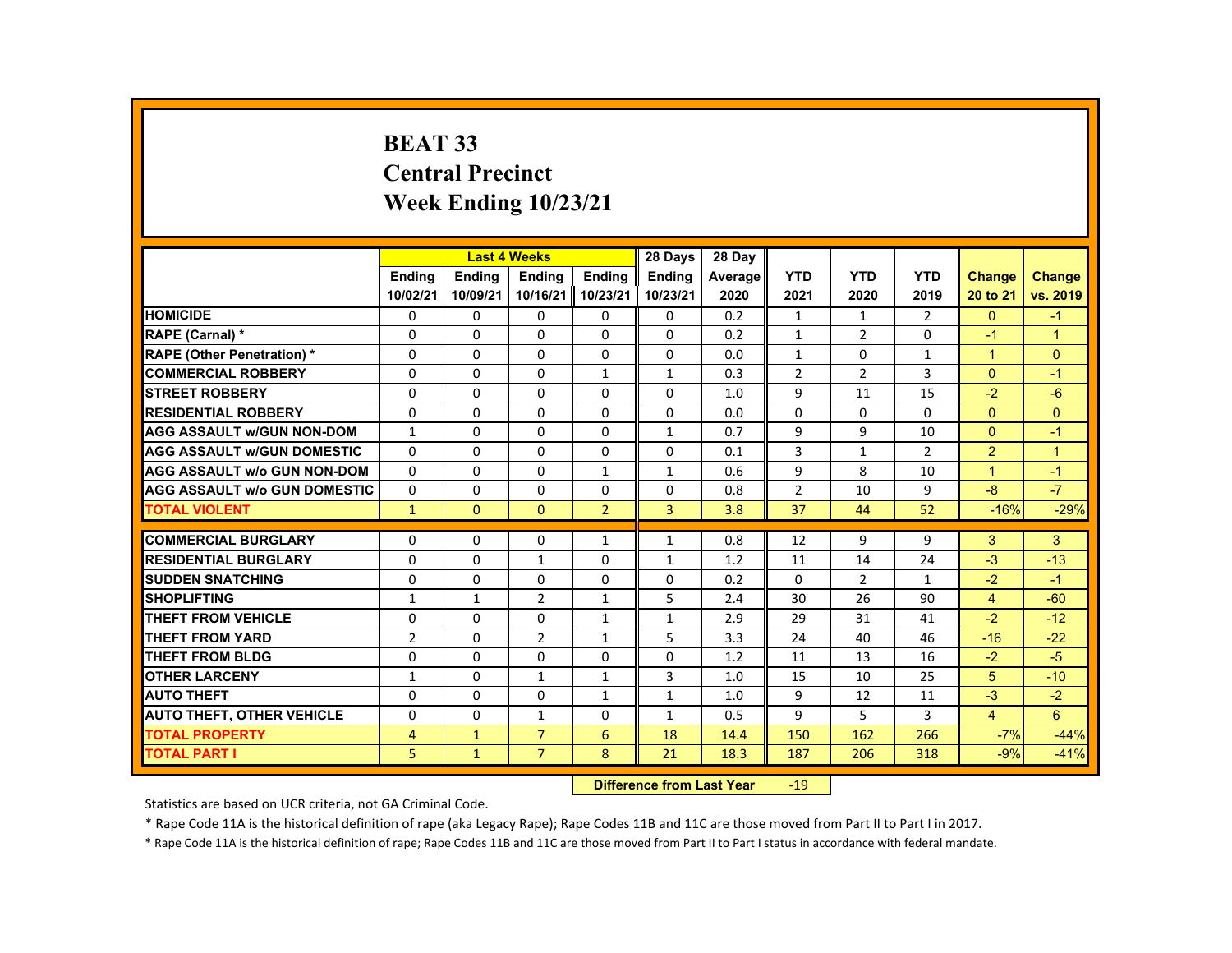# **BEAT 34 Central Precinct Week Ending 10/23/21**

|                                     |                |                | <b>Last 4 Weeks</b> |                | 28 Days        | 28 Day  |                |              |                |                |                |
|-------------------------------------|----------------|----------------|---------------------|----------------|----------------|---------|----------------|--------------|----------------|----------------|----------------|
|                                     | <b>Endina</b>  | <b>Endina</b>  | <b>Endina</b>       | <b>Endina</b>  | <b>Endina</b>  | Average | <b>YTD</b>     | <b>YTD</b>   | <b>YTD</b>     | <b>Change</b>  | Change         |
|                                     | 10/02/21       | 10/09/21       | 10/16/21   10/23/21 |                | 10/23/21       | 2020    | 2021           | 2020         | 2019           | 20 to 21       | vs. 2019       |
| <b>HOMICIDE</b>                     | 0              | 0              | 0                   | 0              | 0              | 0.2     | $\mathbf{1}$   | 3            | $\mathbf{1}$   | $-2$           | $\mathbf{0}$   |
| <b>RAPE (Carnal) *</b>              | $\Omega$       | $\Omega$       | $\Omega$            | $\Omega$       | $\Omega$       | 0.4     | $\overline{2}$ | 5            | 3              | $-3$           | $-1$           |
| <b>RAPE (Other Penetration) *</b>   | $\Omega$       | $\Omega$       | $\Omega$            | $\Omega$       | $\Omega$       | 0.2     | $\Omega$       | $\mathbf{1}$ | $\mathbf{1}$   | $-1$           | $-1$           |
| <b>COMMERCIAL ROBBERY</b>           | $\Omega$       | $\Omega$       | $\Omega$            | $\Omega$       | $\Omega$       | 0.1     | $\Omega$       | $\mathbf{1}$ | $\Omega$       | $-1$           | $\Omega$       |
| <b>STREET ROBBERY</b>               | $\Omega$       | $\Omega$       | $\Omega$            | $\Omega$       | $\Omega$       | 1.1     | $\overline{7}$ | 12           | 12             | $-5$           | $-5$           |
| <b>RESIDENTIAL ROBBERY</b>          | $\Omega$       | $\Omega$       | $\Omega$            | $\Omega$       | $\Omega$       | 0.0     | $\Omega$       | $\Omega$     | $\overline{2}$ | $\Omega$       | $-2$           |
| <b>AGG ASSAULT w/GUN NON-DOM</b>    | $\Omega$       | $\mathbf{1}$   | $\Omega$            | $\overline{2}$ | 3              | 1.8     | 18             | 22           | 16             | $-4$           | $\overline{2}$ |
| <b>AGG ASSAULT w/GUN DOMESTIC</b>   | $\Omega$       | $\Omega$       | $\Omega$            | $\Omega$       | $\Omega$       | 0.0     | $\overline{2}$ | 0            | 5              | $\overline{2}$ | $-3$           |
| <b>AGG ASSAULT w/o GUN NON-DOM</b>  | $\Omega$       | $\Omega$       | $\Omega$            | $\Omega$       | $\Omega$       | 1.1     | 5              | 11           | 11             | $-6$           | $-6$           |
| <b>AGG ASSAULT W/o GUN DOMESTIC</b> | 2              | $\mathbf{1}$   | $\Omega$            | $\Omega$       | 3              | 1.4     | 26             | 17           | 19             | 9              | $\overline{7}$ |
| <b>TOTAL VIOLENT</b>                | $\overline{2}$ | $\overline{2}$ | $\Omega$            | $\overline{2}$ | 6              | 6.1     | 61             | 72           | 70             | $-15%$         | $-13%$         |
|                                     |                |                |                     |                |                |         |                |              |                |                |                |
| <b>COMMERCIAL BURGLARY</b>          | $\Omega$       | $\Omega$       | $\Omega$            | $\mathbf{1}$   | $\mathbf{1}$   | 0.5     | 4              | 4            | 4              | $\Omega$       | $\Omega$       |
| <b>RESIDENTIAL BURGLARY</b>         | $\Omega$       | $\mathbf{1}$   | $\mathbf{1}$        | $\Omega$       | $\overline{2}$ | 2.0     | 27             | 22           | 35             | 5              | -8             |
| <b>SUDDEN SNATCHING</b>             | $\Omega$       | $\mathbf{1}$   | $\Omega$            | $\Omega$       | $\mathbf{1}$   | 0.1     | 4              | $\mathbf{1}$ | $\mathbf{1}$   | 3              | 3              |
| <b>SHOPLIFTING</b>                  | $\Omega$       | $\Omega$       | $\mathbf{1}$        | $\overline{2}$ | 3              | 0.6     | $\overline{7}$ | 5            | 10             | $\overline{2}$ | $-3$           |
| <b>THEFT FROM VEHICLE</b>           | $\Omega$       | 0              | $\mathbf{1}$        | $\mathbf{1}$   | 2              | 2.3     | 24             | 26           | 26             | $-2$           | $-2$           |
| <b>THEFT FROM YARD</b>              | $\Omega$       | $\Omega$       | $\Omega$            | $\Omega$       | $\Omega$       | 1.3     | 18             | 14           | 26             | $\overline{4}$ | $-8$           |
| <b>THEFT FROM BLDG</b>              | $\mathbf{1}$   | $\mathbf{1}$   | $\Omega$            | $\Omega$       | $\overline{2}$ | 1.4     | 17             | 15           | 13             | $\overline{2}$ | $\overline{4}$ |
| <b>OTHER LARCENY</b>                | $\Omega$       | $\Omega$       | $\mathbf{1}$        | $\Omega$       | $\mathbf{1}$   | 0.4     | 17             | 4            | 4              | 13             | 13             |
| <b>AUTO THEFT</b>                   | $\Omega$       | $\Omega$       | $\mathbf{1}$        | $\mathbf{1}$   | 2              | 1.8     | 15             | 18           | 20             | $-3$           | $-5$           |
| <b>AUTO THEFT, OTHER VEHICLE</b>    | $\Omega$       | $\Omega$       | $\Omega$            | $\Omega$       | $\Omega$       | 0.3     | 6              | 3            | $\overline{2}$ | 3              | $\overline{4}$ |
| <b>TOTAL PROPERTY</b>               | $\mathbf{1}$   | 3              | 5                   | 5              | 14             | 10.7    | 139            | 112          | 141            | 24%            | $-1%$          |
| <b>TOTAL PART I</b>                 | $\overline{3}$ | 5 <sub>5</sub> | 5 <sub>1</sub>      | $\overline{7}$ | 20             | 16.8    | 200            | 184          | 211            | 9%             | $-5%$          |

#### **Difference from Last Year**r 16

Statistics are based on UCR criteria, not GA Criminal Code.

\* Rape Code 11A is the historical definition of rape (aka Legacy Rape); Rape Codes 11B and 11C are those moved from Part II to Part I in 2017.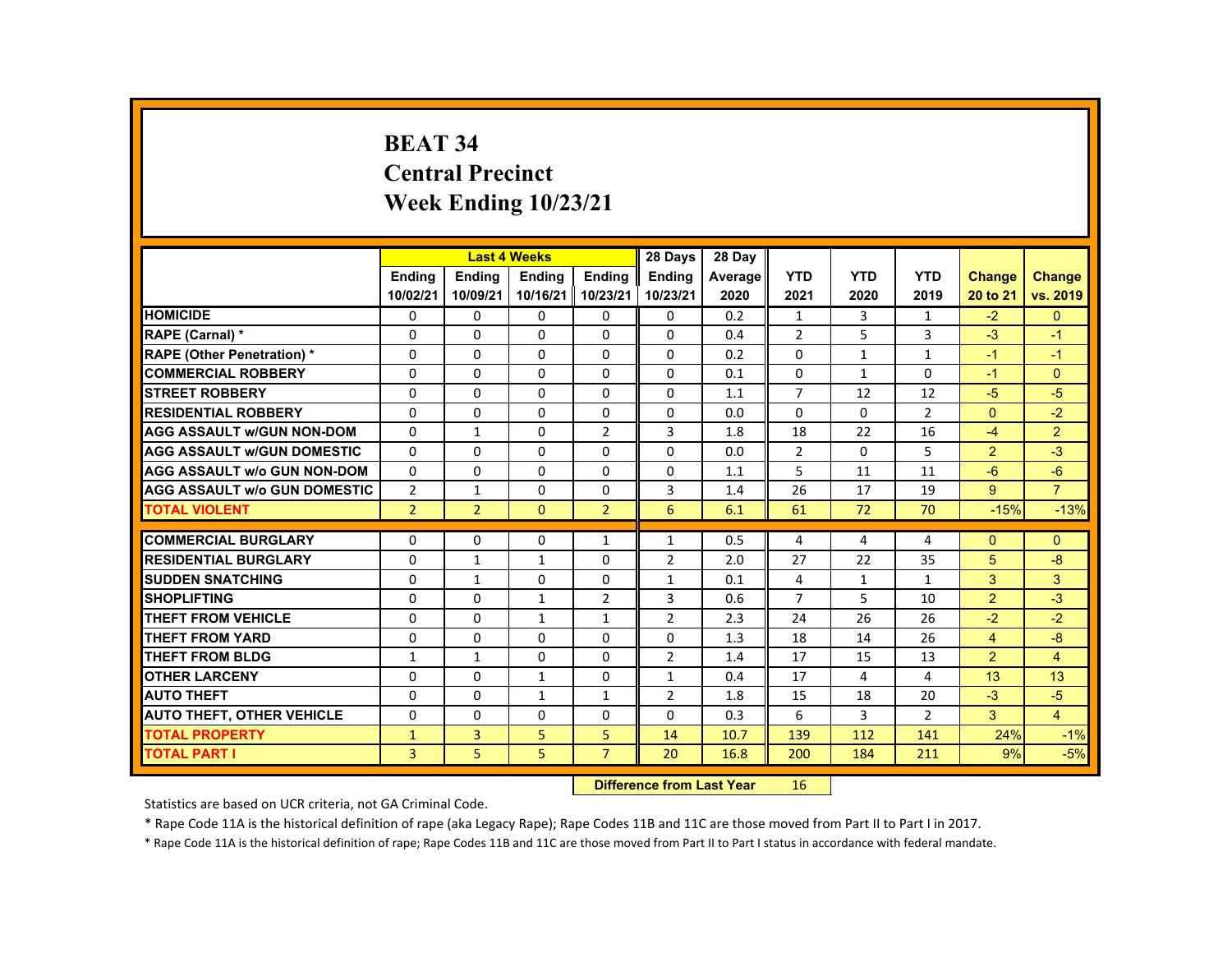# **BEAT 35 Central Precinct Week Ending 10/23/21**

|                                     |               |                | <b>Last 4 Weeks</b> |               | 28 Days        | 28 Day  |                |                |                |                      |                      |
|-------------------------------------|---------------|----------------|---------------------|---------------|----------------|---------|----------------|----------------|----------------|----------------------|----------------------|
|                                     | <b>Endina</b> | <b>Endina</b>  | <b>Endina</b>       | <b>Endina</b> | <b>Endina</b>  | Average | <b>YTD</b>     | <b>YTD</b>     | <b>YTD</b>     | <b>Change</b>        | Change               |
|                                     | 10/02/21      | 10/09/21       | 10/16/21 10/23/21   |               | 10/23/21       | 2020    | 2021           | 2020           | 2019           | 20 to 21             | vs. 2019             |
| <b>HOMICIDE</b>                     | 0             | 0              | 0                   | 0             | 0              | 0.5     | $\overline{2}$ | 6              | 0              | $-4$                 | $\overline{2}$       |
| RAPE (Carnal) *                     | $\Omega$      | $\Omega$       | $\Omega$            | $\Omega$      | $\Omega$       | 0.2     | $\overline{2}$ | 2              | $\Omega$       | $\Omega$             | $\overline{2}$       |
| <b>RAPE (Other Penetration) *</b>   | $\Omega$      | $\Omega$       | $\Omega$            | $\Omega$      | $\Omega$       | 0.1     | $\Omega$       | $\mathbf{1}$   | $\Omega$       | $-1$                 | $\Omega$             |
| <b>COMMERCIAL ROBBERY</b>           | 0             | $\mathbf{1}$   | 0                   | 0             | $\mathbf{1}$   | 0.3     | 3              | 3              | $\mathbf{1}$   | $\Omega$             | 2                    |
| <b>STREET ROBBERY</b>               | $\Omega$      | $\Omega$       | $\Omega$            | $\Omega$      | $\Omega$       | 0.5     | 4              | 5              | 11             | -1                   | $-7$                 |
| <b>RESIDENTIAL ROBBERY</b>          | $\Omega$      | $\Omega$       | $\Omega$            | $\Omega$      | $\Omega$       | 0.1     | $\Omega$       | $\mathbf{1}$   | 0              | $-1$                 | $\Omega$             |
| <b>AGG ASSAULT w/GUN NON-DOM</b>    | $\Omega$      | 0              | $\Omega$            | 0             | 0              | 1.7     | 16             | 15             | 25             | $\blacktriangleleft$ | $-9$                 |
| <b>AGG ASSAULT w/GUN DOMESTIC</b>   | $\Omega$      | $\Omega$       | $\Omega$            | $\Omega$      | $\Omega$       | 0.2     | 3              | 3              | $\overline{2}$ | $\Omega$             | $\blacktriangleleft$ |
| <b>AGG ASSAULT w/o GUN NON-DOM</b>  | $\Omega$      | $\Omega$       | $\Omega$            | $\Omega$      | $\Omega$       | 0.5     | $\overline{7}$ | 3              | 8              | $\overline{4}$       | $-1$                 |
| <b>AGG ASSAULT W/o GUN DOMESTIC</b> | $\Omega$      | $\Omega$       | $\mathbf{1}$        | $\mathbf{1}$  | $\overline{2}$ | 1.1     | 13             | 11             | 8              | 2                    | 5                    |
| <b>TOTAL VIOLENT</b>                | $\mathbf{0}$  | $\mathbf{1}$   | $\mathbf{1}$        | $\mathbf{1}$  | $\overline{3}$ | 5.1     | 50             | 50             | 55             | 0%                   | $-9%$                |
|                                     |               |                |                     |               |                |         |                |                |                |                      |                      |
| <b>COMMERCIAL BURGLARY</b>          | $\Omega$      | $\Omega$       | $\Omega$            | $\Omega$      | $\Omega$       | 0.5     | 5              | 6              | $\overline{7}$ | $-1$                 | $-2$                 |
| <b>RESIDENTIAL BURGLARY</b>         | $\Omega$      | 0              | $\Omega$            | 0             | $\Omega$       | 2.3     | 15             | 24             | 32             | $-9$                 | $-17$                |
| <b>SUDDEN SNATCHING</b>             | $\Omega$      | $\Omega$       | $\Omega$            | $\Omega$      | $\Omega$       | 0.0     | $\Omega$       | $\Omega$       | $\mathbf{1}$   | $\Omega$             | $-1$                 |
| <b>SHOPLIFTING</b>                  | $\Omega$      | $\Omega$       | $\mathbf{1}$        | $\Omega$      | $\mathbf{1}$   | 2.5     | 30             | 25             | 25             | 5                    | 5                    |
| <b>THEFT FROM VEHICLE</b>           | $\Omega$      | 0              | $\mathbf{1}$        | 0             | $\mathbf{1}$   | 3.0     | 49             | 35             | 73             | 14                   | $-24$                |
| <b>THEFT FROM YARD</b>              | $\Omega$      | $\mathbf{1}$   | $\Omega$            | $\Omega$      | $\mathbf{1}$   | 0.5     | 18             | 4              | 13             | 14                   | 5                    |
| <b>THEFT FROM BLDG</b>              | $\mathbf{1}$  | $\mathbf{1}$   | $\Omega$            | $\Omega$      | 2              | 1.2     | 12             | 12             | 20             | $\Omega$             | $-8$                 |
| <b>OTHER LARCENY</b>                | 0             | $\Omega$       | $\Omega$            | $\Omega$      | $\Omega$       | 0.3     | 4              | 3              | 13             | $\blacktriangleleft$ | $-9$                 |
| <b>AUTO THEFT</b>                   | $\Omega$      | $\mathbf{1}$   | 3                   | $\Omega$      | 4              | 2.5     | 22             | 26             | 19             | $-4$                 | 3                    |
| <b>AUTO THEFT, OTHER VEHICLE</b>    | $\Omega$      | $\Omega$       | $\Omega$            | $\Omega$      | $\Omega$       | 0.2     | $\mathbf{1}$   | $\overline{2}$ | $\Omega$       | $-1$                 | $\blacksquare$       |
| <b>TOTAL PROPERTY</b>               | $\mathbf{1}$  | 3              | 5                   | $\mathbf{0}$  | $\overline{9}$ | 13.1    | 156            | 137            | 203            | 14%                  | $-23%$               |
| <b>TOTAL PART I</b>                 | $\mathbf{1}$  | $\overline{4}$ | 6                   | $\mathbf{1}$  | 12             | 18.3    | 206            | 187            | 258            | 10%                  | $-20%$               |

#### **Difference from Last Year**r 19

Statistics are based on UCR criteria, not GA Criminal Code.

\* Rape Code 11A is the historical definition of rape (aka Legacy Rape); Rape Codes 11B and 11C are those moved from Part II to Part I in 2017.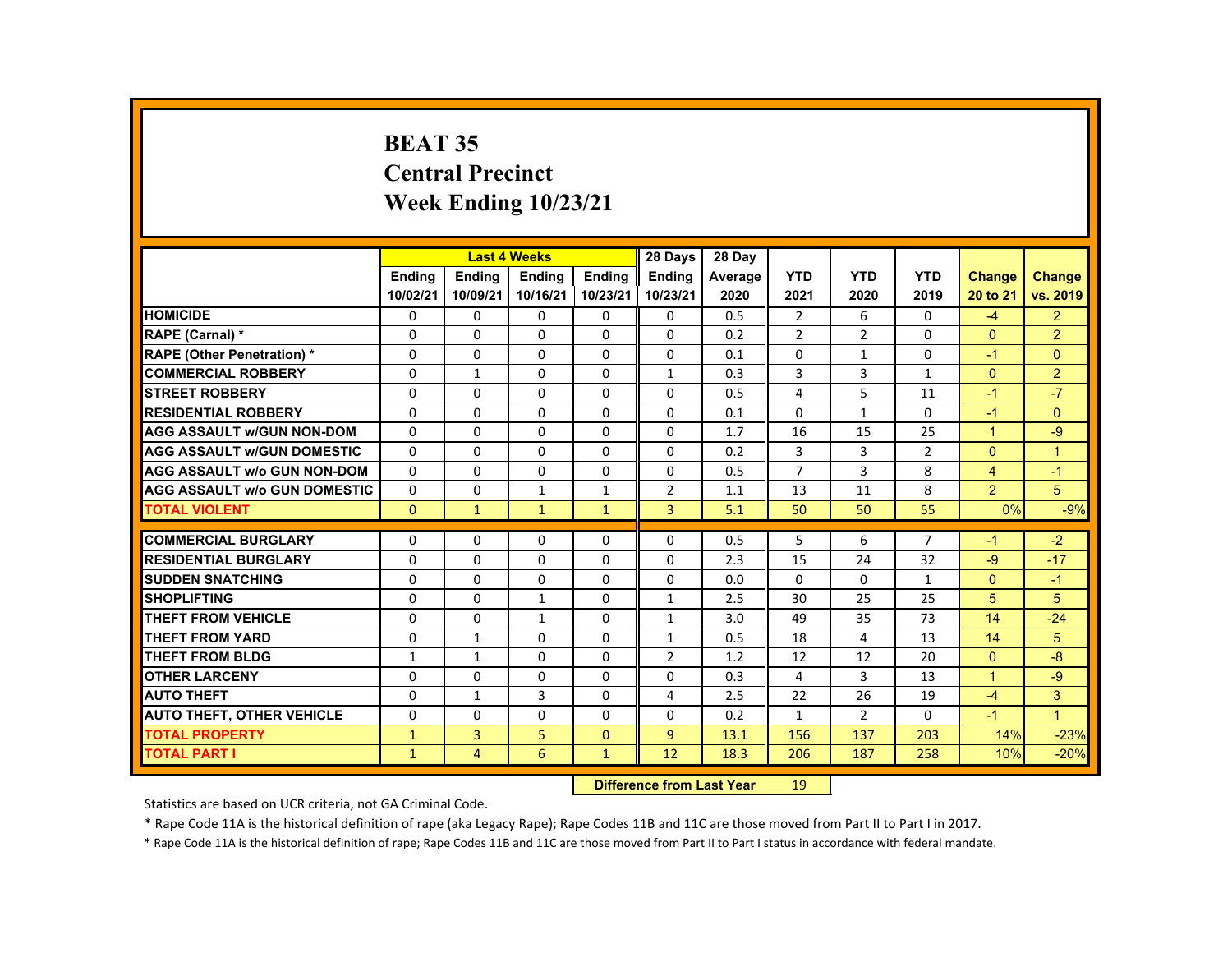# **BEAT 36 Central Precinct Week Ending 10/23/21**

|                                     |               | <b>Last 4 Weeks</b> |                |                | 28 Days                          | 28 Day         |                |                |                |                |                |
|-------------------------------------|---------------|---------------------|----------------|----------------|----------------------------------|----------------|----------------|----------------|----------------|----------------|----------------|
|                                     | <b>Endina</b> | <b>Ending</b>       | <b>Ending</b>  | <b>Endina</b>  | <b>Ending</b>                    | <b>Average</b> | <b>YTD</b>     | <b>YTD</b>     | <b>YTD</b>     | <b>Change</b>  | <b>Change</b>  |
|                                     | 10/02/21      | 10/09/21            | 10/16/21       | 10/23/21       | 10/23/21                         | 2020           | 2021           | 2020           | 2019           | 20 to 21       | vs. 2019       |
| <b>HOMICIDE</b>                     | 0             | 0                   | 0              | 0              | 0                                | 0.2            | 1              | 1              | 0              | $\mathbf{0}$   | 1              |
| RAPE (Carnal) *                     | $\Omega$      | $\Omega$            | $\Omega$       | $\Omega$       | $\Omega$                         | 0.4            | $\Omega$       | 5              | $\overline{2}$ | $-5$           | $-2$           |
| <b>RAPE (Other Penetration) *</b>   | 0             | $\Omega$            | 0              | $\Omega$       | $\Omega$                         | 0.0            | $\mathbf{1}$   | 0              | 0              | $\overline{1}$ | $\overline{1}$ |
| <b>COMMERCIAL ROBBERY</b>           | $\Omega$      | 0                   | $\Omega$       | $\mathbf{1}$   | 1                                | 0.0            | $\overline{2}$ | 0              | 3              | $\overline{2}$ | $-1$           |
| <b>STREET ROBBERY</b>               | $\Omega$      | $\Omega$            | $\Omega$       | $\Omega$       | $\Omega$                         | 0.2            | 4              | $\overline{2}$ | 6              | $\overline{2}$ | $-2$           |
| <b>RESIDENTIAL ROBBERY</b>          | $\Omega$      | $\Omega$            | $\Omega$       | $\Omega$       | 0                                | 0.3            | $\overline{2}$ | 4              | $\mathbf{1}$   | $-2$           | $\overline{1}$ |
| <b>AGG ASSAULT w/GUN NON-DOM</b>    | $\Omega$      | $\Omega$            | $\Omega$       | $\Omega$       | $\Omega$                         | 0.4            | 12             | 3              | 8              | 9              | 4              |
| <b>AGG ASSAULT W/GUN DOMESTIC</b>   | $\Omega$      | $\Omega$            | $\Omega$       | $\Omega$       | $\Omega$                         | 0.2            | $\mathbf{1}$   | $\mathbf{1}$   | $\overline{2}$ | $\Omega$       | $-1$           |
| <b>AGG ASSAULT w/o GUN NON-DOM</b>  | 0             | $\Omega$            | 0              | $\mathbf{1}$   | $\mathbf{1}$                     | 0.5            | 9              | 4              | 3              | 5              | 6              |
| <b>AGG ASSAULT w/o GUN DOMESTIC</b> | $\mathbf{1}$  | 0                   | 0              | 0              | $\mathbf{1}$                     | 1.0            | 8              | 12             | 3              | $-4$           | 5              |
| <b>TOTAL VIOLENT</b>                | $\mathbf{1}$  | $\Omega$            | $\Omega$       | $\overline{2}$ | 3                                | 3.0            | 40             | 32             | 28             | 25%            | 43%            |
| <b>COMMERCIAL BURGLARY</b>          | $\Omega$      | $\overline{2}$      | $\Omega$       | $\Omega$       | $\overline{2}$                   | 0.6            | 13             | 6              | 9              | $\overline{7}$ | 4              |
| <b>RESIDENTIAL BURGLARY</b>         | $\Omega$      | $\Omega$            | $\Omega$       | $\Omega$       | $\Omega$                         | 1.0            | 8              | 12             | 25             | $-4$           | $-17$          |
| <b>SUDDEN SNATCHING</b>             | 0             | 0                   | 0              | 0              | 0                                | 0.2            | $\overline{2}$ | $\overline{2}$ | $\mathbf{1}$   | $\mathbf{0}$   | $\mathbf{1}$   |
| <b>SHOPLIFTING</b>                  | $\mathbf{1}$  | $\mathbf{1}$        | $\overline{2}$ | $\overline{2}$ | 6                                | 3.9            | 34             | 42             | 41             | $-8$           | $-7$           |
| <b>THEFT FROM VEHICLE</b>           | $\mathbf{1}$  | $\mathbf{1}$        | $\mathbf{1}$   | $\overline{2}$ | 5                                | 2.8            | 41             | 30             | 40             | 11             | $\mathbf{1}$   |
| <b>THEFT FROM YARD</b>              | $\mathbf{1}$  | $\mathbf{1}$        | $\Omega$       | $\mathbf{1}$   | 3                                | 1.4            | 12             | 15             | 5              | $-3$           | $\overline{7}$ |
| <b>THEFT FROM BLDG</b>              | $\Omega$      | $\Omega$            | $\Omega$       | $\Omega$       | $\Omega$                         | 1.5            | 11             | 16             | 19             | $-5$           | $-8$           |
| <b>OTHER LARCENY</b>                | 0             | 0                   | 0              | 1              | 1                                | 0.2            | $\overline{7}$ | 3              | 3              | $\overline{4}$ | $\overline{4}$ |
| <b>AUTO THEFT</b>                   | $\Omega$      | $\Omega$            | $\Omega$       | $\mathbf{1}$   | $\mathbf{1}$                     | 2.3            | 23             | 23             | 17             | $\overline{0}$ | $6\phantom{a}$ |
| <b>AUTO THEFT, OTHER VEHICLE</b>    | $\Omega$      | $\Omega$            | $\Omega$       | $\Omega$       | $\Omega$                         | 0.2            | $\mathbf{1}$   | $\overline{2}$ | $\mathbf{1}$   | $-1$           | $\Omega$       |
| <b>TOTAL PROPERTY</b>               | 3             | 5                   | 3              | $\overline{7}$ | 18                               | 14.0           | 152            | 151            | 161            | 1%             | $-6%$          |
| <b>TOTAL PART I</b>                 | 4             | 5                   | 3              | 9              | 21                               | 17.0           | 192            | 183            | 189            | 5%             | 2%             |
|                                     |               |                     |                |                | <b>Difference from Last Year</b> |                | 9              |                |                |                |                |

 **Difference from Last Year**

Statistics are based on UCR criteria, not GA Criminal Code.

\* Rape Code 11A is the historical definition of rape (aka Legacy Rape); Rape Codes 11B and 11C are those moved from Part II to Part I in 2017.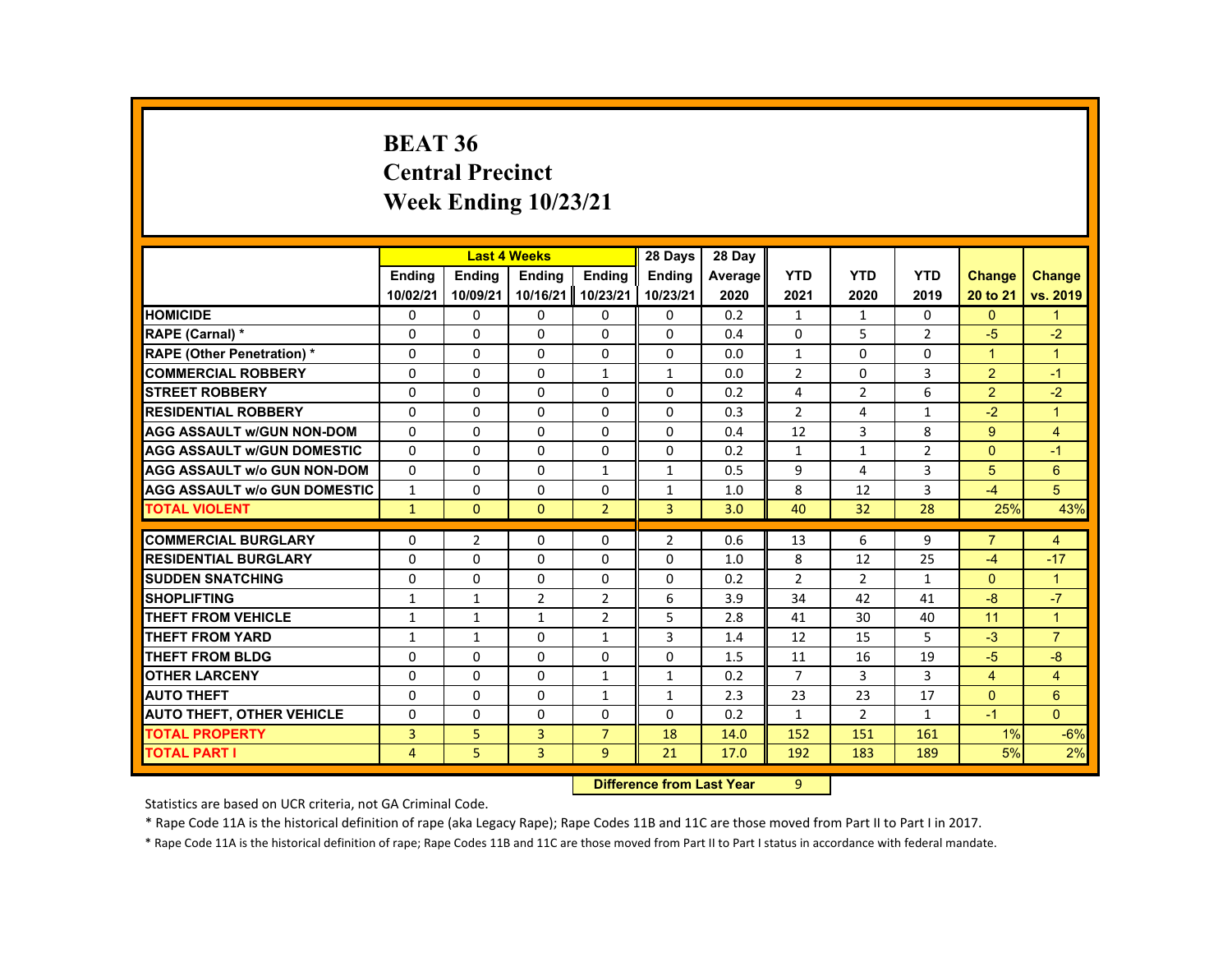# **BEAT 41 South Precinct Week Ending 10/23/21**

|                                     |                |                | <b>Last 4 Weeks</b> |                   | 28 Days        | 28 Day  |                |              |                |                |                |
|-------------------------------------|----------------|----------------|---------------------|-------------------|----------------|---------|----------------|--------------|----------------|----------------|----------------|
|                                     | <b>Endina</b>  | <b>Endina</b>  | <b>Endina</b>       | <b>Endina</b>     | <b>Endina</b>  | Average | <b>YTD</b>     | <b>YTD</b>   | <b>YTD</b>     | <b>Change</b>  | <b>Change</b>  |
|                                     | 10/02/21       | 10/09/21       |                     | 10/16/21 10/23/21 | 10/23/21       | 2020    | 2021           | 2020         | 2019           | 20 to 21       | vs. 2019       |
| <b>HOMICIDE</b>                     | 0              | 0              | 0                   | 0                 | 0              | 0.0     | 1              | 0            | $\mathbf{1}$   | $\mathbf{1}$   | $\Omega$       |
| RAPE (Carnal) *                     | $\Omega$       | $\Omega$       | $\Omega$            | $\Omega$          | $\Omega$       | 0.1     | $\mathbf{1}$   | $\mathbf{1}$ | 3              | $\Omega$       | $-2$           |
| <b>RAPE (Other Penetration) *</b>   | $\Omega$       | $\Omega$       | $\Omega$            | $\Omega$          | $\Omega$       | 0.1     | 3              | $\Omega$     | $\Omega$       | 3              | 3              |
| <b>COMMERCIAL ROBBERY</b>           | 0              | 0              | 0                   | 0                 | 0              | 0.2     | $\mathbf{1}$   | $\mathbf{1}$ | 6              | $\mathbf{0}$   | $-5$           |
| <b>STREET ROBBERY</b>               | $\Omega$       | $\Omega$       | $\Omega$            | $\Omega$          | $\Omega$       | 0.6     | 4              | 6            | 10             | $-2$           | $-6$           |
| <b>RESIDENTIAL ROBBERY</b>          | $\Omega$       | $\Omega$       | $\Omega$            | $\Omega$          | $\Omega$       | 0.1     | $\Omega$       | $\mathbf{1}$ | $\mathbf{1}$   | $-1$           | $-1$           |
| <b>AGG ASSAULT w/GUN NON-DOM</b>    | $\mathbf{1}$   | $\Omega$       | $\Omega$            | $\Omega$          | $\mathbf{1}$   | 0.5     | $\overline{7}$ | 5            | $\overline{2}$ | 2              | 5              |
| <b>AGG ASSAULT w/GUN DOMESTIC</b>   | $\Omega$       | $\Omega$       | $\Omega$            | $\Omega$          | $\Omega$       | 0.1     | $\Omega$       | $\mathbf{1}$ | $\mathbf{1}$   | $-1$           | $-1$           |
| <b>AGG ASSAULT w/o GUN NON-DOM</b>  | $\Omega$       | $\mathbf{1}$   | $\Omega$            | $\Omega$          | $\mathbf{1}$   | 0.5     | 5              | 4            | 3              | $\mathbf{1}$   | $\overline{2}$ |
| <b>AGG ASSAULT w/o GUN DOMESTIC</b> | $\mathbf{1}$   | 0              | 1                   | 0                 | $\overline{2}$ | 0.6     | 5              | 6            | 6              | $-1$           | $-1$           |
| <b>TOTAL VIOLENT</b>                | $\overline{2}$ | $\mathbf{1}$   | $\mathbf{1}$        | $\Omega$          | $\overline{4}$ | 2.6     | 27             | 25           | 33             | 8%             | $-18%$         |
|                                     |                |                |                     |                   |                |         |                |              |                |                |                |
| <b>COMMERCIAL BURGLARY</b>          | $\Omega$       | $\Omega$       | $\Omega$            | $\Omega$          | $\Omega$       | 0.5     | 9              | 6            | 12             | 3              | $-3$           |
| <b>RESIDENTIAL BURGLARY</b>         | $\mathbf{1}$   | 0              | 0                   | 0                 | $\mathbf{1}$   | 0.9     | 5              | 8            | 8              | $-3$           | $-3$           |
| <b>SUDDEN SNATCHING</b>             | $\Omega$       | $\Omega$       | $\Omega$            | $\Omega$          | $\Omega$       | 0.1     | $\overline{2}$ | $\mathbf{1}$ | $\overline{2}$ | $\overline{1}$ | $\Omega$       |
| <b>SHOPLIFTING</b>                  | $\Omega$       | $\Omega$       | $\Omega$            | $\Omega$          | $\Omega$       | 0.9     | 18             | 9            | 23             | 9              | $-5$           |
| THEFT FROM VEHICLE                  | $\mathbf{1}$   | 0              | $\overline{2}$      | 1                 | 4              | 3.5     | 30             | 33           | 60             | $-3$           | $-30$          |
| <b>THEFT FROM YARD</b>              | $\Omega$       | $\Omega$       | $\Omega$            | $\Omega$          | $\Omega$       | 0.8     | 11             | 9            | 8              | 2              | 3              |
| <b>THEFT FROM BLDG</b>              | $\Omega$       | $\overline{2}$ | $\Omega$            | $\Omega$          | $\overline{2}$ | 2.3     | 12             | 23           | 35             | $-11$          | $-23$          |
| <b>OTHER LARCENY</b>                | $\mathbf{1}$   | 0              | 0                   | 0                 | $\mathbf{1}$   | 0.4     | 8              | 4            | 4              | $\overline{4}$ | $\overline{4}$ |
| <b>AUTO THEFT</b>                   | $\Omega$       | $\Omega$       | $\Omega$            | $\Omega$          | $\Omega$       | 1.2     | 8              | 11           | 17             | $-3$           | $-9$           |
| <b>AUTO THEFT, OTHER VEHICLE</b>    | $\Omega$       | $\Omega$       | $\Omega$            | $\Omega$          | $\Omega$       | 0.5     | 3              | 5            | $\Omega$       | $-2$           | 3              |
| <b>TOTAL PROPERTY</b>               | 3              | $\overline{2}$ | $\overline{2}$      | $\mathbf{1}$      | 8              | 11.1    | 106            | 109          | 169            | $-3%$          | $-37%$         |
| <b>TOTAL PART I</b>                 | 5.             | $\overline{3}$ | $\overline{3}$      | $\mathbf{1}$      | 12             | 13.7    | 133            | 134          | 202            | $-1%$          | $-34%$         |

#### **Difference from Last Year**r -1

Statistics are based on UCR criteria, not GA Criminal Code.

\* Rape Code 11A is the historical definition of rape (aka Legacy Rape); Rape Codes 11B and 11C are those moved from Part II to Part I in 2017.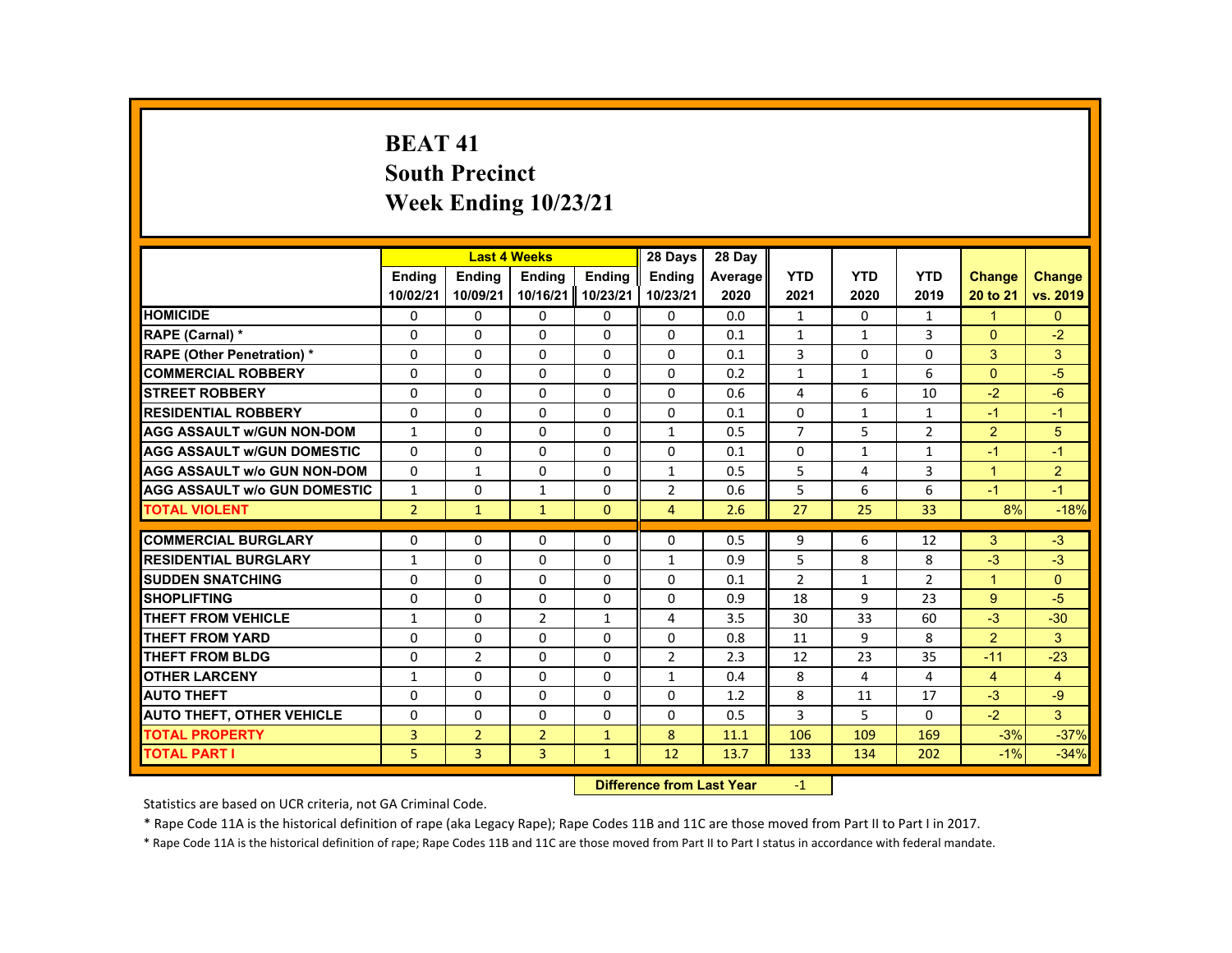# **BEAT 42 South Precinct Week Ending 10/23/21**

|                                     |               |                | <b>Last 4 Weeks</b> |                   | 28 Days        | 28 Day  |                |                |                |                      |                |
|-------------------------------------|---------------|----------------|---------------------|-------------------|----------------|---------|----------------|----------------|----------------|----------------------|----------------|
|                                     | <b>Endina</b> | <b>Endina</b>  | <b>Endina</b>       | <b>Endina</b>     | <b>Endina</b>  | Average | <b>YTD</b>     | <b>YTD</b>     | <b>YTD</b>     | <b>Change</b>        | <b>Change</b>  |
|                                     | 10/02/21      | 10/09/21       |                     | 10/16/21 10/23/21 | 10/23/21       | 2020    | 2021           | 2020           | 2019           | 20 to 21             | vs. 2019       |
| <b>HOMICIDE</b>                     | $\mathbf{0}$  | $\mathbf{0}$   | 0                   | 0                 | 0              | 0.0     | $\mathbf{1}$   | 0              | 0              | $\mathbf{1}$         | $\mathbf{1}$   |
| <b>RAPE (Carnal) *</b>              | $\Omega$      | $\Omega$       | $\Omega$            | $\Omega$          | $\Omega$       | 0.3     | $\mathbf{1}$   | 3              | $\overline{2}$ | $-2$                 | $-1$           |
| <b>RAPE (Other Penetration) *</b>   | $\Omega$      | $\Omega$       | $\Omega$            | $\Omega$          | $\Omega$       | 0.2     | $\Omega$       | $\mathbf{1}$   | $\mathbf{1}$   | $-1$                 | $-1$           |
| <b>COMMERCIAL ROBBERY</b>           | 0             | $\mathbf{0}$   | $\mathbf{1}$        | 0                 | 1              | 0.5     | $\overline{2}$ | 6              | 3              | $-4$                 | $-1$           |
| <b>STREET ROBBERY</b>               | 0             | $\Omega$       | $\Omega$            | $\Omega$          | $\Omega$       | 0.2     | 4              | 2              | 4              | $\overline{2}$       | $\Omega$       |
| <b>RESIDENTIAL ROBBERY</b>          | $\Omega$      | $\Omega$       | $\Omega$            | $\Omega$          | $\Omega$       | 0.2     | $\overline{2}$ | $\overline{2}$ | $\mathbf{1}$   | $\Omega$             | $\overline{1}$ |
| <b>AGG ASSAULT w/GUN NON-DOM</b>    | $\Omega$      | $\mathbf{0}$   | $\mathbf{1}$        | 0                 | $\mathbf{1}$   | 0.3     | 4              | 4              | 5              | $\Omega$             | $-1$           |
| <b>AGG ASSAULT WGUN DOMESTIC</b>    | $\Omega$      | $\Omega$       | $\Omega$            | 0                 | $\Omega$       | 0.0     | 0              | 0              | $\mathbf{1}$   | $\Omega$             | $-1$           |
| <b>AGG ASSAULT W/o GUN NON-DOM</b>  | $\Omega$      | $\mathbf{0}$   | $\Omega$            | $\Omega$          | $\Omega$       | 0.6     | 6              | $\overline{7}$ | 3              | $-1$                 | 3              |
| <b>AGG ASSAULT W/o GUN DOMESTIC</b> | $\Omega$      | $\Omega$       | $\Omega$            | $\Omega$          | $\Omega$       | 0.2     | 3              | $\overline{2}$ | 3              | $\blacktriangleleft$ | $\Omega$       |
| <b>TOTAL VIOLENT</b>                | $\Omega$      | $\Omega$       | $\overline{2}$      | $\Omega$          | $\overline{2}$ | 2.5     | 23             | 27             | 23             | $-15%$               | 0%             |
|                                     |               |                |                     |                   |                |         |                |                |                |                      |                |
| <b>COMMERCIAL BURGLARY</b>          | $\Omega$      | $\Omega$       | $\mathbf{1}$        | $\Omega$          | $\mathbf{1}$   | 0.7     | 9              | 9              | $\overline{7}$ | $\Omega$             | $\overline{2}$ |
| <b>RESIDENTIAL BURGLARY</b>         | 0             | $\mathbf{0}$   | 0                   | 0                 | 0              | 0.2     | 6              | 3              | 9              | 3                    | $-3$           |
| <b>SUDDEN SNATCHING</b>             | $\Omega$      | $\Omega$       | $\Omega$            | $\Omega$          | $\Omega$       | 0.2     | $\mathbf{1}$   | $\overline{2}$ | $\overline{2}$ | $-1$                 | $-1$           |
| <b>SHOPLIFTING</b>                  | 3             | 4              | $\overline{2}$      | $\mathbf{3}$      | 12             | 13.3    | 126            | 124            | 207            | $\overline{2}$       | $-81$          |
| THEFT FROM VEHICLE                  | $\mathbf{1}$  | $\mathbf{1}$   | 0                   | 0                 | $\overline{2}$ | 3.8     | 45             | 46             | 38             | $-1$                 | $\overline{7}$ |
| <b>THEFT FROM YARD</b>              | $\Omega$      | $\Omega$       | $\Omega$            | $\Omega$          | $\Omega$       | 1.4     | 16             | 15             | 6              | $\mathbf{1}$         | 10             |
| THEFT FROM BLDG                     | $\Omega$      | $\mathbf{1}$   | $\mathbf{1}$        | $\Omega$          | $\overline{2}$ | 2.1     | 11             | 22             | 24             | $-11$                | $-13$          |
| <b>OTHER LARCENY</b>                | 1             | $\mathbf{0}$   | 0                   | 0                 | 1              | 0.6     | 9              | 5              | 8              | $\overline{4}$       | $\mathbf{1}$   |
| <b>AUTO THEFT</b>                   | $\Omega$      | $\mathbf{1}$   | $\mathbf{1}$        | $\Omega$          | $\overline{2}$ | 1.2     | 13             | 14             | 14             | $-1$                 | $-1$           |
| <b>AUTO THEFT, OTHER VEHICLE</b>    | $\Omega$      | $\Omega$       | $\Omega$            | $\Omega$          | $\Omega$       | 0.6     | 5              | $\overline{7}$ | 6              | $-2$                 | $-1$           |
| <b>TOTAL PROPERTY</b>               | 5             | $\overline{7}$ | 5                   | $\overline{3}$    | 20             | 24.1    | 241            | 247            | 321            | $-2%$                | $-25%$         |
| <b>TOTAL PART I</b>                 | 5             | $\overline{7}$ | $\overline{7}$      | $\overline{3}$    | 22             | 26.5    | 264            | 274            | 344            | $-4%$                | $-23%$         |

#### **Difference from Last Year**r -10

Statistics are based on UCR criteria, not GA Criminal Code.

\* Rape Code 11A is the historical definition of rape (aka Legacy Rape); Rape Codes 11B and 11C are those moved from Part II to Part I in 2017.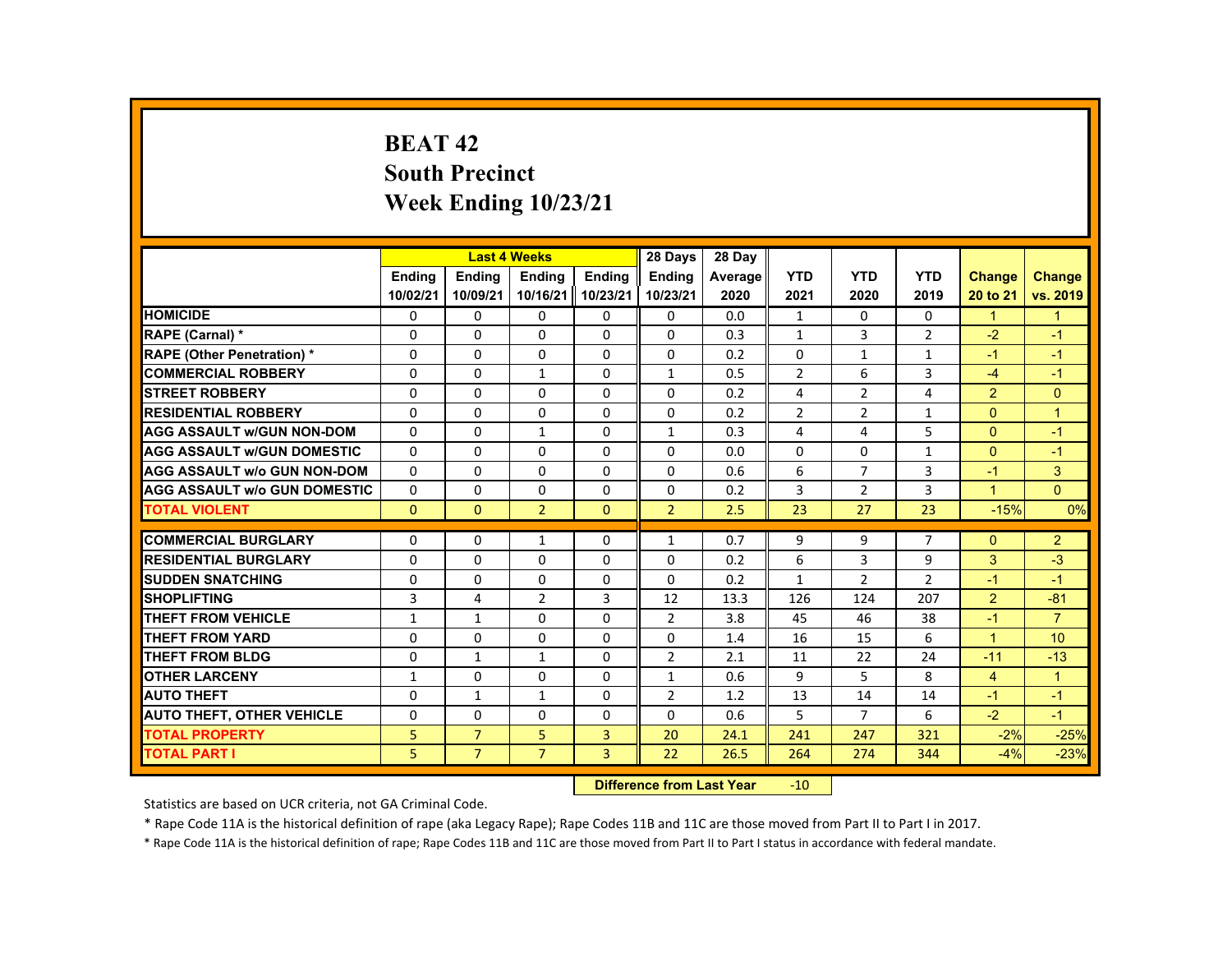# **BEAT 43 South Precinct Week Ending 10/23/21**

|                                     |                |                | <b>Last 4 Weeks</b> |                | 28 Days        | 28 Day  |                |                |                |                      |                |
|-------------------------------------|----------------|----------------|---------------------|----------------|----------------|---------|----------------|----------------|----------------|----------------------|----------------|
|                                     | <b>Endina</b>  | <b>Endina</b>  | <b>Endina</b>       | <b>Endina</b>  | <b>Endina</b>  | Average | <b>YTD</b>     | <b>YTD</b>     | <b>YTD</b>     | <b>Change</b>        | Change         |
|                                     | 10/02/21       | 10/09/21       | 10/16/21 10/23/21   |                | 10/23/21       | 2020    | 2021           | 2020           | 2019           | 20 to 21             | vs. 2019       |
| <b>HOMICIDE</b>                     | 0              | 0              | 0                   | 0              | 0              | 0.0     | $\mathbf{1}$   | $\Omega$       | $\mathbf{1}$   | $\mathbf{1}$         | $\mathbf{0}$   |
| RAPE (Carnal) *                     | $\Omega$       | 1              | $\Omega$            | $\Omega$       | $\mathbf{1}$   | 0.0     | 3              | 2              | $\overline{2}$ | $\overline{1}$       | $\overline{1}$ |
| <b>RAPE (Other Penetration) *</b>   | $\Omega$       | $\Omega$       | $\Omega$            | $\Omega$       | $\Omega$       | 0.0     | $\Omega$       | $\mathbf{1}$   | $\mathbf{1}$   | $-1$                 | $-1$           |
| <b>COMMERCIAL ROBBERY</b>           | $\Omega$       | $\Omega$       | $\Omega$            | $\Omega$       | $\Omega$       | 0.1     | $\mathbf{1}$   | 8              | 3              | $-7$                 | $-2$           |
| <b>STREET ROBBERY</b>               | $\Omega$       | $\Omega$       | $\Omega$            | $\Omega$       | $\Omega$       | 0.1     | 3              | 3              | 5              | $\Omega$             | $-2$           |
| <b>RESIDENTIAL ROBBERY</b>          | $\Omega$       | $\mathbf{1}$   | $\Omega$            | $\Omega$       | $\mathbf{1}$   | 0.0     | 3              | $\Omega$       | $\mathbf{1}$   | 3                    | $\overline{2}$ |
| <b>AGG ASSAULT w/GUN ON-DOM</b>     | $\Omega$       | $\Omega$       | $\Omega$            | $\Omega$       | $\Omega$       | 0.2     | 9              | 16             | 8              | $-7$                 | $\overline{1}$ |
| <b>AGG ASSAULT w/GUN DOMESTIC</b>   | $\Omega$       | $\Omega$       | $\Omega$            | $\Omega$       | $\Omega$       | 0.0     | $\Omega$       | 3              | $\overline{2}$ | $-3$                 | $-2$           |
| <b>AGG ASSAULT w/o GUN NON-DOM</b>  | $\Omega$       | 0              | $\Omega$            | 0              | $\Omega$       | 0.1     | 4              | 5              | 8              | $-1$                 | $-4$           |
| <b>AGG ASSAULT W/o GUN DOMESTIC</b> | $\Omega$       | $\mathbf{1}$   | $\Omega$            | $\Omega$       | $\mathbf{1}$   | 0.2     | 13             | 12             | $\overline{7}$ | $\blacktriangleleft$ | 6              |
| <b>TOTAL VIOLENT</b>                | $\Omega$       | $\overline{3}$ | $\Omega$            | $\Omega$       | $\overline{3}$ | 0.7     | 37             | 50             | 38             | $-26%$               | $-3%$          |
|                                     |                |                |                     |                |                |         |                |                |                |                      |                |
| <b>COMMERCIAL BURGLARY</b>          | $\Omega$       | $\Omega$       | $\Omega$            | 0              | $\Omega$       | 0.1     | 5              | $\overline{7}$ | 10             | $-2$                 | $-5$           |
| <b>RESIDENTIAL BURGLARY</b>         | $\Omega$       | 0              | $\Omega$            | $\mathbf{1}$   | $\mathbf{1}$   | 0.3     | $\overline{7}$ | 18             | 23             | $-11$                | $-16$          |
| <b>SUDDEN SNATCHING</b>             | $\Omega$       | $\Omega$       | $\Omega$            | $\Omega$       | $\Omega$       | 0.0     | $\overline{2}$ | 2              | $\overline{2}$ | $\Omega$             | $\Omega$       |
| <b>SHOPLIFTING</b>                  | $\Omega$       | $\Omega$       | $\Omega$            | $\mathbf{1}$   | $\mathbf{1}$   | 0.4     | 38             | 27             | 78             | 11                   | $-40$          |
| <b>THEFT FROM VEHICLE</b>           | $\overline{2}$ | 0              | 0                   | 0              | $\overline{2}$ | 0.6     | 36             | 43             | 30             | $-7$                 | 6              |
| <b>THEFT FROM YARD</b>              | $\Omega$       | $\Omega$       | $\mathbf{1}$        | $\Omega$       | $\mathbf{1}$   | 0.2     | 19             | 12             | 14             | $\overline{7}$       | 5              |
| <b>THEFT FROM BLDG</b>              | $\mathbf{1}$   | $\mathbf{1}$   | $\mathbf{1}$        | $\Omega$       | 3              | 0.2     | 14             | 11             | 26             | 3                    | $-12$          |
| <b>OTHER LARCENY</b>                | $\mathbf{1}$   | $\Omega$       | $\Omega$            | $\Omega$       | $\mathbf{1}$   | 0.1     | 8              | 6              | 5              | $\overline{2}$       | 3              |
| <b>AUTO THEFT</b>                   | $\Omega$       | $\Omega$       | $\Omega$            | $\Omega$       | $\Omega$       | 0.2     | 11             | 13             | 14             | $-2$                 | $-3$           |
| <b>AUTO THEFT, OTHER VEHICLE</b>    | $\Omega$       | $\Omega$       | $\Omega$            | $\Omega$       | $\Omega$       | 0.6     | 4              | 8              | $\overline{2}$ | $-4$                 | $\overline{2}$ |
| <b>TOTAL PROPERTY</b>               | 4              | $\mathbf{1}$   | $\overline{2}$      | $\overline{2}$ | $\overline{9}$ | 2.7     | 144            | 147            | 204            | $-2%$                | $-29%$         |
| <b>TOTAL PART I</b>                 | $\overline{4}$ | $\overline{4}$ | $\overline{2}$      | $\overline{2}$ | 12             | 3.4     | 181            | 197            | 242            | $-8%$                | $-25%$         |

#### **Difference from Last Year**r -16

Statistics are based on UCR criteria, not GA Criminal Code.

\* Rape Code 11A is the historical definition of rape (aka Legacy Rape); Rape Codes 11B and 11C are those moved from Part II to Part I in 2017.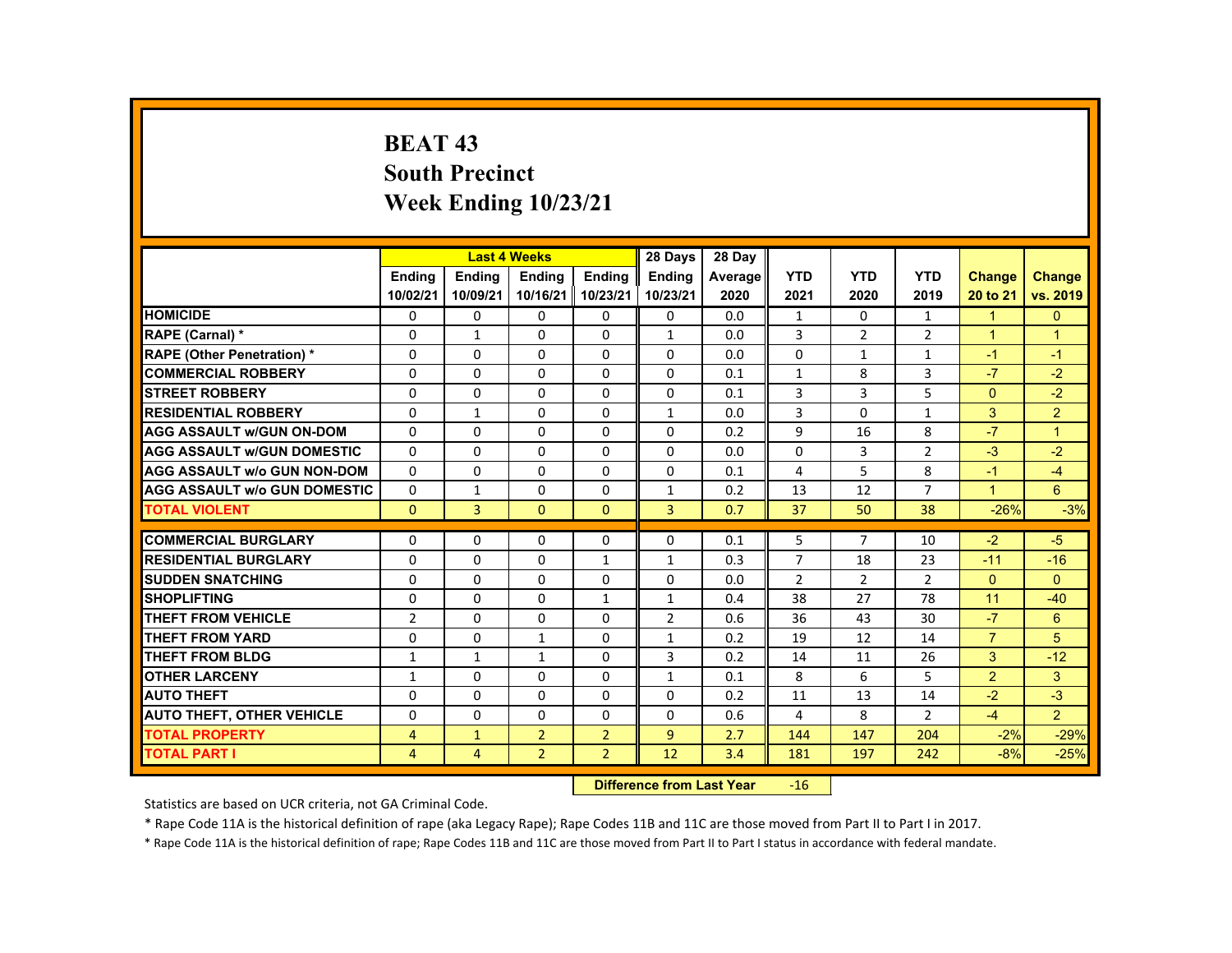# **BEAT 44 South Precinct Week Ending 10/23/21**

|                                     |                |                | <b>Last 4 Weeks</b> |               | 28 Days        | 28 Day  |                |                |                |                      |                |
|-------------------------------------|----------------|----------------|---------------------|---------------|----------------|---------|----------------|----------------|----------------|----------------------|----------------|
|                                     | <b>Endina</b>  | <b>Endina</b>  | <b>Endina</b>       | <b>Endina</b> | <b>Endina</b>  | Average | <b>YTD</b>     | <b>YTD</b>     | <b>YTD</b>     | <b>Change</b>        | Change         |
|                                     | 10/02/21       | 10/09/21       | 10/16/21 10/23/21   |               | 10/23/21       | 2020    | 2021           | 2020           | 2019           | 20 to 21             | vs. 2019       |
| <b>HOMICIDE</b>                     | 0              | 0              | 0                   | 0             | 0              | 0.1     | $\overline{2}$ | $\mathbf{1}$   | $\mathbf{1}$   | $\mathbf{1}$         | $\overline{1}$ |
| RAPE (Carnal) *                     | $\Omega$       | $\Omega$       | $\Omega$            | $\Omega$      | $\Omega$       | 0.2     | 3              | 2              | $\overline{2}$ | $\blacktriangleleft$ | $\overline{1}$ |
| <b>RAPE (Other Penetration) *</b>   | $\Omega$       | $\Omega$       | $\Omega$            | $\Omega$      | $\Omega$       | 0.2     | $\Omega$       | $\overline{2}$ | $\Omega$       | $-2$                 | $\Omega$       |
| <b>COMMERCIAL ROBBERY</b>           | $\Omega$       | $\Omega$       | $\Omega$            | $\Omega$      | $\Omega$       | 0.1     | $\mathbf{1}$   | $\mathbf{1}$   | $\Omega$       | $\Omega$             | $\mathbf{1}$   |
| <b>STREET ROBBERY</b>               | $\Omega$       | $\mathbf{1}$   | $\Omega$            | $\Omega$      | $\mathbf{1}$   | 0.5     | $\overline{2}$ | 6              | 5              | $-4$                 | $-3$           |
| <b>RESIDENTIAL ROBBERY</b>          | $\Omega$       | $\Omega$       | $\Omega$            | $\Omega$      | $\Omega$       | 0.2     | 5              | $\overline{2}$ | $\Omega$       | 3                    | 5              |
| <b>AGG ASSAULT w/GUN NON-DOM</b>    | $\Omega$       | $\Omega$       | $\Omega$            | $\Omega$      | $\Omega$       | 0.9     | $\mathbf{q}$   | 10             | 8              | $-1$                 | $\overline{1}$ |
| <b>AGG ASSAULT w/GUN DOMESTIC</b>   | $\Omega$       | $\Omega$       | $\Omega$            | $\Omega$      | $\Omega$       | 0.1     | $\Omega$       | $\mathbf{1}$   | $\overline{2}$ | $-1$                 | $-2$           |
| <b>AGG ASSAULT w/o GUN NON-DOM</b>  | $\Omega$       | $\mathbf{1}$   | 0                   | 0             | $\mathbf{1}$   | 0.5     | 5              | 5              | 5              | $\Omega$             | $\Omega$       |
| <b>AGG ASSAULT W/o GUN DOMESTIC</b> | $\Omega$       | $\Omega$       | $\Omega$            | $\Omega$      | $\Omega$       | 1.1     | 13             | 13             | 14             | $\Omega$             | $-1$           |
| <b>TOTAL VIOLENT</b>                | $\Omega$       | $\overline{2}$ | $\Omega$            | $\Omega$      | $\overline{2}$ | 3.6     | 40             | 43             | 37             | $-7%$                | 8%             |
|                                     |                |                |                     |               |                |         |                |                |                |                      |                |
| <b>COMMERCIAL BURGLARY</b>          | $\Omega$       | $\Omega$       | $\Omega$            | 0             | $\Omega$       | 0.2     | 5              | $\overline{2}$ | 10             | 3                    | $-5$           |
| <b>RESIDENTIAL BURGLARY</b>         | $\mathbf{1}$   | $\mathbf{1}$   | $\Omega$            | $\Omega$      | $\overline{2}$ | 2.1     | 6              | 23             | 17             | $-17$                | $-11$          |
| <b>SUDDEN SNATCHING</b>             | $\Omega$       | $\Omega$       | $\Omega$            | $\Omega$      | $\Omega$       | 0.0     | $\Omega$       | $\Omega$       | 3              | $\Omega$             | $-3$           |
| <b>SHOPLIFTING</b>                  | $\Omega$       | $\mathbf{1}$   | $\Omega$            | $\mathbf{1}$  | $\overline{2}$ | 1.8     | 24             | 18             | 29             | 6                    | $-5$           |
| <b>THEFT FROM VEHICLE</b>           | 0              | $\mathbf{1}$   | $\overline{2}$      | $\mathbf{1}$  | 4              | 3.8     | 47             | 41             | 75             | 6                    | $-28$          |
| <b>THEFT FROM YARD</b>              | $\overline{2}$ | $\Omega$       | $\mathbf{1}$        | $\Omega$      | 3              | 1.0     | 18             | 11             | 8              | $\overline{7}$       | 10             |
| <b>THEFT FROM BLDG</b>              | $\mathbf{1}$   | $\Omega$       | $\Omega$            | $\mathbf{1}$  | $\overline{2}$ | 2.1     | 27             | 17             | 17             | 10                   | 10             |
| <b>OTHER LARCENY</b>                | $\overline{2}$ | $\mathbf{1}$   | $\Omega$            | $\mathbf{1}$  | 4              | 0.7     | 16             | $\overline{7}$ | 9              | 9                    | $\overline{7}$ |
| <b>AUTO THEFT</b>                   | $\mathbf{1}$   | $\Omega$       | $\Omega$            | $\Omega$      | $\mathbf{1}$   | 1.1     | 13             | 11             | 22             | 2                    | $-9$           |
| <b>AUTO THEFT, OTHER VEHICLE</b>    | $\Omega$       | $\Omega$       | $\Omega$            | $\mathbf{1}$  | $\mathbf{1}$   | 0.6     | 5              | 6              | 3              | $-1$                 | $\overline{2}$ |
| <b>TOTAL PROPERTY</b>               | $\overline{7}$ | $\overline{4}$ | 3                   | 5             | 19             | 13.2    | 161            | 136            | 193            | 18%                  | $-17%$         |
| <b>TOTAL PART I</b>                 | $\overline{7}$ | 6              | $\overline{3}$      | 5             | 21             | 16.8    | 201            | 179            | 230            | 12%                  | $-13%$         |

#### **Difference from Last Year**22

Statistics are based on UCR criteria, not GA Criminal Code.

\* Rape Code 11A is the historical definition of rape (aka Legacy Rape); Rape Codes 11B and 11C are those moved from Part II to Part I in 2017.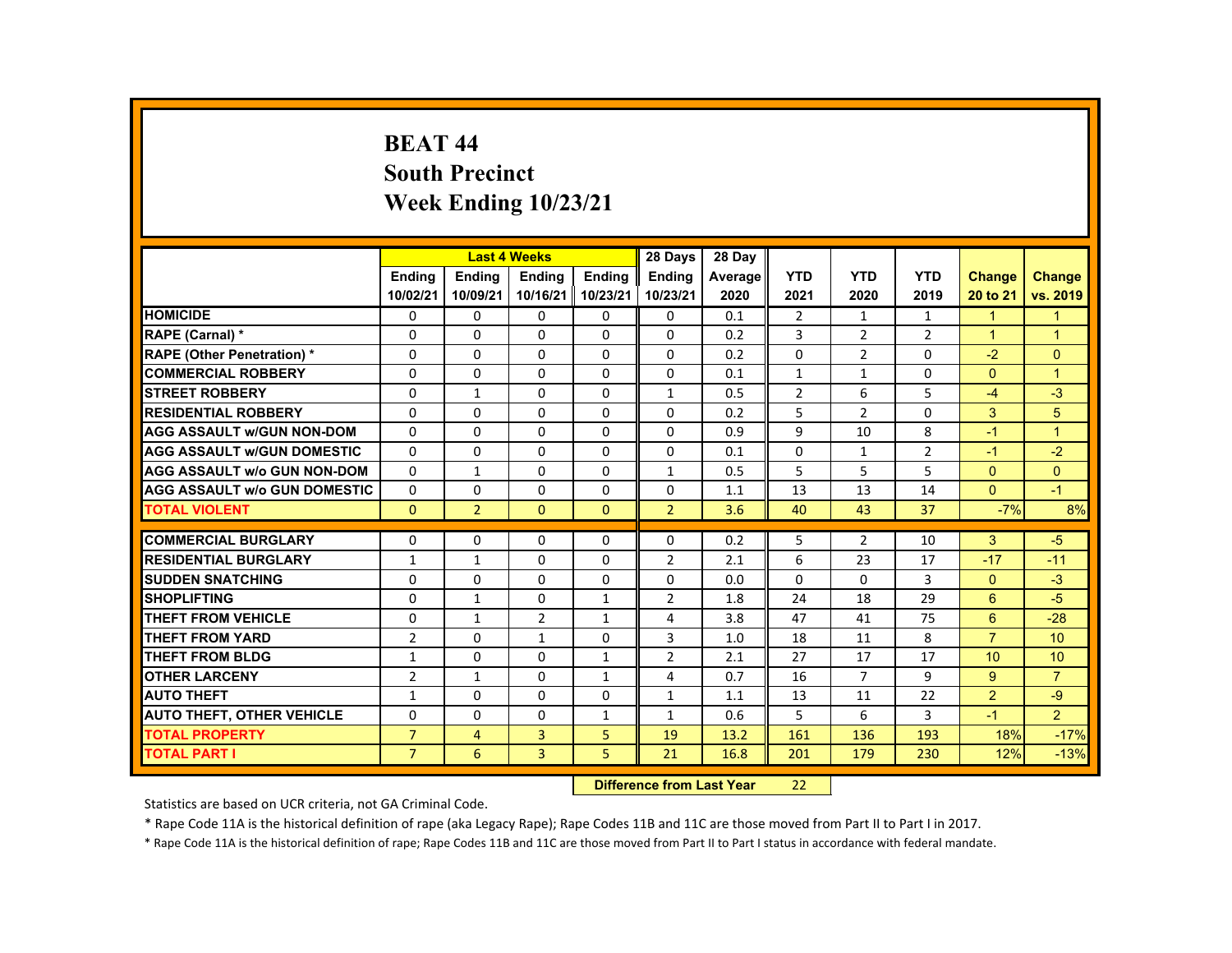# **BEAT 45 South Precinct Week Ending 10/23/21**

|                                     |               |                | <b>Last 4 Weeks</b> |                | 28 Days        | 28 Day  |                |                |                |                      |                      |
|-------------------------------------|---------------|----------------|---------------------|----------------|----------------|---------|----------------|----------------|----------------|----------------------|----------------------|
|                                     | <b>Endina</b> | <b>Endina</b>  | <b>Endina</b>       | <b>Endina</b>  | <b>Endina</b>  | Average | <b>YTD</b>     | <b>YTD</b>     | <b>YTD</b>     | <b>Change</b>        | Change               |
|                                     | 10/02/21      | 10/09/21       | 10/16/21   10/23/21 |                | 10/23/21       | 2020    | 2021           | 2020           | 2019           | 20 to 21             | vs. 2019             |
| <b>HOMICIDE</b>                     | 0             | 0              | 0                   | 0              | 0              | 0.1     | $\mathbf{1}$   | $\mathbf{1}$   | $\Omega$       | $\mathbf{0}$         | 1                    |
| <b>RAPE (Carnal) *</b>              | $\Omega$      | $\Omega$       | $\Omega$            | $\Omega$       | $\Omega$       | 0.2     | 4              | 3              | $\Omega$       | $\blacktriangleleft$ | $\overline{4}$       |
| <b>RAPE (Other Penetration) *</b>   | $\Omega$      | $\Omega$       | $\Omega$            | $\Omega$       | $\Omega$       | 0.1     | $\Omega$       | $\mathbf{1}$   | $\Omega$       | $-1$                 | $\Omega$             |
| <b>COMMERCIAL ROBBERY</b>           | $\Omega$      | $\Omega$       | $\Omega$            | $\Omega$       | $\Omega$       | 0.3     | $\Omega$       | 3              | $\overline{2}$ | $-3$                 | $-2$                 |
| <b>STREET ROBBERY</b>               | $\Omega$      | $\Omega$       | $\Omega$            | $\Omega$       | $\Omega$       | 0.2     | 4              | 3              | 3              | $\blacktriangleleft$ | $\overline{1}$       |
| <b>RESIDENTIAL ROBBERY</b>          | $\Omega$      | $\Omega$       | $\Omega$            | $\Omega$       | $\Omega$       | 0.1     | $\mathbf{1}$   | $\Omega$       | $\mathbf{1}$   | $\overline{1}$       | $\Omega$             |
| <b>AGG ASSAULT w/GUN NON-DOM</b>    | $\Omega$      | $\Omega$       | $\Omega$            | $\Omega$       | $\Omega$       | 0.6     | $\Omega$       | $\overline{7}$ | 4              | $-7$                 | $-4$                 |
| <b>AGG ASSAULT w/GUN DOMESTIC</b>   | $\Omega$      | $\Omega$       | $\Omega$            | 0              | 0              | 0.2     | $\overline{2}$ | $\overline{2}$ | $\mathbf{1}$   | $\Omega$             | $\blacktriangleleft$ |
| <b>AGG ASSAULT w/o GUN NON-DOM</b>  | $\Omega$      | $\Omega$       | $\Omega$            | $\Omega$       | $\Omega$       | 0.6     | 8              | 4              | $\mathbf{1}$   | $\overline{4}$       | $\overline{7}$       |
| <b>AGG ASSAULT W/o GUN DOMESTIC</b> | $\Omega$      | $\Omega$       | $\Omega$            | $\Omega$       | $\Omega$       | 0.5     | 18             | 6              | 4              | 12                   | 14                   |
| <b>TOTAL VIOLENT</b>                | $\mathbf{0}$  | $\Omega$       | $\Omega$            | $\Omega$       | $\Omega$       | 2.9     | 38             | 30             | 16             | 27%                  | 138%                 |
|                                     |               |                |                     |                |                |         |                |                |                |                      |                      |
| <b>COMMERCIAL BURGLARY</b>          | $\Omega$      | $\Omega$       | $\Omega$            | $\Omega$       | $\Omega$       | 0.2     | $\mathbf{1}$   | $\overline{2}$ | $\overline{2}$ | -1                   | $-1$                 |
| <b>RESIDENTIAL BURGLARY</b>         | $\Omega$      | $\Omega$       | $\Omega$            | $\Omega$       | $\Omega$       | 0.8     | 12             | 10             | 12             | 2                    | $\Omega$             |
| <b>SUDDEN SNATCHING</b>             | $\Omega$      | $\Omega$       | $\Omega$            | $\Omega$       | $\Omega$       | 0.1     | $\mathbf{1}$   | $\mathbf{1}$   | $\mathbf{1}$   | $\Omega$             | $\Omega$             |
| <b>SHOPLIFTING</b>                  | $\mathbf{1}$  | $\overline{2}$ | $\Omega$            | $\overline{2}$ | 5              | 2.5     | 58             | 24             | 92             | 34                   | $-34$                |
| <b>THEFT FROM VEHICLE</b>           | 0             | 0              | 1                   | $\mathbf{1}$   | $\overline{2}$ | 3.7     | 41             | 42             | 32             | $-1$                 | 9                    |
| <b>THEFT FROM YARD</b>              | $\Omega$      | $\Omega$       | $\Omega$            | $\Omega$       | $\Omega$       | 1.2     | $\overline{7}$ | 12             | 15             | $-5$                 | $-8$                 |
| <b>THEFT FROM BLDG</b>              | $\Omega$      | $\Omega$       | $\Omega$            | $\Omega$       | $\Omega$       | 1.0     | 15             | 12             | 12             | 3                    | 3                    |
| <b>OTHER LARCENY</b>                | $\Omega$      | $\Omega$       | $\mathbf{1}$        | $\Omega$       | $\mathbf{1}$   | 0.7     | 13             | $\overline{7}$ | 5              | 6                    | 8                    |
| <b>AUTO THEFT</b>                   | $\Omega$      | $\Omega$       | $\mathbf{1}$        | $\Omega$       | $\mathbf{1}$   | 1.3     | 9              | 15             | 8              | $-6$                 | $\blacktriangleleft$ |
| <b>AUTO THEFT, OTHER VEHICLE</b>    | $\Omega$      | $\Omega$       | $\Omega$            | $\Omega$       | $\Omega$       | 0.4     | $\mathbf{1}$   | 5              | $\mathbf{1}$   | $-4$                 | $\Omega$             |
| <b>TOTAL PROPERTY</b>               | $\mathbf{1}$  | $\overline{2}$ | 3                   | 3              | $\overline{9}$ | 11.9    | 158            | 130            | 180            | 22%                  | $-12%$               |
| <b>TOTAL PART I</b>                 | $\mathbf{1}$  | $\overline{2}$ | $\overline{3}$      | $\overline{3}$ | 9 <sup>°</sup> | 14.8    | 196            | 160            | 196            | 23%                  | 0%                   |

#### **Difference from Last Year**r 36

Statistics are based on UCR criteria, not GA Criminal Code.

\* Rape Code 11A is the historical definition of rape (aka Legacy Rape); Rape Codes 11B and 11C are those moved from Part II to Part I in 2017.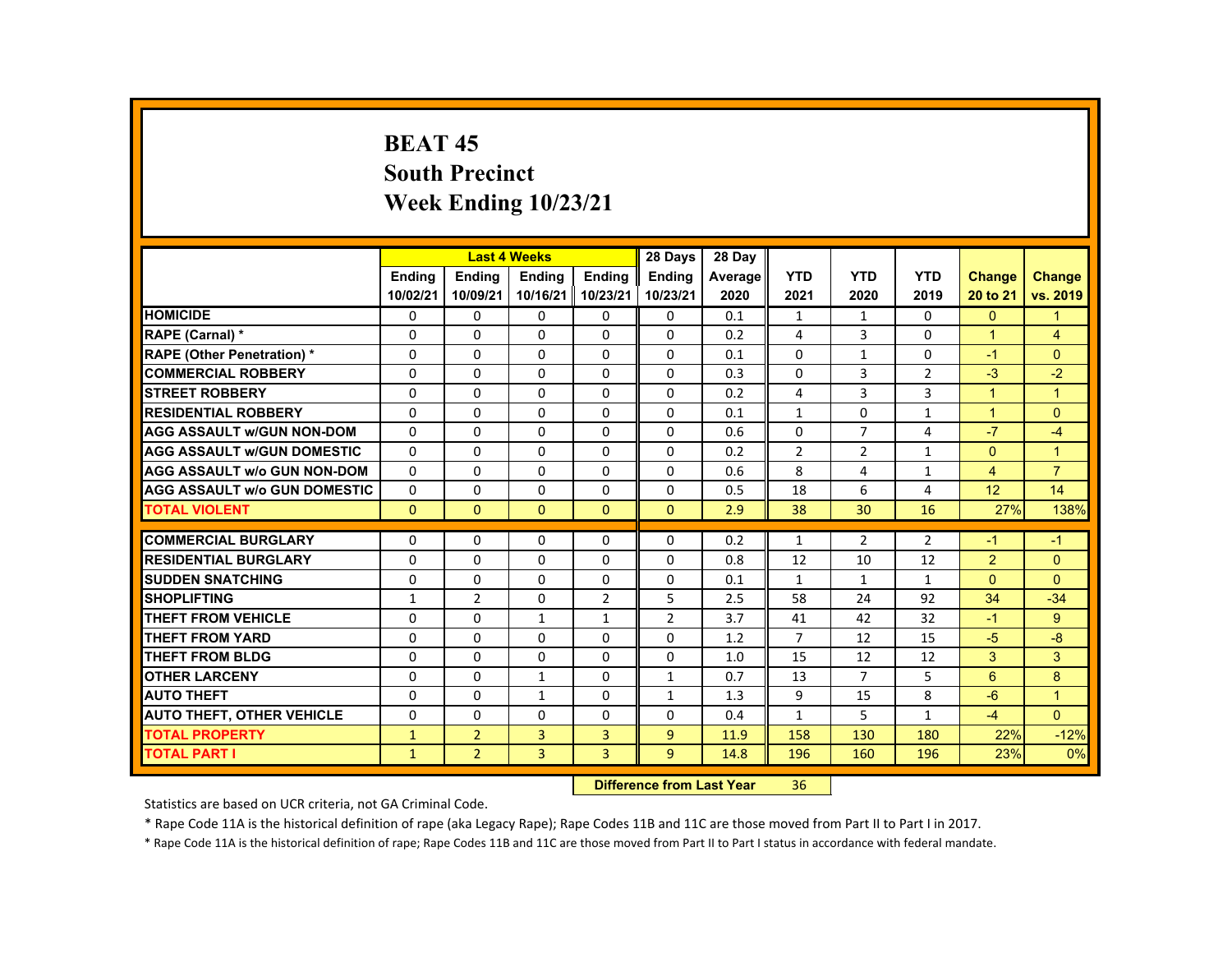# **BEAT 46 South Precinct Week Ending 10/23/21**

|                                     |                |                | <b>Last 4 Weeks</b> |                   | 28 Days        | 28 Day  |                |                |                |                      |                |
|-------------------------------------|----------------|----------------|---------------------|-------------------|----------------|---------|----------------|----------------|----------------|----------------------|----------------|
|                                     | <b>Endina</b>  | <b>Endina</b>  | <b>Endina</b>       | <b>Endina</b>     | <b>Endina</b>  | Average | <b>YTD</b>     | <b>YTD</b>     | <b>YTD</b>     | <b>Change</b>        | <b>Change</b>  |
|                                     | 10/02/21       | 10/09/21       |                     | 10/16/21 10/23/21 | 10/23/21       | 2020    | 2021           | 2020           | 2019           | 20 to 21             | vs. 2020       |
| <b>HOMICIDE</b>                     | $\mathbf{0}$   | $\mathbf{1}$   | 0                   | 0                 | $\mathbf{1}$   | 0.0     | $\overline{2}$ | 0              | $\overline{2}$ | $\overline{2}$       | $\mathbf{0}$   |
| <b>RAPE (Carnal) *</b>              | $\Omega$       | $\Omega$       | $\Omega$            | $\Omega$          | $\Omega$       | 0.4     | $\mathbf{1}$   | 3              | $\overline{2}$ | $-2$                 | $-1$           |
| <b>RAPE (Other Penetration) *</b>   | $\Omega$       | $\Omega$       | $\Omega$            | $\Omega$          | $\Omega$       | 0.1     | $\mathbf{1}$   | $\Omega$       | $\Omega$       | $\mathbf{1}$         | $\overline{1}$ |
| <b>COMMERCIAL ROBBERY</b>           | 0              | $\mathbf{0}$   | 0                   | 0                 | 0              | 0.1     | $\mathbf{1}$   | $\mathbf{1}$   | $\overline{2}$ | $\Omega$             | $-1$           |
| <b>STREET ROBBERY</b>               | 0              | $\Omega$       | $\Omega$            | $\Omega$          | $\Omega$       | 0.5     | $\overline{2}$ | 4              | $\overline{2}$ | $-2$                 | $\Omega$       |
| <b>RESIDENTIAL ROBBERY</b>          | $\Omega$       | $\Omega$       | $\Omega$            | $\Omega$          | $\Omega$       | 0.0     | $\mathbf{1}$   | $\Omega$       | $\Omega$       | $\mathbf{1}$         | $\overline{1}$ |
| <b>AGG ASSAULT w/GUN NON-DOM</b>    | $\Omega$       | $\mathbf{0}$   | 0                   | 0                 | 0              | 0.8     | 5              | 9              | 4              | $-4$                 | $\overline{1}$ |
| <b>AGG ASSAULT WGUN DOMESTIC</b>    | $\Omega$       | $\Omega$       | $\Omega$            | 0                 | 0              | 0.2     | $\overline{2}$ | $\mathbf{1}$   | 3              | $\blacktriangleleft$ | $-1$           |
| <b>AGG ASSAULT W/o GUN NON-DOM</b>  | $\Omega$       | $\mathbf{0}$   | 0                   | $\Omega$          | $\Omega$       | 0.5     | 5              | 8              | 5              | $-3$                 | $\mathbf{0}$   |
| <b>AGG ASSAULT W/o GUN DOMESTIC</b> | $\Omega$       | $\mathbf{1}$   | $\Omega$            | $\Omega$          | $\mathbf{1}$   | 0.7     | 16             | 5              | 9              | 11                   | $\overline{7}$ |
| <b>TOTAL VIOLENT</b>                | $\Omega$       | $\overline{2}$ | $\Omega$            | $\Omega$          | $\overline{2}$ | 3.1     | 36             | 31             | 29             | 16%                  | 24%            |
|                                     |                |                |                     |                   |                |         |                |                |                |                      |                |
| <b>COMMERCIAL BURGLARY</b>          | $\Omega$       | $\Omega$       | $\Omega$            | $\Omega$          | $\Omega$       | 0.3     | 8              | 4              | 8              | $\overline{4}$       | $\Omega$       |
| <b>RESIDENTIAL BURGLARY</b>         | 0              | $\mathbf{0}$   | 0                   | 0                 | 0              | 1.6     | 5              | 12             | 24             | $-7$                 | $-19$          |
| <b>SUDDEN SNATCHING</b>             | $\Omega$       | $\Omega$       | $\Omega$            | $\Omega$          | $\Omega$       | 0.2     | $\Omega$       | $\overline{2}$ | 4              | $-2$                 | $-4$           |
| <b>SHOPLIFTING</b>                  | $\mathbf{1}$   | $\overline{7}$ | 4                   | 5                 | 17             | 5.6     | 97             | 49             | 106            | 48                   | $-9$           |
| THEFT FROM VEHICLE                  | 0              | $\mathbf{0}$   | $\mathbf{1}$        | 0                 | 1              | 2.5     | 45             | 29             | 44             | 16                   | $\overline{1}$ |
| <b>THEFT FROM YARD</b>              | $\overline{2}$ | $\Omega$       | $\Omega$            | $\overline{2}$    | 4              | 0.9     | 13             | 11             | $\overline{7}$ | 2                    | 6              |
| THEFT FROM BLDG                     | $\mathbf{1}$   | $\mathbf{1}$   | $\Omega$            | $\Omega$          | $\overline{2}$ | 1.5     | 9              | 17             | 18             | $-8$                 | $-9$           |
| <b>OTHER LARCENY</b>                | 0              | $\mathbf{0}$   | 0                   | 0                 | 0              | 0.4     | 10             | 4              | 7              | 6                    | 3              |
| <b>AUTO THEFT</b>                   | $\Omega$       | $\mathbf{1}$   | $\Omega$            | $\mathbf{1}$      | $\overline{2}$ | 0.5     | 20             | 4              | 18             | 16                   | $\overline{2}$ |
| <b>AUTO THEFT, OTHER VEHICLE</b>    | $\Omega$       | $\Omega$       | $\Omega$            | $\Omega$          | $\Omega$       | 0.2     | 8              | 3              | $\overline{2}$ | 5                    | 6              |
| <b>TOTAL PROPERTY</b>               | 4              | $\overline{9}$ | 5                   | 8                 | 26             | 13.7    | 215            | 135            | 238            | 59%                  | $-10%$         |
| <b>TOTAL PART I</b>                 | $\overline{4}$ | 11             | 5                   | 8                 | 28             | 16.8    | 251            | 166            | 267            | 51%                  | $-6%$          |

#### **Difference from Last Year**r 85

Statistics are based on UCR criteria, not GA Criminal Code.

\* Rape Code 11A is the historical definition of rape (aka Legacy Rape); Rape Codes 11B and 11C are those moved from Part II to Part I in 2017.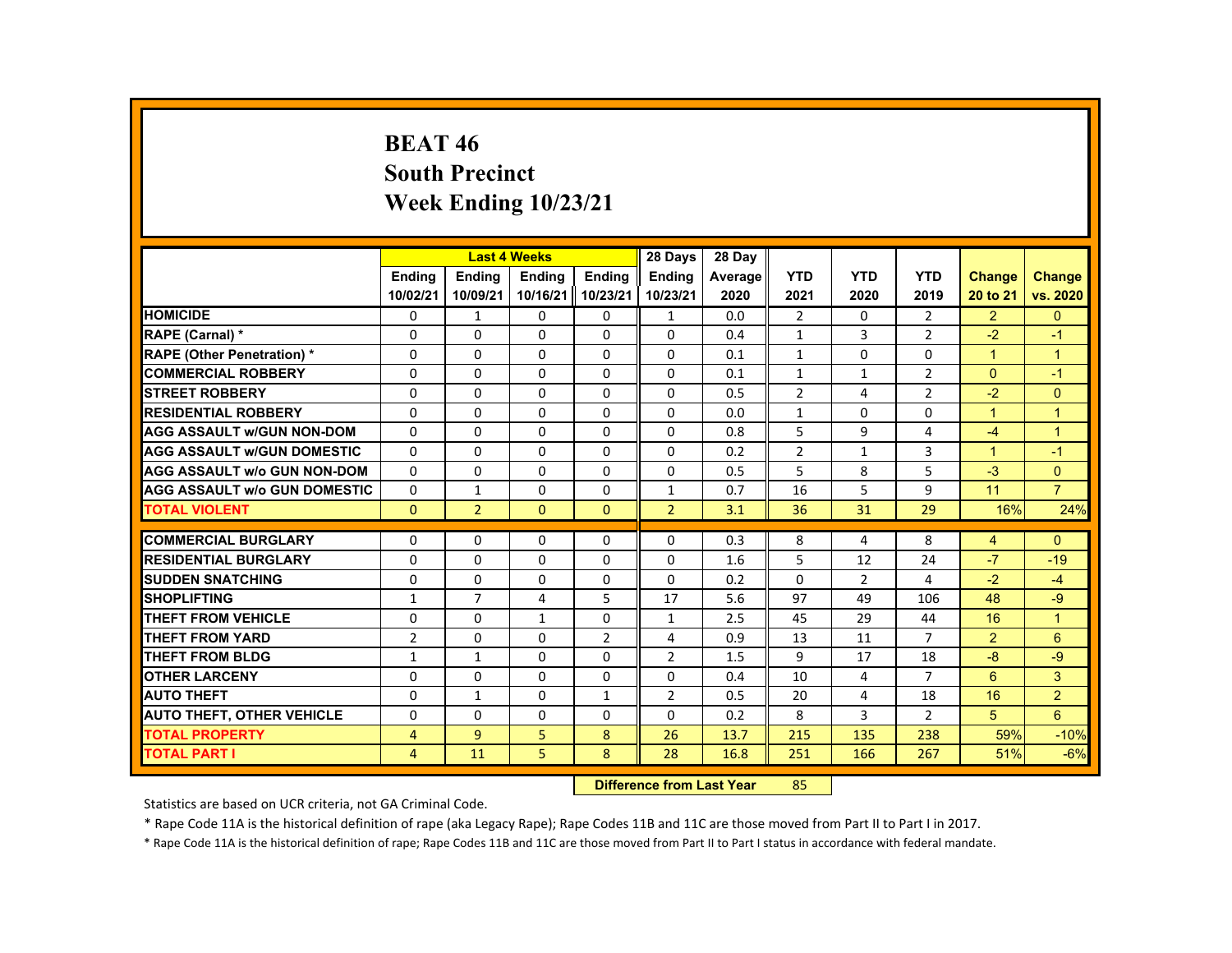# **BEAT 47 South Precinct Week Ending 10/23/21**

|                                     |               |                | <b>Last 4 Weeks</b> |               | 28 Days        | 28 Day  |                |                |                |                |                      |
|-------------------------------------|---------------|----------------|---------------------|---------------|----------------|---------|----------------|----------------|----------------|----------------|----------------------|
|                                     | <b>Endina</b> | <b>Endina</b>  | <b>Endina</b>       | <b>Endina</b> | <b>Endina</b>  | Average | <b>YTD</b>     | <b>YTD</b>     | <b>YTD</b>     | Change         | <b>Change</b>        |
|                                     | 10/02/21      | 10/09/21       | 10/16/21            | 10/23/21      | 10/23/21       | 2020    | 2021           | 2020           | 2019           | 20 to 21       | vs. 2019             |
| <b>HOMICIDE</b>                     | 0             | 0              | $\mathbf{0}$        | $\mathbf{0}$  | 0              | 0.1     | 0              | 0              | 0              | $\Omega$       | $\mathbf{0}$         |
| <b>RAPE (Carnal) *</b>              | $\Omega$      | $\Omega$       | $\Omega$            | $\Omega$      | $\Omega$       | 0.0     | $\Omega$       | $\Omega$       | 0              | $\Omega$       | $\Omega$             |
| <b>RAPE (Other Penetration) *</b>   | $\Omega$      | $\Omega$       | $\Omega$            | $\Omega$      | $\Omega$       | 0.0     | $\Omega$       | $\Omega$       | $\Omega$       | $\Omega$       | $\Omega$             |
| <b>COMMERCIAL ROBBERY</b>           | 0             | 0              | $\Omega$            | 0             | 0              | 0.0     | $\mathbf 0$    | 0              | 0              | $\mathbf{0}$   | $\mathbf{0}$         |
| <b>STREET ROBBERY</b>               | $\Omega$      | $\Omega$       | $\Omega$            | $\Omega$      | $\Omega$       | 0.0     | $\Omega$       | $\Omega$       | $\mathbf{1}$   | $\Omega$       | $-1$                 |
| <b>RESIDENTIAL ROBBERY</b>          | $\Omega$      | $\Omega$       | $\Omega$            | $\Omega$      | $\Omega$       | 0.1     | $\Omega$       | $\mathbf{1}$   | $\Omega$       | $-1$           | $\Omega$             |
| <b>AGG ASSAULT w/GUN NON-GUN</b>    | $\Omega$      | $\Omega$       | $\Omega$            | $\Omega$      | $\Omega$       | 0.1     | $\Omega$       | $\mathbf{1}$   | $\overline{2}$ | $-1$           | $-2$                 |
| <b>AGG ASSAULT W/GUN DOMESTIC</b>   | $\mathbf{1}$  | $\Omega$       | $\Omega$            | $\Omega$      | $\mathbf{1}$   | 0.0     | $\overline{2}$ | $\Omega$       | $\mathbf{1}$   | $\overline{2}$ | $\blacktriangleleft$ |
| <b>AGG ASSAULT w/o GUN NON-DOM</b>  | $\Omega$      | $\Omega$       | $\Omega$            | $\Omega$      | $\Omega$       | 0.0     | $\mathbf 0$    | $\Omega$       | 3              | $\Omega$       | $-3$                 |
| <b>AGG ASSAULT W/o GUN DOMESTIC</b> | $\Omega$      | $\Omega$       | $\Omega$            | $\Omega$      | $\Omega$       | 0.2     | 3              | $\mathbf{1}$   | 3              | 2              | $\Omega$             |
| <b>TOTAL VIOLENT</b>                | $\mathbf{1}$  | $\mathbf{0}$   | $\mathbf{0}$        | $\mathbf{0}$  | $\mathbf{1}$   | 0.4     | 5              | 3              | 10             | 67%            | $-50%$               |
|                                     |               |                |                     |               |                |         |                |                |                |                |                      |
| <b>COMMERCIAL BURGLARY</b>          | $\Omega$      | $\Omega$       | $\Omega$            | 0             | $\Omega$       | 0.0     | $\Omega$       | 0              | $\mathbf{1}$   | $\Omega$       | $-1$                 |
| <b>RESIDENTIAL BURGLARY</b>         | 0             | 1              | 0                   | 0             | $\mathbf{1}$   | 0.5     | 6              | 3              | $\overline{2}$ | 3              | 4                    |
| <b>SUDDEN SNATCHING</b>             | $\Omega$      | $\Omega$       | $\Omega$            | $\Omega$      | $\Omega$       | 0.0     | $\Omega$       | $\Omega$       | $\Omega$       | $\Omega$       | $\Omega$             |
| <b>SHOPLIFTING</b>                  | $\Omega$      | $\mathbf{1}$   | $\Omega$            | $\Omega$      | $\mathbf{1}$   | 0.0     | $\overline{2}$ | $\Omega$       | $\mathbf{1}$   | $\overline{2}$ | $\overline{1}$       |
| <b>THEFT FROM VEHICLE</b>           | $\Omega$      | $\mathbf{1}$   | $\Omega$            | $\mathbf{1}$  | $\overline{2}$ | 1.0     | 9              | 11             | 14             | $-2$           | $-5$                 |
| <b>THEFT FROM YARD</b>              | 0             | $\Omega$       | $\Omega$            | 0             | $\Omega$       | 0.5     | 6              | 6              | 8              | $\Omega$       | $-2$                 |
| THEFT FROM BLDG                     | $\Omega$      | $\Omega$       | $\Omega$            | $\Omega$      | $\Omega$       | 0.2     | 6              | $\overline{2}$ | 6              | $\overline{4}$ | $\overline{0}$       |
| <b>OTHER LARCENY</b>                | 0             | $\Omega$       | $\Omega$            | $\Omega$      | $\Omega$       | 0.2     | 4              | $\mathbf{1}$   | 9              | 3              | $-5$                 |
| <b>AUTO THEFT</b>                   | 0             | $\Omega$       | 0                   | 0             | $\Omega$       | 0.5     | 3              | 6              | 5              | $-3$           | $-2$                 |
| <b>AUTO THEFT, OTHER VEHICLE</b>    | $\Omega$      | $\Omega$       | $\Omega$            | $\Omega$      | $\Omega$       | 0.2     | $\Omega$       | $\overline{2}$ | 0              | $-2$           | $\mathbf{0}$         |
| <b>TOTAL PROPERTY</b>               | $\Omega$      | $\overline{3}$ | $\Omega$            | $\mathbf{1}$  | $\overline{4}$ | 3.1     | 36             | 31             | 46             | 16%            | $-22%$               |
| <b>TOTAL PART I</b>                 | $\mathbf{1}$  | $\overline{3}$ | $\mathbf{0}$        | $\mathbf{1}$  | 5              | 3.5     | 41             | 34             | 56             | 21%            | $-27%$               |

#### **Difference from Last Year**7

Statistics are based on UCR criteria, not GA Criminal Code.

\* Rape Code 11A is the historical definition of rape (aka Legacy Rape); Rape Codes 11B and 11C are those moved from Part II to Part I in 2017.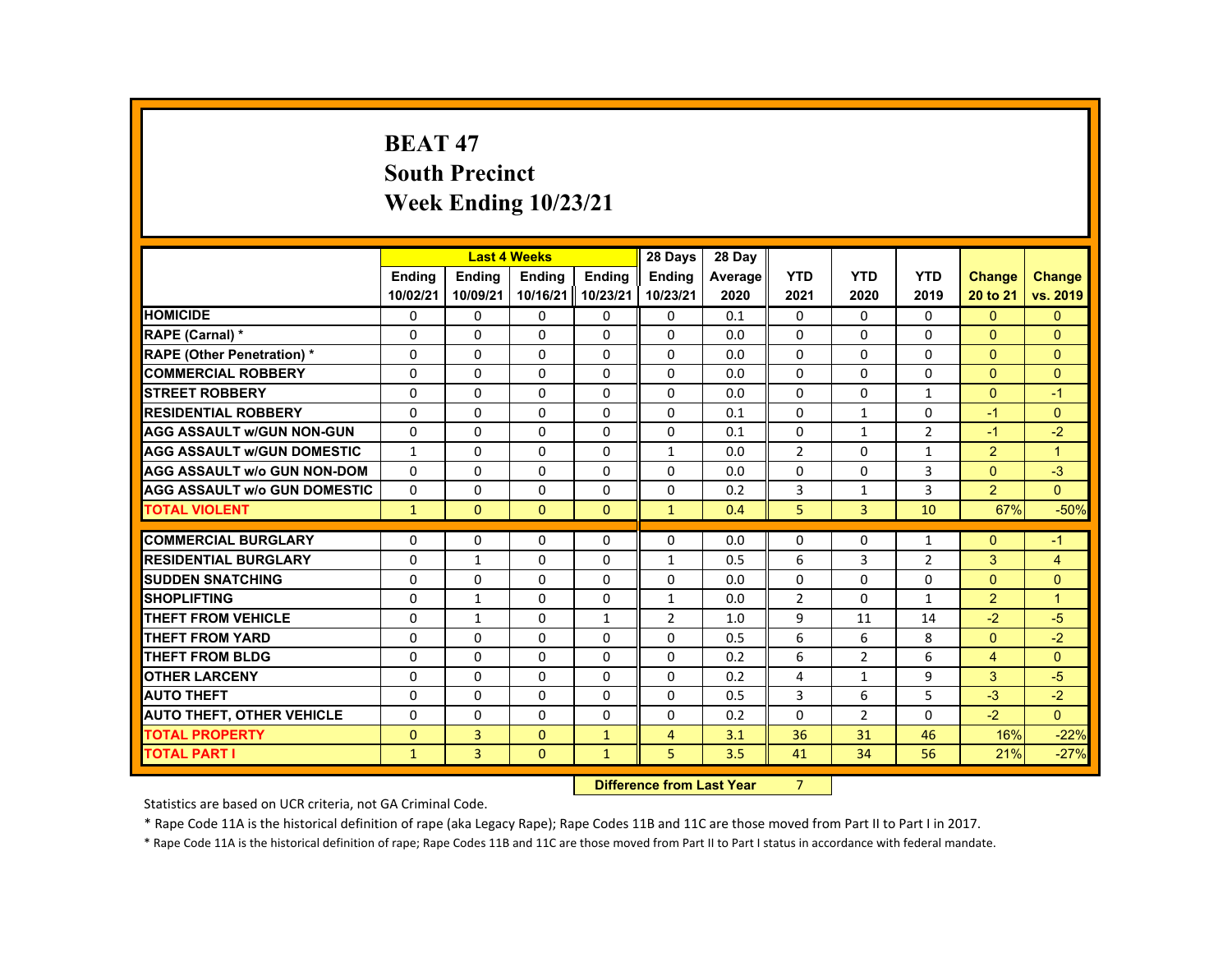# **BEAT 51 East Precinct Week Ending 10/23/21**

|                                     |                |               | <b>Last 4 Weeks</b> |                | 28 Days                          | 28 Day  |                |                |                |                      |                      |
|-------------------------------------|----------------|---------------|---------------------|----------------|----------------------------------|---------|----------------|----------------|----------------|----------------------|----------------------|
|                                     | <b>Ending</b>  | <b>Ending</b> | <b>Ending</b>       | <b>Ending</b>  | <b>Ending</b>                    | Average | <b>YTD</b>     | <b>YTD</b>     | <b>YTD</b>     | <b>Change</b>        | <b>Change</b>        |
|                                     | 10/02/21       | 10/09/21      | 10/16/21            | 10/23/21       | 10/23/21                         | 2020    | 2021           | 2020           | 2019           | 20 to 21             | vs. 2019             |
| <b>HOMICIDE</b>                     | 0              | $\mathbf{0}$  | 0                   | 0              | $\mathbf{0}$                     | 0.2     | 4              | $\overline{2}$ | $\overline{2}$ | $\overline{2}$       | $\overline{2}$       |
| RAPE (Carnal) *                     | $\Omega$       | $\Omega$      | $\mathbf{1}$        | $\Omega$       | $\mathbf{1}$                     | 0.1     | 5              | $\mathbf{1}$   | $\mathbf{1}$   | $\overline{4}$       | $\overline{4}$       |
| <b>RAPE (Other Penetration) *</b>   | $\Omega$       | $\Omega$      | $\Omega$            | $\Omega$       | $\Omega$                         | 0.1     | $\overline{2}$ | $\mathbf{1}$   | $\mathbf{1}$   | $\mathbf{1}$         | $\blacktriangleleft$ |
| <b>COMMERCIAL ROBBERY</b>           | $\Omega$       | $\Omega$      | $\Omega$            | $\Omega$       | $\Omega$                         | 0.0     | 1              | $\Omega$       | $\Omega$       | $\blacktriangleleft$ | $\blacktriangleleft$ |
| <b>STREET ROBBERY</b>               | $\Omega$       | $\Omega$      | $\Omega$            | $\Omega$       | $\Omega$                         | 0.3     | 8              | $\overline{3}$ | 13             | 5                    | $-5$                 |
| <b>RESIDENTIAL ROBBERY</b>          | 0              | $\Omega$      | $\Omega$            | $\Omega$       | $\Omega$                         | 0.1     | 5              | $\mathbf{1}$   | $\mathbf{1}$   | $\overline{4}$       | $\overline{4}$       |
| <b>AGG ASSAULT w/GUN NON-DOM</b>    | $\Omega$       | $\Omega$      | $\Omega$            | $\Omega$       | $\Omega$                         | 2.1     | 10             | 24             | 17             | $-14$                | $-7$                 |
| <b>AGG ASSAULT w/GUN DOMESTIC</b>   | $\Omega$       | $\Omega$      | $\Omega$            | $\Omega$       | $\Omega$                         | 0.2     | $\overline{2}$ | $\overline{2}$ | 5              | $\Omega$             | $-3$                 |
| <b>AGG ASSAULT w/o GUN NON-DOM</b>  | $\Omega$       | $\Omega$      | $\mathbf{1}$        | $\mathbf{1}$   | $\overline{2}$                   | 1.5     | 16             | 13             | 17             | 3                    | $-1$                 |
| <b>AGG ASSAULT w/o GUN DOMESTIC</b> | $\Omega$       | $\Omega$      | $\Omega$            | $\mathbf{1}$   | $\mathbf{1}$                     | 1.5     | 10             | 15             | 10             | $-5$                 | $\Omega$             |
| <b>TOTAL VIOLENT</b>                | $\Omega$       | $\mathbf{0}$  | $\overline{2}$      | $\overline{2}$ | $\overline{4}$                   | 6.0     | 63             | 62             | 67             | 2%                   | $-6%$                |
| <b>COMMERCIAL BURGLARY</b>          | $\Omega$       | $\Omega$      | $\Omega$            | $\Omega$       | $\Omega$                         | 0.3     | $\overline{2}$ | 3              | $\overline{2}$ | $-1$                 | $\Omega$             |
| <b>RESIDENTIAL BURGLARY</b>         | $\Omega$       | $\Omega$      | $\Omega$            | $\Omega$       | $\Omega$                         | 1.5     | 18             | 18             | 31             | $\Omega$             | $-13$                |
| <b>SUDDEN SNATCHING</b>             | 0              | $\mathbf{0}$  | $\Omega$            | $\Omega$       | $\mathbf{0}$                     | 0.1     | 1              | $\mathbf{1}$   | $\Omega$       | $\Omega$             | $\blacktriangleleft$ |
| <b>SHOPLIFTING</b>                  | $\Omega$       | $\Omega$      | $\Omega$            | $\Omega$       | $\Omega$                         | 1.2     | 12             | 15             | 23             | $-3$                 | $-11$                |
| THEFT FROM VEHICLE                  | $\mathbf{1}$   | $\Omega$      | 0                   | $\mathbf{1}$   | $\overline{2}$                   | 2.2     | 39             | 23             | 21             | 16                   | 18                   |
| <b>THEFT FROM YARD</b>              | $\Omega$       | $\Omega$      | $\Omega$            | $\Omega$       | $\Omega$                         | 1.2     | 12             | 15             | 13             | $-3$                 | $-1$                 |
| THEFT FROM BLDG                     | $\Omega$       | $\mathbf{1}$  | $\mathbf{1}$        | $\Omega$       | $\overline{2}$                   | 1.8     | 18             | 21             | 16             | $-3$                 | $\overline{2}$       |
| <b>OTHER LARCENY</b>                | 1              | $\Omega$      | $\Omega$            | $\Omega$       | 1                                | 0.6     | 9              | 8              | 16             | $\mathbf{1}$         | $-7$                 |
| <b>AUTO THEFT</b>                   | 0              | $\Omega$      | $\Omega$            | $\Omega$       | $\Omega$                         | 1.3     | 10             | 12             | 21             | $-2$                 | $-11$                |
| <b>AUTO THEFT, OTHER VEHICLE</b>    | $\Omega$       | $\Omega$      | $\Omega$            | $\Omega$       | $\Omega$                         | 0.2     | 3              | $\overline{2}$ | 3              | $\blacktriangleleft$ | $\Omega$             |
| <b>TOTAL PROPERTY</b>               | $\overline{2}$ | $\mathbf{1}$  | $\mathbf{1}$        | $\mathbf{1}$   | 5                                | 10.4    | 124            | 118            | 146            | 5%                   | $-15%$               |
| <b>TOTAL PART I</b>                 | $\overline{2}$ | $\mathbf{1}$  | $\overline{3}$      | $\overline{3}$ | $\overline{9}$                   | 16.3    | 187            | 180            | 213            | 4%                   | $-12%$               |
|                                     |                |               |                     |                | <b>Difference from Last Year</b> |         |                |                |                |                      |                      |

### **Difference from Last Year**

Statistics are based on UCR criteria, not GA Criminal Code.

\* Rape Code 11A is the historical definition of rape (aka Legacy Rape); Rape Codes 11B and 11C are those moved from Part II to Part I in 2017.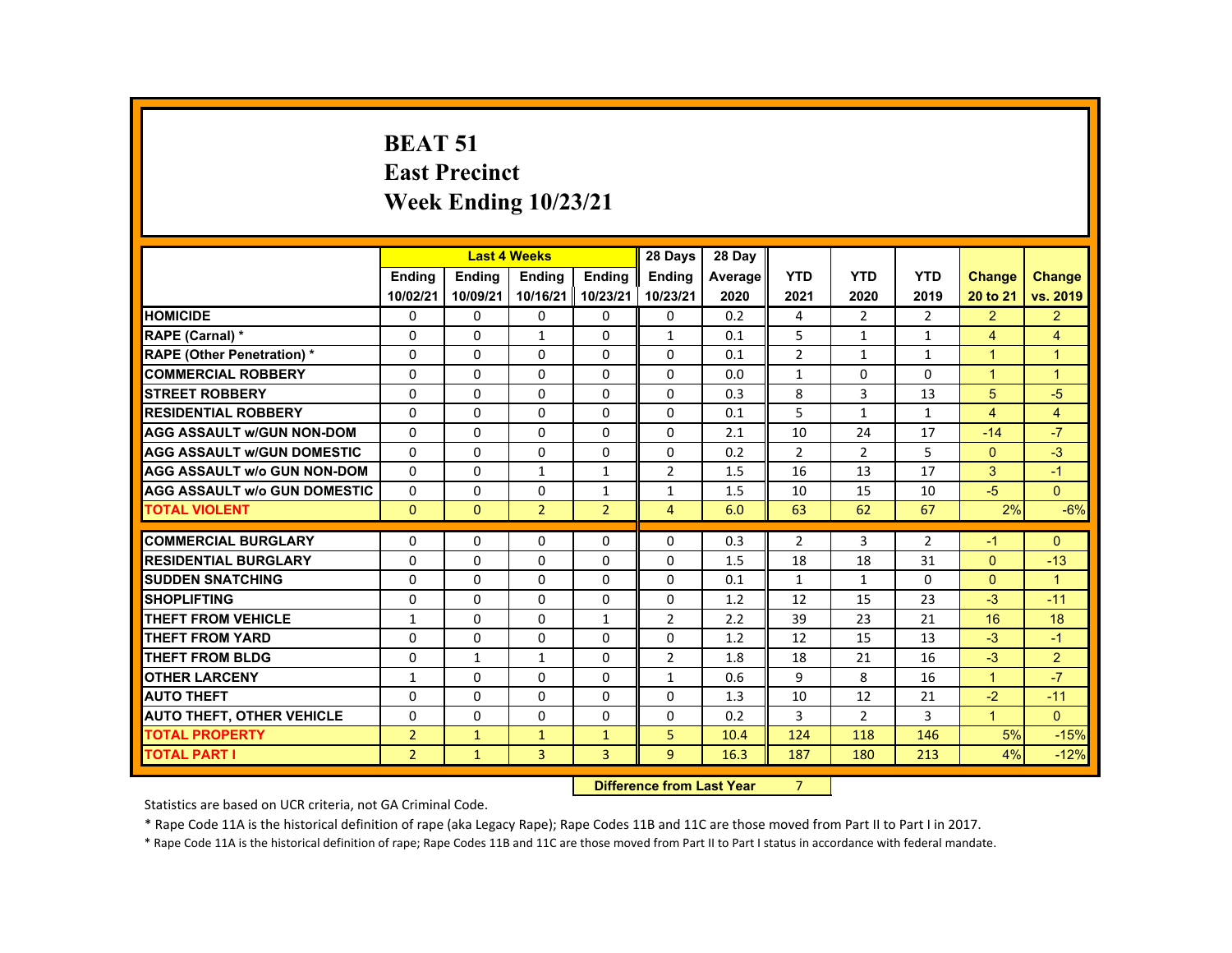# **BEAT 52 East Precinct Week Ending 10/23/21**

|                                     |                |                | <b>Last 4 Weeks</b> |                   | 28 Days        | 28 Dav  |              |                |                |                      |                      |
|-------------------------------------|----------------|----------------|---------------------|-------------------|----------------|---------|--------------|----------------|----------------|----------------------|----------------------|
|                                     | <b>Endina</b>  | <b>Endina</b>  | <b>Endina</b>       | <b>Endina</b>     | <b>Endina</b>  | Average | <b>YTD</b>   | <b>YTD</b>     | <b>YTD</b>     | <b>Change</b>        | <b>Change</b>        |
|                                     | 10/02/21       | 10/09/21       |                     | 10/16/21 10/23/21 | 10/23/21       | 2020    | 2021         | 2020           | 2019           | 20 to 21             | vs. 2019             |
| <b>HOMICIDE</b>                     | 0              | 0              | 0                   | 0                 | 0              | 0.0     | 0            | 0              | $\mathbf{1}$   | $\mathbf{0}$         | $-1$                 |
| <b>RAPE (Carnal) *</b>              | $\Omega$       | $\Omega$       | $\Omega$            | $\Omega$          | $\Omega$       | 0.0     | $\mathbf{1}$ | $\mathbf{1}$   | 4              | $\Omega$             | $-3$                 |
| <b>RAPE (Other Penetration) *</b>   | $\Omega$       | $\Omega$       | $\Omega$            | $\Omega$          | $\Omega$       | 0.0     | $\Omega$     | $\Omega$       | $\Omega$       | $\Omega$             | $\Omega$             |
| <b>COMMERCIAL ROBBERY</b>           | 0              | 0              | 0                   | 0                 | 0              | 0.0     | 0            | $\overline{2}$ | $\mathbf{1}$   | $-2$                 | $-1$                 |
| <b>STREET ROBBERY</b>               | 1              | $\Omega$       | $\Omega$            | $\Omega$          | $\mathbf{1}$   | 0.1     | 4            | 4              | 10             | $\Omega$             | $-6$                 |
| <b>RESIDENTIAL ROBBERY</b>          | $\Omega$       | $\Omega$       | $\Omega$            | $\Omega$          | $\Omega$       | 0.0     | $\mathbf{1}$ | $\mathbf{1}$   | $\overline{2}$ | $\Omega$             | $-1$                 |
| <b>AGG ASSAULT w/GUN NON-DOM</b>    | $\Omega$       | $\Omega$       | $\Omega$            | $\Omega$          | $\Omega$       | 0.1     | 10           | 10             | 12             | $\Omega$             | $-2$                 |
| <b>AGG ASSAULT W/GUN DOMESTIC</b>   | $\Omega$       | $\Omega$       | $\Omega$            | $\Omega$          | $\Omega$       | 0.0     | 3            | 4              | $\overline{2}$ | $-1$                 | $\blacktriangleleft$ |
| <b>AGG ASSAULT w/o GUN NON-DOM</b>  | $\Omega$       | $\Omega$       | $\Omega$            | $\Omega$          | $\Omega$       | 0.1     | 3            | 11             | 8              | $-8$                 | $-5$                 |
| <b>AGG ASSAULT W/o GUN DOMESTIC</b> | $\Omega$       | $\mathbf{1}$   | $\Omega$            | $\Omega$          | $\mathbf{1}$   | 0.2     | 9            | 12             | 9              | $-3$                 | $\Omega$             |
| <b>TOTAL VIOLENT</b>                | $\mathbf{1}$   | $\mathbf{1}$   | $\Omega$            | $\Omega$          | $\overline{2}$ | 0.6     | 31           | 45             | 49             | $-31%$               | $-37%$               |
|                                     |                |                |                     |                   |                |         |              |                |                |                      |                      |
| <b>COMMERCIAL BURGLARY</b>          | $\Omega$       | $\Omega$       | $\Omega$            | 0                 | $\Omega$       | 0.0     | $\mathbf{1}$ | 3              | $\mathbf{1}$   | $-2$                 | $\Omega$             |
| <b>RESIDENTIAL BURGLARY</b>         | $\Omega$       | $\Omega$       | $\Omega$            | $\Omega$          | $\Omega$       | 0.4     | 25           | 25             | 52             | $\Omega$             | $-27$                |
| <b>SUDDEN SNATCHING</b>             | $\Omega$       | 0              | $\Omega$            | $\Omega$          | $\Omega$       | 0.0     | $\mathbf{1}$ | $\overline{2}$ | $\overline{2}$ | $-1$                 | $-1$                 |
| <b>SHOPLIFTING</b>                  | $\Omega$       | $\Omega$       | $\Omega$            | $\Omega$          | $\Omega$       | 0.1     | 4            | 8              | 5              | $-4$                 | $-1$                 |
| <b>THEFT FROM VEHICLE</b>           | $\mathbf{1}$   | $\Omega$       | $\mathbf{1}$        | $\overline{2}$    | 4              | 0.7     | 33           | 50             | 54             | $-17$                | $-21$                |
| <b>THEFT FROM YARD</b>              | $\Omega$       | $\mathbf{1}$   | $\Omega$            | $\Omega$          | $\mathbf{1}$   | 0.3     | 20           | 23             | 31             | $-3$                 | $-11$                |
| <b>THEFT FROM BLDG</b>              | $\Omega$       | $\Omega$       | $\Omega$            | $\Omega$          | $\Omega$       | 0.2     | 11           | 19             | 31             | $-8$                 | $-20$                |
| <b>OTHER LARCENY</b>                | 0              | 0              | 0                   | 0                 | 0              | 0.3     | 16           | 15             | 8              | $\blacktriangleleft$ | 8                    |
| <b>AUTO THEFT</b>                   | $\mathbf{1}$   | $\Omega$       | $\Omega$            | $\Omega$          | $\mathbf{1}$   | 0.2     | 12           | 16             | 18             | $-4$                 | $-6$                 |
| <b>AUTO THEFT, OTHER VEHICLE</b>    | $\Omega$       | $\Omega$       | $\Omega$            | $\Omega$          | $\Omega$       | 0.2     | 3            | $\overline{2}$ | 4              | $\blacktriangleleft$ | $-1$                 |
| <b>TOTAL PROPERTY</b>               | $\overline{2}$ | $\mathbf{1}$   | $\mathbf{1}$        | $\overline{2}$    | 6              | 2.4     | 126          | 163            | 206            | $-23%$               | $-39%$               |
| <b>TOTAL PART I</b>                 | $\overline{3}$ | $\overline{2}$ | $\mathbf{1}$        | $\overline{2}$    | 8              | 3.0     | 157          | 208            | 255            | $-25%$               | $-38%$               |
|                                     |                |                |                     |                   |                |         |              |                |                |                      |                      |

#### **Difference from Last Year**‐51

Statistics are based on UCR criteria, not GA Criminal Code.

\* Rape Code 11A is the historical definition of rape (aka Legacy Rape); Rape Codes 11B and 11C are those moved from Part II to Part I in 2017.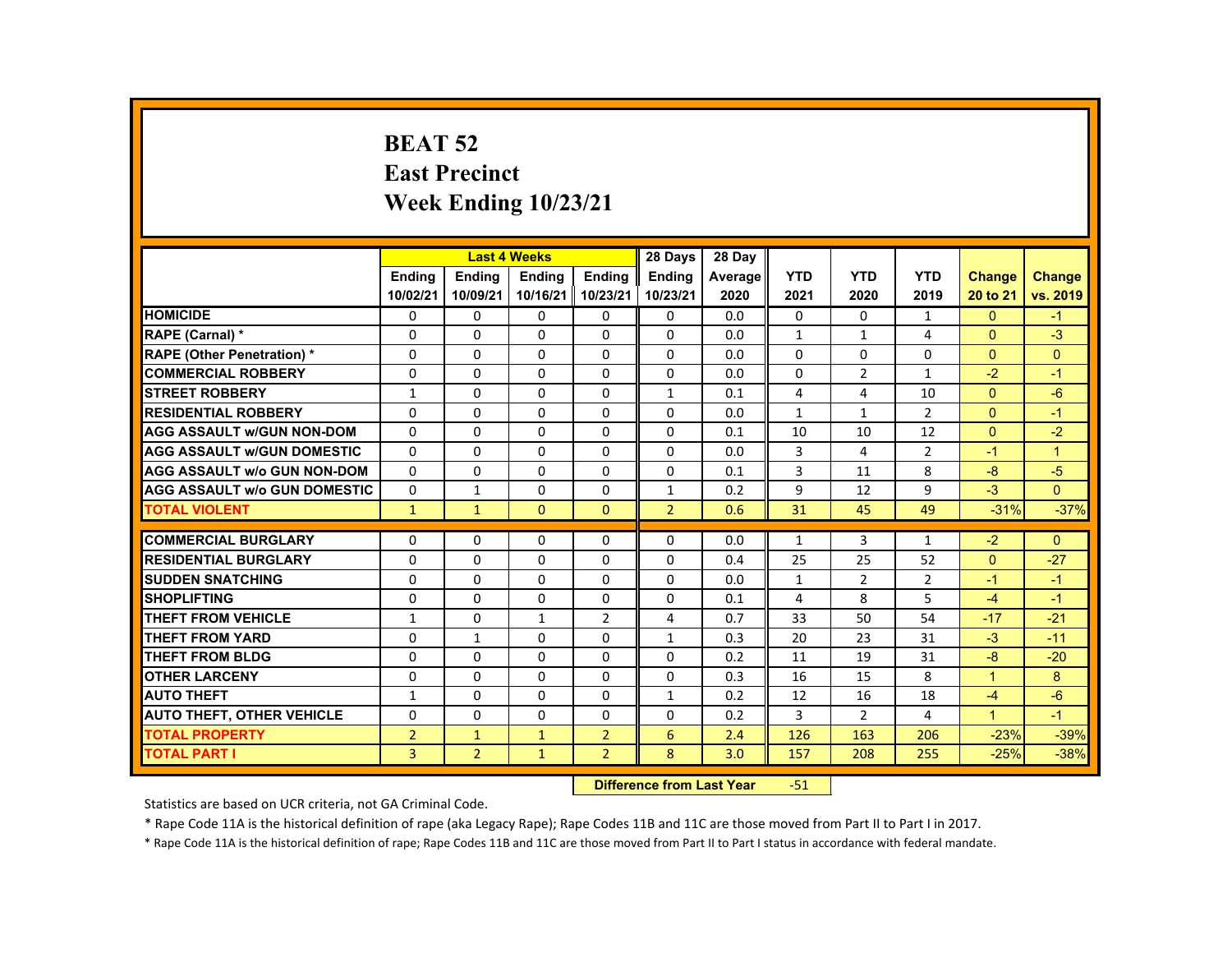# **BEAT 53 East Precinct Week Ending 10/23/21**

|                                     |               |                | <b>Last 4 Weeks</b> |                | 28 Days        | 28 Dav  |                |                |                |                |                |
|-------------------------------------|---------------|----------------|---------------------|----------------|----------------|---------|----------------|----------------|----------------|----------------|----------------|
|                                     | <b>Ending</b> | <b>Endina</b>  | <b>Ending</b>       | <b>Ending</b>  | <b>Ending</b>  | Average | <b>YTD</b>     | <b>YTD</b>     | <b>YTD</b>     | <b>Change</b>  | Change         |
|                                     | 10/02/21      | 10/09/21       | 10/16/21 10/23/21   |                | 10/23/21       | 2020    | 2021           | 2020           | 2019           | 20 to 21       | vs. 2019       |
| <b>HOMICIDE</b>                     | 0             | 0              | 0                   | 0              | 0              | 0.1     | 1              | 1              | 0              | $\Omega$       | 1              |
| RAPE (Carnal) *                     | $\Omega$      | $\Omega$       | $\Omega$            | $\Omega$       | $\Omega$       | 0.0     | 3              | $\Omega$       | $\Omega$       | 3              | 3              |
| <b>RAPE (Other Penetration) *</b>   | $\Omega$      | $\Omega$       | $\Omega$            | $\Omega$       | $\Omega$       | 0.2     | $\Omega$       | $\overline{2}$ | $\mathbf{1}$   | $-2$           | $-1$           |
| <b>COMMERCIAL ROBBERY</b>           | 0             | 0              | 0                   | 0              | 0              | 0.0     | 0              | 0              | 0              | $\Omega$       | $\Omega$       |
| <b>STREET ROBBERY</b>               | $\Omega$      | $\Omega$       | $\Omega$            | $\Omega$       | $\Omega$       | 0.6     | 5              | 8              | 8              | $-3$           | $-3$           |
| <b>RESIDENTIAL ROBBERY</b>          | $\Omega$      | $\Omega$       | $\Omega$            | $\Omega$       | $\Omega$       | 0.1     | $\Omega$       | $\mathbf{1}$   | $\Omega$       | $-1$           | $\Omega$       |
| <b>AGG ASSAULT w/GUN NON-DOM</b>    | $\Omega$      | $\Omega$       | $\Omega$            | $\Omega$       | $\Omega$       | 1.2     | 8              | 14             | 12             | $-6$           | $-4$           |
| <b>AGG ASSAULT w/GUN DOMESTIC</b>   | $\Omega$      | $\Omega$       | $\Omega$            | $\Omega$       | $\Omega$       | 0.4     | $\mathbf{1}$   | 5              | $\overline{2}$ | $-4$           | $-1$           |
| <b>AGG ASSAULT w/o GUN NON-DOM</b>  | $\Omega$      | $\Omega$       | $\Omega$            | $\Omega$       | $\Omega$       | 1.2     | 8              | 11             | 6              | $-3$           | $\overline{2}$ |
| <b>AGG ASSAULT w/o GUN DOMESTIC</b> | $\Omega$      | $\Omega$       | $\overline{2}$      | $\Omega$       | $\overline{2}$ | 1.5     | 18             | 17             | 18             | $\mathbf{1}$   | $\Omega$       |
| <b>TOTAL VIOLENT</b>                | $\Omega$      | $\mathbf{0}$   | $\overline{2}$      | $\Omega$       | $\overline{2}$ | 5.2     | 44             | 59             | 47             | $-25%$         | $-6%$          |
|                                     |               |                |                     |                |                |         |                |                |                |                |                |
| <b>COMMERCIAL BURGLARY</b>          | $\Omega$      | $\Omega$       | $\Omega$            | $\Omega$       | $\Omega$       | 0.2     | $\mathbf{1}$   | $\overline{2}$ | $\overline{2}$ | $-1$           | $-1$           |
| <b>RESIDENTIAL BURGLARY</b>         | $\Omega$      | $\Omega$       | $\Omega$            | $\Omega$       | $\Omega$       | 3.0     | 35             | 29             | 44             | 6              | $-9$           |
| <b>SUDDEN SNATCHING</b>             | $\Omega$      | $\Omega$       | $\Omega$            | $\overline{2}$ | $\overline{2}$ | 0.0     | $\Omega$       | $\Omega$       | 3              | $\Omega$       | $-3$           |
| <b>SHOPLIFTING</b>                  | $\Omega$      | $\Omega$       | $\Omega$            | $\Omega$       | $\Omega$       | 0.2     | $\overline{2}$ | $\overline{2}$ | 4              | $\Omega$       | $-2$           |
| <b>THEFT FROM VEHICLE</b>           | $\mathbf{1}$  | $\overline{2}$ | $\overline{2}$      | $\mathbf{1}$   | 6              | 3.6     | 44             | 36             | 46             | 8              | $-2$           |
| <b>THEFT FROM YARD</b>              | $\Omega$      | $\Omega$       | $\mathbf{1}$        | $\Omega$       | $\mathbf{1}$   | 1.0     | 10             | 12             | 13             | $-2$           | $-3$           |
| <b>THEFT FROM BLDG</b>              | $\Omega$      | 4              | $\Omega$            | $\Omega$       | 4              | 2.4     | 17             | 27             | 30             | $-10$          | $-13$          |
| <b>OTHER LARCENY</b>                | 0             | 0              | 1                   | 0              | 1              | 0.5     | 3              | 5              | 12             | $-2$           | $-9$           |
| <b>AUTO THEFT</b>                   | $\Omega$      | $\mathbf{1}$   | $\Omega$            | $\mathbf{1}$   | $\overline{2}$ | 1.5     | 15             | 15             | 12             | $\Omega$       | 3              |
| <b>AUTO THEFT, OTHER VEHICLE</b>    | $\Omega$      | $\Omega$       | $\Omega$            | $\Omega$       | $\Omega$       | 0.2     | 8              | $\mathbf{1}$   | 3              | $\overline{7}$ | 5              |
| <b>TOTAL PROPERTY</b>               | $\mathbf{1}$  | $\overline{7}$ | $\overline{4}$      | $\overline{4}$ | 16             | 12.4    | 135            | 129            | 169            | 5%             | $-20%$         |
| <b>TOTAL PART I</b>                 | $\mathbf{1}$  | $\overline{7}$ | 6                   | $\overline{4}$ | 18             | 17.6    | 179            | 188            | 216            | $-5%$          | $-17%$         |

#### **Difference from Last Year**‐9

Statistics are based on UCR criteria, not GA Criminal Code.

\* Rape Code 11A is the historical definition of rape (aka Legacy Rape); Rape Codes 11B and 11C are those moved from Part II to Part I in 2017.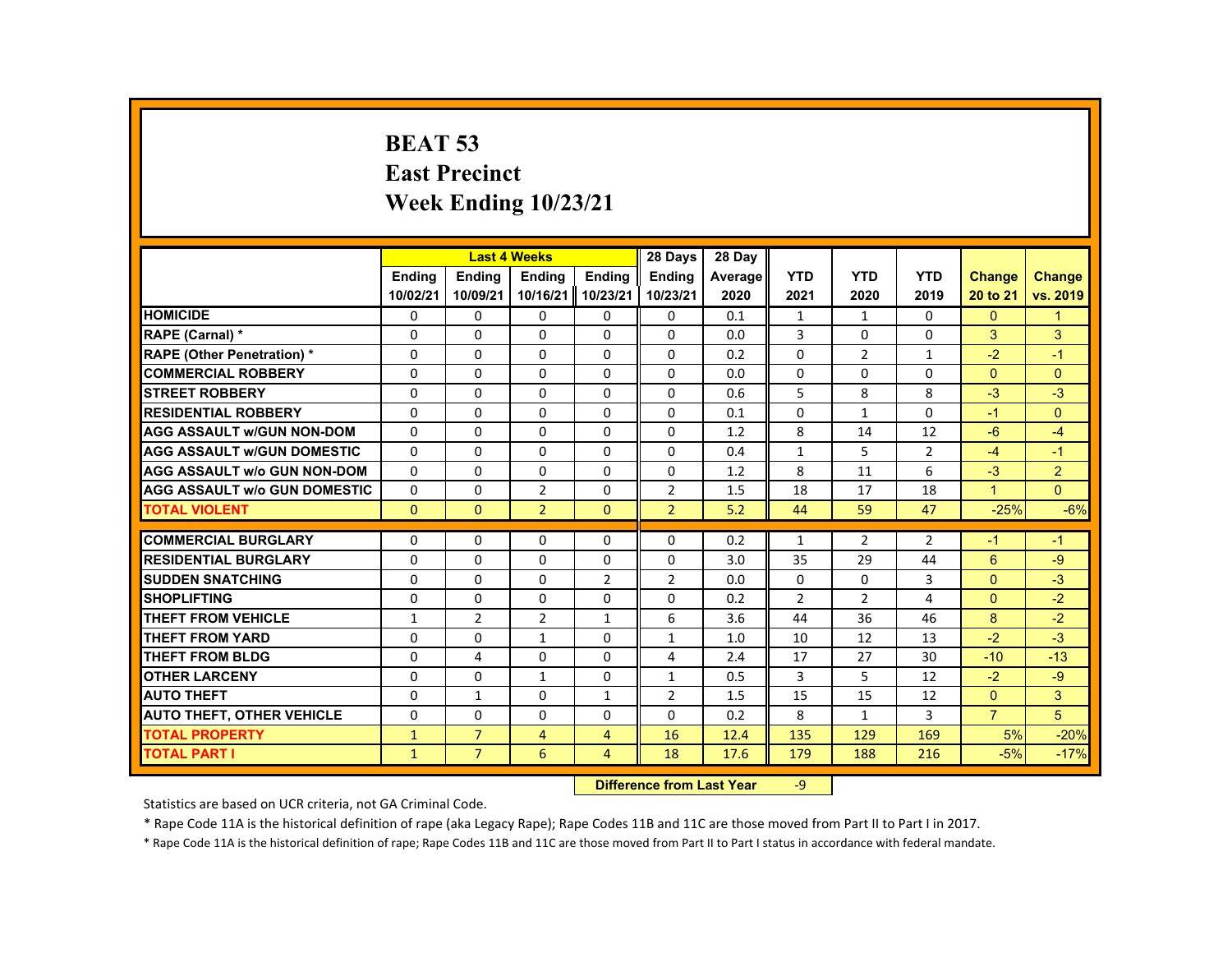# **BEAT 54 East Precinct Week Ending 10/23/21**

|                                     |                |                | <b>Last 4 Weeks</b> |                | 28 Days        | 28 Day  |                |                |                |                      |                |
|-------------------------------------|----------------|----------------|---------------------|----------------|----------------|---------|----------------|----------------|----------------|----------------------|----------------|
|                                     | <b>Endina</b>  | <b>Endina</b>  | <b>Endina</b>       | <b>Endina</b>  | <b>Endina</b>  | Average | <b>YTD</b>     | <b>YTD</b>     | <b>YTD</b>     | <b>Change</b>        | <b>Change</b>  |
|                                     | 10/02/21       | 10/09/21       | 10/16/21            | 10/23/21       | 10/23/21       | 2020    | 2021           | 2020           | 2019           | 20 to 21             | vs. 2019       |
| <b>HOMICIDE</b>                     | 0              | $\mathbf{0}$   | $\mathbf{0}$        | $\Omega$       | 0              | 0.0     | 0              | $\Omega$       | 0              | $\mathbf{0}$         | $\mathbf{0}$   |
| RAPE (Carnal) *                     | $\Omega$       | $\Omega$       | $\Omega$            | $\Omega$       | $\Omega$       | 0.0     | $\overline{2}$ | $\Omega$       | $\overline{2}$ | $\overline{2}$       | $\Omega$       |
| <b>RAPE (Other Penetration) *</b>   | $\Omega$       | $\Omega$       | $\Omega$            | $\Omega$       | $\Omega$       | 0.2     | $\Omega$       | $\overline{2}$ | $\mathbf{1}$   | $-2$                 | $-1$           |
| <b>COMMERCIAL ROBBERY</b>           | $\Omega$       | $\Omega$       | $\Omega$            | $\Omega$       | $\Omega$       | 0.5     | 3              | $\overline{7}$ | $\overline{2}$ | $-4$                 | $\mathbf{1}$   |
| <b>STREET ROBBERY</b>               | $\mathbf{1}$   | $\Omega$       | $\Omega$            | $\mathbf{1}$   | $\overline{2}$ | 0.5     | 5              | 4              | 6              | $\blacktriangleleft$ | $-1$           |
| <b>RESIDENTIAL ROBBERY</b>          | $\Omega$       | $\Omega$       | $\Omega$            | $\Omega$       | $\Omega$       | 0.0     | $\overline{2}$ | $\Omega$       | $\mathbf{1}$   | $\overline{2}$       | $\overline{1}$ |
| <b>AGG ASSAULT w/GUN NON-DOM</b>    | $\Omega$       | $\Omega$       | $\Omega$            | $\Omega$       | $\Omega$       | 1.5     | 13             | 12             | 16             | $\blacktriangleleft$ | $-3$           |
| <b>AGG ASSAULT W/GUN DOMESTIC</b>   | $\Omega$       | $\Omega$       | $\Omega$            | $\Omega$       | $\Omega$       | 0.2     | $\Omega$       | $\mathbf{1}$   | $\mathbf{1}$   | $-1$                 | $-1$           |
| <b>AGG ASSAULT w/o GUN NON-DOM</b>  | $\Omega$       | $\mathbf{0}$   | $\mathbf{0}$        | 0              | 0              | 0.8     | 5              | 8              | 9              | $-3$                 | $-4$           |
| <b>AGG ASSAULT W/o GUN DOMESTIC</b> | $\Omega$       | $\Omega$       | $\mathbf{1}$        | 0              | $\mathbf{1}$   | 0.2     | 10             | 8              | 10             | $\overline{2}$       | $\Omega$       |
| <b>TOTAL VIOLENT</b>                | $\mathbf{1}$   | $\Omega$       | $\mathbf{1}$        | $\mathbf{1}$   | $\overline{3}$ | 3.8     | 40             | 42             | 48             | $-5%$                | $-17%$         |
|                                     |                |                |                     |                |                |         |                |                |                |                      |                |
| <b>COMMERCIAL BURGLARY</b>          | $\Omega$       | $\Omega$       | $\Omega$            | $\Omega$       | $\Omega$       | 0.1     | $\overline{2}$ | $\mathbf{1}$   | 4              | $\blacktriangleleft$ | $-2$           |
| <b>RESIDENTIAL BURGLARY</b>         | $\Omega$       | $\Omega$       | $\Omega$            | 0              | 0              | 2.5     | 12             | 22             | 33             | $-10$                | $-21$          |
| <b>SUDDEN SNATCHING</b>             | $\Omega$       | $\Omega$       | $\Omega$            | $\Omega$       | $\Omega$       | 0.2     | $\overline{2}$ | $\mathbf{1}$   | 3              | $\mathbf{1}$         | $-1$           |
| <b>SHOPLIFTING</b>                  | $\overline{2}$ | $\overline{2}$ | $\Omega$            | $\mathbf{1}$   | 5              | 4.1     | 40             | 44             | 31             | $-4$                 | 9              |
| <b>THEFT FROM VEHICLE</b>           | 3              | $\Omega$       | $\mathbf{0}$        | 1              | 4              | 3.5     | 25             | 29             | 60             | $-4$                 | $-35$          |
| <b>THEFT FROM YARD</b>              | $\mathbf{1}$   | $\Omega$       | $\Omega$            | $\Omega$       | $\mathbf{1}$   | 2.0     | 19             | 25             | 20             | $-6$                 | $-1$           |
| <b>THEFT FROM BLDG</b>              | $\mathbf{1}$   | $\Omega$       | $\Omega$            | $\Omega$       | $\mathbf{1}$   | 1.6     | 16             | 15             | 21             | $\blacktriangleleft$ | $-5$           |
| <b>OTHER LARCENY</b>                | $\mathbf{1}$   | $\Omega$       | $\mathbf{1}$        | $\mathbf{1}$   | 3              | 1.1     | 9              | 9              | 4              | $\Omega$             | 5              |
| <b>AUTO THEFT</b>                   | $\mathbf{1}$   | $\mathbf{1}$   | $\Omega$            | $\mathbf{1}$   | 3              | 1.3     | 17             | 15             | 20             | 2                    | $-3$           |
| <b>AUTO THEFT, OTHER VEHICLE</b>    | $\Omega$       | $\Omega$       | $\Omega$            | $\Omega$       | $\Omega$       | 0.4     | 10             | 4              | 3              | 6                    | $\overline{7}$ |
| <b>TOTAL PROPERTY</b>               | $\overline{9}$ | 3              | $\mathbf{1}$        | $\overline{4}$ | 17             | 16.6    | 152            | 165            | 199            | $-8%$                | $-24%$         |
| <b>TOTAL PART I</b>                 | 10             | $\overline{3}$ | $\overline{2}$      | 5              | 20             | 20.5    | 192            | 207            | 247            | $-7%$                | $-22%$         |

#### **Difference from Last Year**r -15

Statistics are based on UCR criteria, not GA Criminal Code.

\* Rape Code 11A is the historical definition of rape (aka Legacy Rape); Rape Codes 11B and 11C are those moved from Part II to Part I in 2017.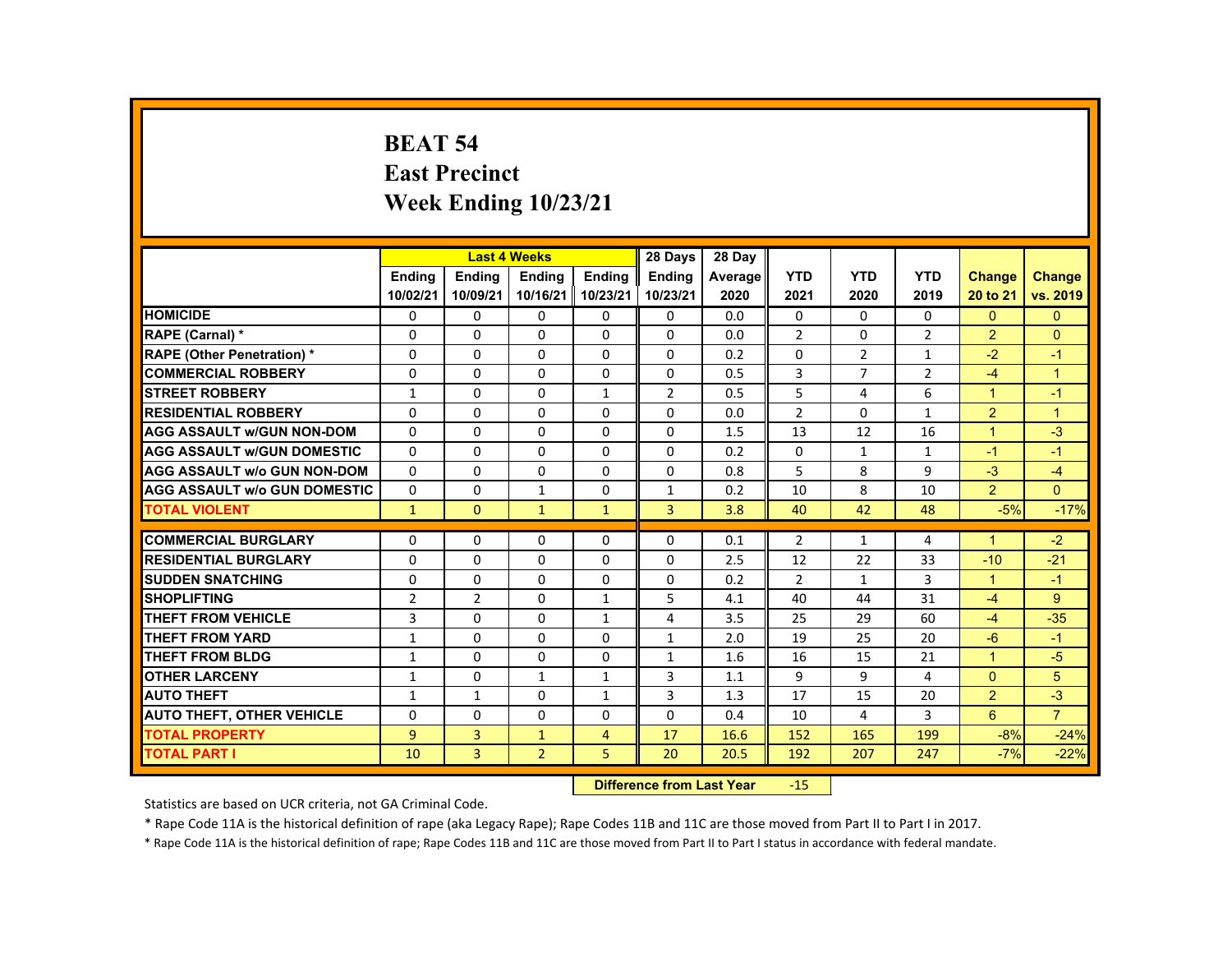# **BEAT 55 East Precinct Week Ending 10/23/21**

|                                     |                |               | <b>Last 4 Weeks</b> |                | 28 Days        | 28 Day  |              |                |                |                      |                |
|-------------------------------------|----------------|---------------|---------------------|----------------|----------------|---------|--------------|----------------|----------------|----------------------|----------------|
|                                     | <b>Endina</b>  | <b>Endina</b> | <b>Endina</b>       | <b>Endina</b>  | <b>Endina</b>  | Average | <b>YTD</b>   | <b>YTD</b>     | <b>YTD</b>     | <b>Change</b>        | <b>Change</b>  |
|                                     | 10/02/21       | 10/09/21      | 10/16/21            | 10/23/21       | 10/23/21       | 2020    | 2021         | 2020           | 2019           | 20 to 21             | vs. 2019       |
| <b>HOMICIDE</b>                     | 0              | 0             | 0                   | 0              | 0              | 0.2     | $\mathbf{1}$ | 2              | $\Omega$       | $-1$                 | 1              |
| RAPE (Carnal) *                     | $\Omega$       | $\mathbf{0}$  | $\Omega$            | $\Omega$       | $\Omega$       | 0.0     | $\mathbf{0}$ | 0              | 4              | $\mathbf{0}$         | -4             |
| <b>RAPE (Other Penetration) *</b>   | $\Omega$       | $\Omega$      | $\Omega$            | $\Omega$       | $\Omega$       | 0.0     | $\Omega$     | $\mathbf{1}$   | $\Omega$       | $-1$                 | $\Omega$       |
| <b>COMMERCIAL ROBBERY</b>           | $\Omega$       | $\mathbf{0}$  | $\Omega$            | $\Omega$       | $\Omega$       | 0.2     | 3            | $\overline{2}$ | $\Omega$       | $\mathbf{1}$         | 3              |
| <b>STREET ROBBERY</b>               | $\Omega$       | $\Omega$      | $\Omega$            | $\Omega$       | $\Omega$       | 0.2     | $\Omega$     | 4              | 6              | $-4$                 | $-6$           |
| <b>RESIDENTIAL ROBBERY</b>          | $\Omega$       | $\Omega$      | $\Omega$            | $\Omega$       | $\Omega$       | 0.1     | $\mathbf{1}$ | $\mathbf{1}$   | $\mathbf{1}$   | $\Omega$             | $\Omega$       |
| <b>AGG ASSAULT w/GUN NON- DOM</b>   | $\Omega$       | $\Omega$      | $\mathbf{1}$        | $\Omega$       | $\mathbf{1}$   | 0.5     | 5            | 3              | 3              | $\overline{2}$       | $\overline{2}$ |
| <b>AGG ASSAULT W/GUN DOMESTIC</b>   | $\Omega$       | $\Omega$      | $\Omega$            | $\Omega$       | $\Omega$       | 0.1     | $\Omega$     | $\Omega$       | $\overline{4}$ | $\Omega$             | $-4$           |
| <b>AGG ASSAULT w/o GUN NON-DOM</b>  | $\Omega$       | $\Omega$      | $\Omega$            | $\mathbf{1}$   | $\mathbf{1}$   | 0.2     | 3            | $\overline{2}$ | 5              | $\mathbf{1}$         | $-2$           |
| <b>AGG ASSAULT W/o GUN DOMESTIC</b> | $\mathbf{1}$   | $\mathbf{1}$  | $\Omega$            | $\Omega$       | $\overline{2}$ | 0.5     | 6            | 5              | 4              | $\blacktriangleleft$ | $\overline{2}$ |
| <b>TOTAL VIOLENT</b>                | $\mathbf{1}$   | $\mathbf{1}$  | $\mathbf{1}$        | $\mathbf{1}$   | $\overline{4}$ | 2.0     | 19           | 20             | 27             | $-5%$                | $-30%$         |
|                                     |                |               |                     |                |                |         |              |                |                |                      |                |
| <b>COMMERCIAL BURGLARY</b>          | $\Omega$       | $\Omega$      | $\Omega$            | $\Omega$       | $\Omega$       | 0.2     | 4            | 3              | 6              | $\mathbf{1}$         | $-2$           |
| <b>RESIDENTIAL BURGLARY</b>         | $\Omega$       | $\Omega$      | $\Omega$            | $\Omega$       | $\Omega$       | 0.6     | 13           | 11             | 21             | $\overline{2}$       | -8             |
| <b>SUDDEN SNATCHING</b>             | $\Omega$       | $\Omega$      | $\Omega$            | $\Omega$       | $\Omega$       | 0.0     | $\Omega$     | $\Omega$       | 3              | $\Omega$             | $-3$           |
| <b>SHOPLIFTING</b>                  | 3              | 5             | 4                   | $\mathbf{1}$   | 13             | 9.7     | 184          | 105            | 176            | 79                   | 8              |
| <b>THEFT FROM VEHICLE</b>           | $\mathbf{1}$   | $\Omega$      | $\overline{2}$      | $\mathbf{1}$   | 4              | 2.5     | 59           | 31             | 59             | 28                   | $\Omega$       |
| <b>THEFT FROM YARD</b>              | $\Omega$       | $\mathbf{0}$  | $\Omega$            | $\Omega$       | $\Omega$       | 1.1     | 11           | 12             | 20             | $-1$                 | -9             |
| <b>THEFT FROM BLDG</b>              | $\mathbf{1}$   | $\mathbf{1}$  | $\mathbf{1}$        | $\mathbf{1}$   | 4              | 1.1     | 9            | 17             | 17             | $-8$                 | $-8$           |
| <b>OTHER LARCENY</b>                | $\mathbf{1}$   | $\mathbf{1}$  | $\Omega$            | $\Omega$       | $\overline{2}$ | 0.2     | 6            | 6              | 4              | $\Omega$             | $\overline{2}$ |
| <b>AUTO THEFT</b>                   | $\Omega$       | $\mathbf{1}$  | $\Omega$            | $\overline{2}$ | 3              | 1.2     | 17           | 13             | 9              | 4                    | 8              |
| <b>AUTO THEFT, OTHER VEHICLE</b>    | $\Omega$       | $\Omega$      | $\Omega$            | $\Omega$       | $\Omega$       | 0.2     | 9            | $\mathbf{1}$   | $\mathbf{1}$   | 8                    | 8              |
| <b>TOTAL PROPERTY</b>               | 6              | 8             | $\overline{7}$      | 5              | 26             | 16.7    | 312          | 199            | 316            | 57%                  | $-1%$          |
| <b>TOTAL PART I</b>                 | $\overline{7}$ | 9             | 8                   | 6              | 30             | 18.7    | 331          | 219            | 343            | 51%                  | $-3%$          |
|                                     |                |               |                     |                |                |         |              |                |                |                      |                |

#### **Difference from Last Year**r 112

Statistics are based on UCR criteria, not GA Criminal Code.

\* Rape Code 11A is the historical definition of rape (aka Legacy Rape); Rape Codes 11B and 11C are those moved from Part II to Part I in 2017.